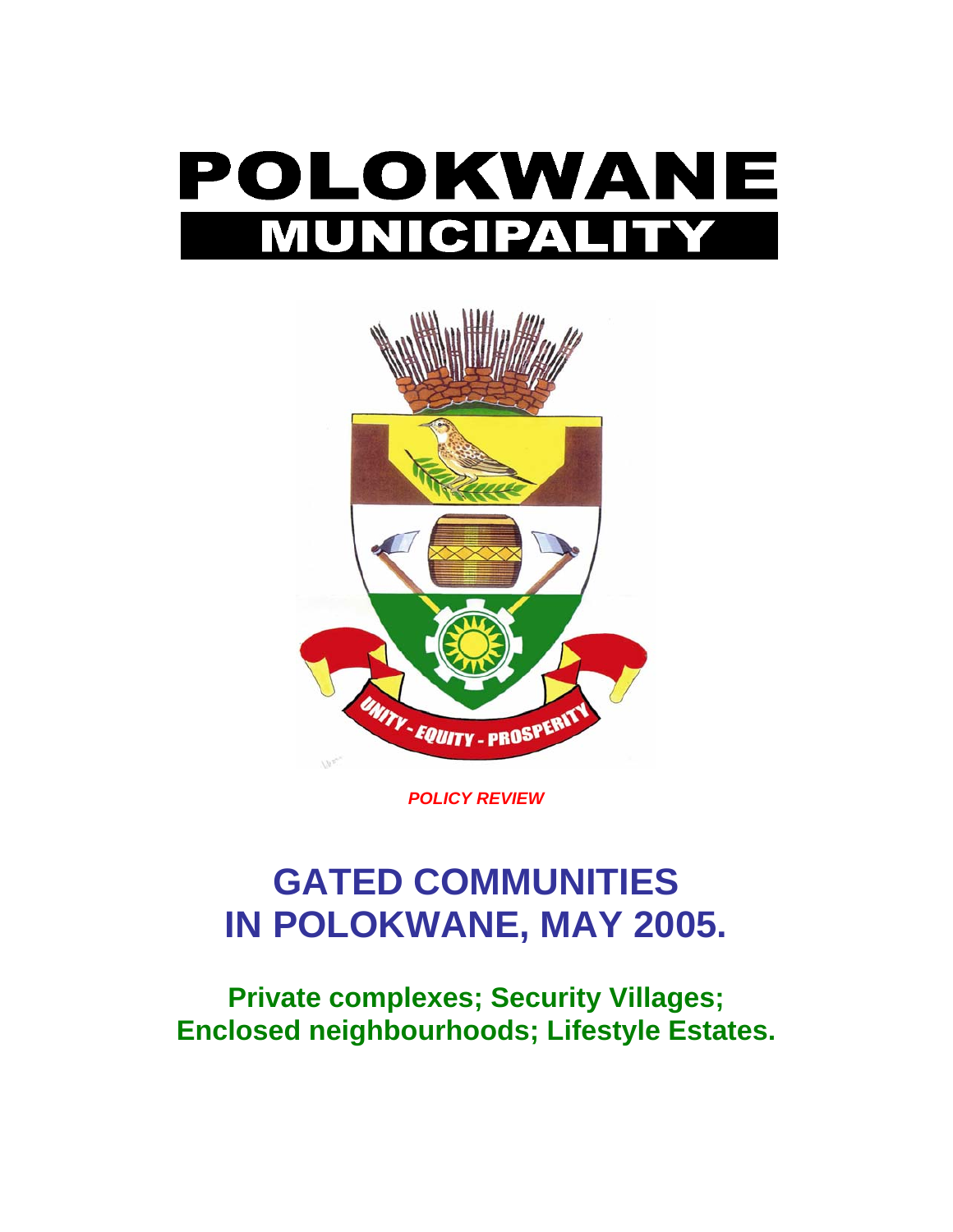Docs: #222883/v4 WG Davel

 $1.1$ <br> $1.2$ 

 $2.1$  $2.2$ 

 $4.4$ <br> $4.5$ 

 $5.1$  $5.2$ 

 $5.4$  $5.5$ 

## **CONTENTS**

|                                 |                                                                                                                                                                                                                                     | Page           |
|---------------------------------|-------------------------------------------------------------------------------------------------------------------------------------------------------------------------------------------------------------------------------------|----------------|
|                                 | <b>PART A: STUDY OVERVIEW</b>                                                                                                                                                                                                       |                |
| 1<br>1.1<br>1.2                 | <b>INTRODUCTION</b><br>An overview<br>Current concerns and shortcomings                                                                                                                                                             | $\overline{2}$ |
| 2<br>2.1<br>2.2                 | <b>METHODOLOGY</b><br>Methodology<br>Public participation                                                                                                                                                                           | 3              |
| 3<br>3.1                        | THE STATUS QUO<br>Current policy – definitions, the classification, conditions and<br>criteria                                                                                                                                      | 4              |
| 3.2<br>3.3<br>3.4               | Current development in Polokwane<br>Trends and case studies elsewhere in South Africa<br>Provisions of the Pietersburg/Seshego Town Planning Scheme,<br>1999 – the scheme in operation                                              |                |
| 3.5                             | Existing spatial pattern and urban functioning of Polokwane                                                                                                                                                                         |                |
| 4                               | <b>NEW CONCEPTS, CONCERNS AND SHORTCOMINGS IN</b><br><b>POLOKWANE'S POLICY</b>                                                                                                                                                      | 23             |
| 4.1<br>4.2<br>4.3<br>4.4<br>4.5 | Constitution's legal implications<br>Urban sustainability: Spatial implications and the urban form<br>Management issues & other legal implications<br>Security issues<br>Alternative methods of crime prevention and access control |                |
|                                 | <b>PART B: POLICY</b>                                                                                                                                                                                                               |                |
| 5.                              | POLICY FOR GATED COMMUNITIES IN POLOKWANE<br><b>MUNICIPALLITY'S AREA OF JURISDICTION.</b>                                                                                                                                           | 44             |
| 5.1<br>5.2<br>5.3<br>5.4<br>5.5 | Introduction<br><b>Definitions</b><br>Classification and types of gated communities<br>Criteria for evaluation<br>Application procedure                                                                                             |                |
| 5.6                             | Requirements and conditions                                                                                                                                                                                                         |                |

 $5.6$ <br> $5.7$ 5.7 Generic/technical requirements

## **BIBLIOGRAPHY**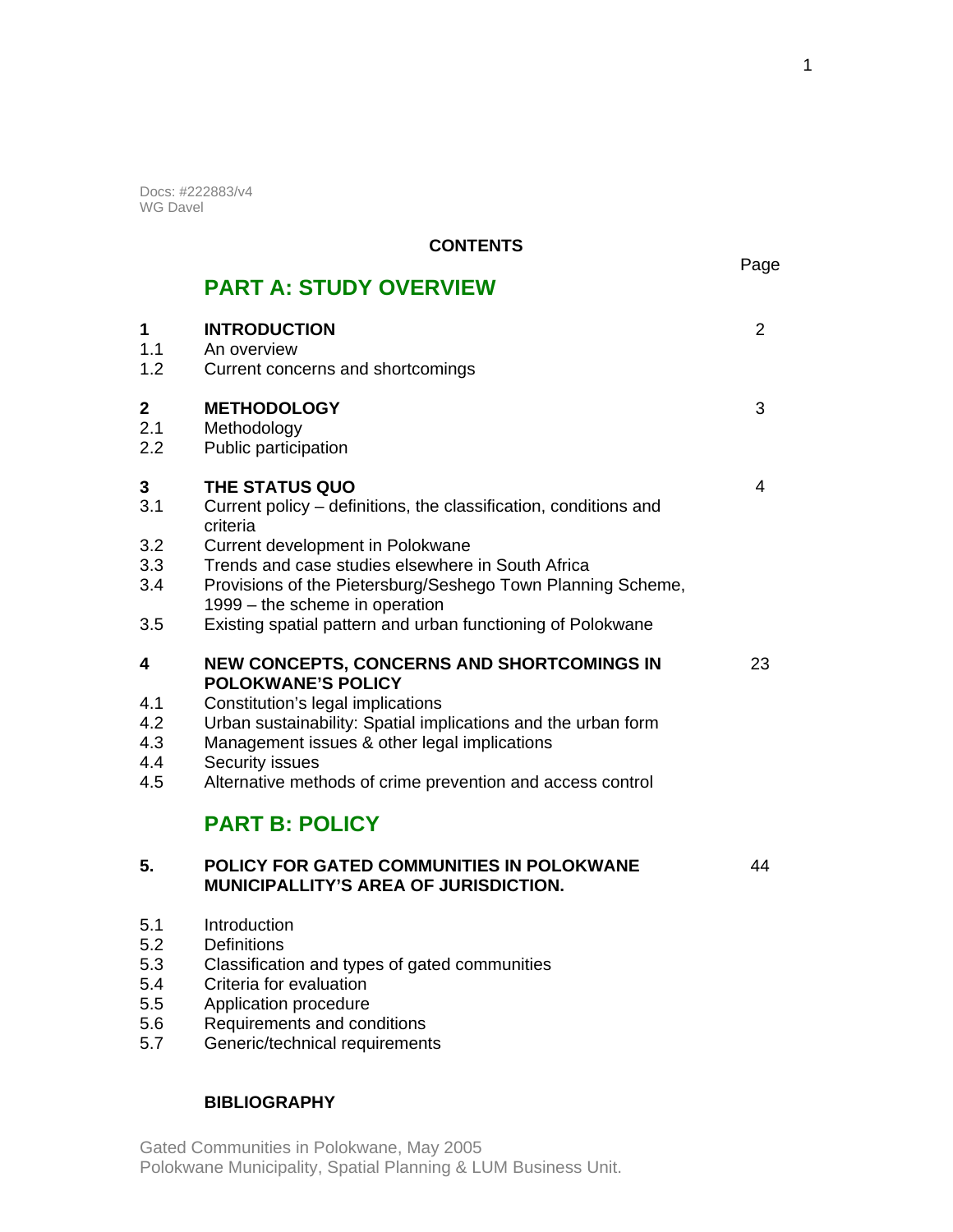# **GATED COMMUNITIES IN POLOKWANE, MAY 2005.**

# **PART A: STUDY OVERVIEW**

#### **1. INTRODUCTION**

#### **1.1 An overview**

The Polokwane Municipality approved a policy titled: *"Policy pertaining to Enclosed and Security Neighbourhoods",* on 2 August 2001. Henceforth referred to as the *current policy* or *August 2001 policy*.

This policy's purpose was mainly to deal with matters pertaining to the so-called enclosed neighbourhoods and security villages, which addressed aspects of security measures by residents and access control to such areas.

However, the more common international term used to refer to this phenomenon, is *gated communities*.

However, the history of gated communities in Polokwane started in the early 1990's with the approval of Bendor Extension 10 and 11, or the so-called Bendor Village.

The demand for similar developments in Polokwane as well as the phenomenon countrywide, led to several similar applications being lodged with the municipality.

The applications however were mainly for new townships or purpose-built ones, which all address controlled access in one-way or the other. The municipality considered such applications on their own merits on an ad-hoc basis.

However, due to some concerns on the spatial impact of such gated communities at that stage, and because the municipality also received requests for existing neigbhbourhoods to be enclosed or converted into gated areas, the municipality embarked on a process to introduce a policy.

Research done by the CSIR during 1999/2000 was *inter alia* utilized to compile Polokwane Municipality's current policy.

The principles and approved policy will be discussed in paragraph 3 below in more detail.

#### **1.2 Current concerns and shortcomings**

Although the municipality introduced the current policy in August 2001 which addressed most of the spatial issues, there are still some concerns, which *inter alia* include: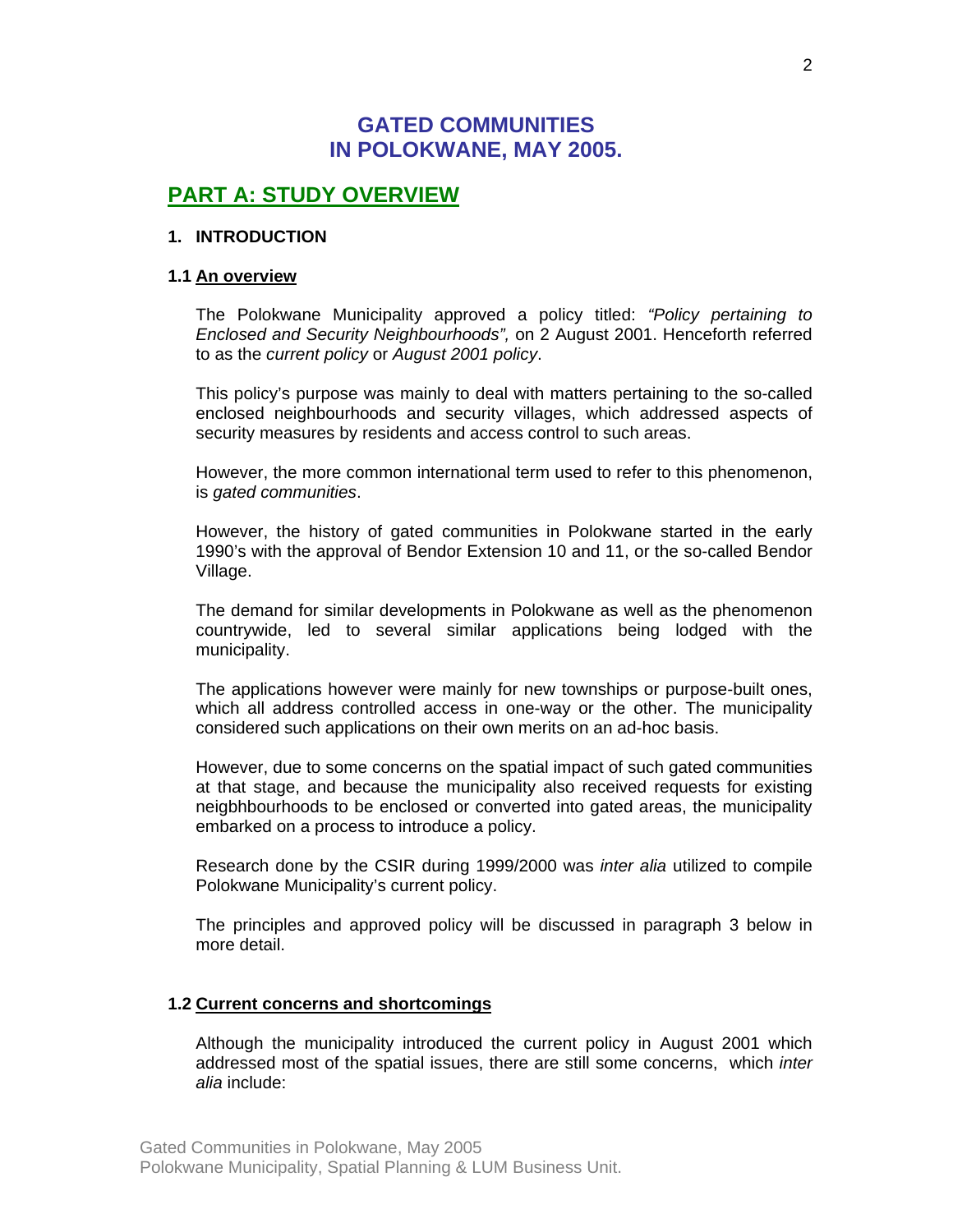- Spatial implications;
- Management aspects;
- Legal implications;
- Security issues.

These concerns and shortcomings will also be discussed in paragraph 4 below in more detail.

The municipality and community of Polokwane acknowledge that the Constitution provides in the Bill of Rights for privacy, security, freedom of association, which on its turn provides the opportunity for persons of gated communities to take measures to secure themselves.

Therefore, a balance between security desires of one group of people against freedom of movement, privacy and dignity of other persons and community groupings, should also be taken into account. The municipality, as institution empowered by law to ensure integrated development planning, to manage land use and spatial planning issues, should ensure that all the desires of the community is addressed satisfactorily and lawful.

The municipality must therefore ensure that all its actions, decisions, policies and by-laws are lawful and fair.

### **2 METHODOLOGY**

#### **2.1 Methodology**

The municipality investigated the current policy adopted in August 2001 thoroughly. However, it is now realized that shortcomings may exist and that the policy needs review.

It is therefore acknowledged that the current policy will provide the basis and only to improve on the shortcomings in order to be consistent with aspects such as legislation and other practicalities.

Furthermore, some case studies and research were done in order to learn from other experiences and opinions countrywide.

A public participation process was also undertaken with various stakeholders to ensure that the policy is not only the product of Council and its officials, but the people of Polokwane.

Lastly, all of this enabled the municipality to put a revised policy for *gated communities* in place which is not only the product of the residents of Polokwane, but which is lawful, fair and which protect the rights of all citizens.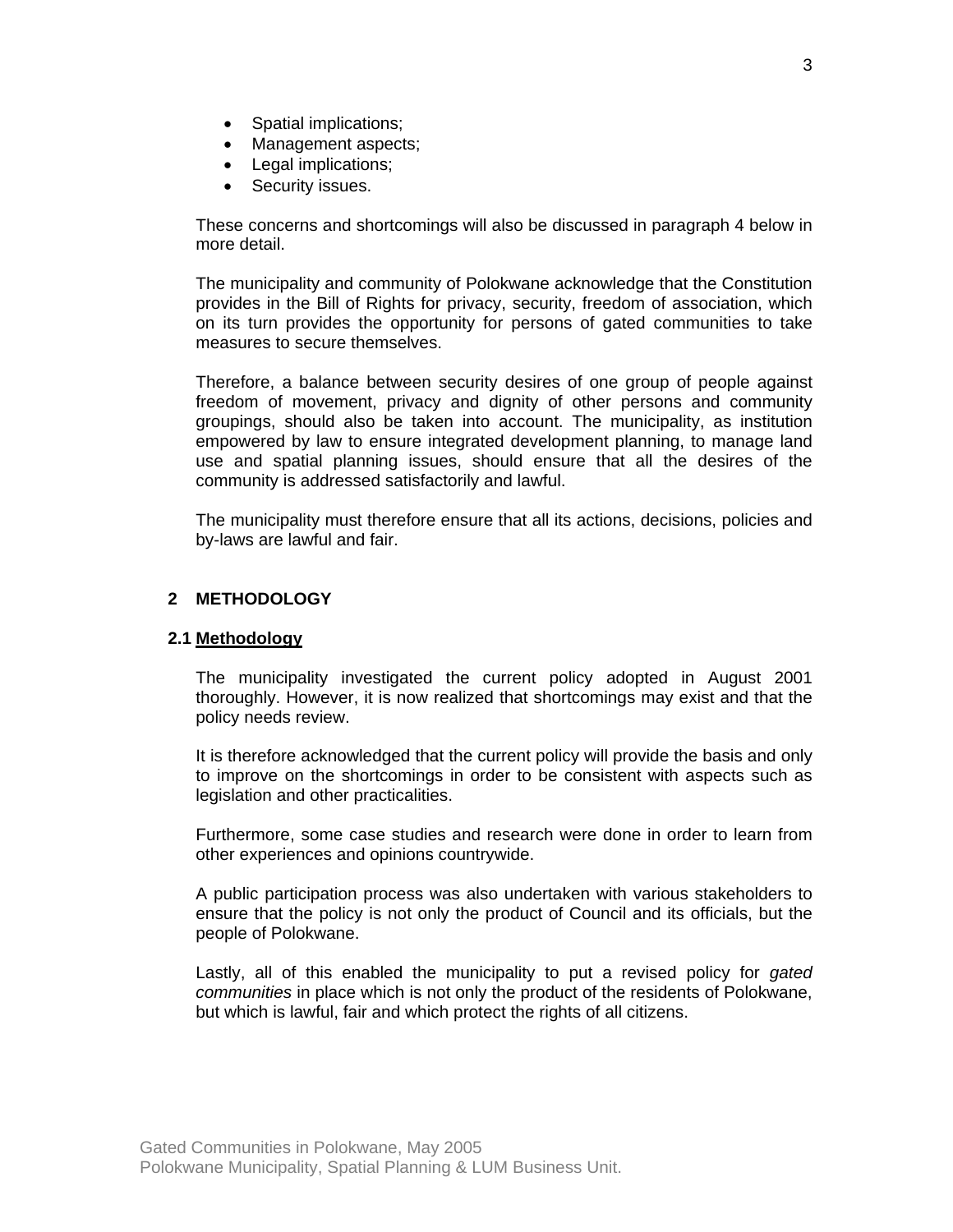#### **2.2 Public participation**

During several workshops with various stakeholders in 2003, the policy of the municipality dated August 2001 as well as current trends and shortcomings were discussed.

The following workshops in this regard were *inter alia* held, namely:

- 16 May 2003: Town and Regional Planning consultants; Managers of Polokwane Municipality;
- 6 June 2003: Developers; Home Owner's Association and residents as well as other interested individuals/parties;

After the first round of workshops a *draft document/policy* was accepted by Council for purposes of further formal participation.

The draft policy was advertised in the media and a final workshop was held in Nirvana Hall during November 2004. Most interested and affected parties, such as Home Owner's Associations, attended the workshop.

Some inputs were received during this workshop/hearing, which have been incorporated in the policy where applicable.

### **2.3 Findings of the South African Human Rights Commission**

The South African Human Rights Commission (SAHRC) made an inquiry into enclosed neighbourhoods in terms of the legal and Constitutional context during the latter part of 2004 and early 2005.

Subsequently findings and recommendations of the Commission were made available in a report released in 2005. In the foreword of this report the chairperson expressed the view that the findings of the commission will assist policy makers, legislators and the public.

It is therefore considered essential for Polokwane Municipality to assess these findings and incorporate the relevant issues/findings in this policy.

## **3. THE STATUS QUO**

#### **3.1 Current policy – definitions, the classification, conditions and criteria**

## 3.1.1 Definitions

For purposes of this document only a few definitions contained in the August 2001 policy are highlighted in order to understand some deliberations henceforth. They are: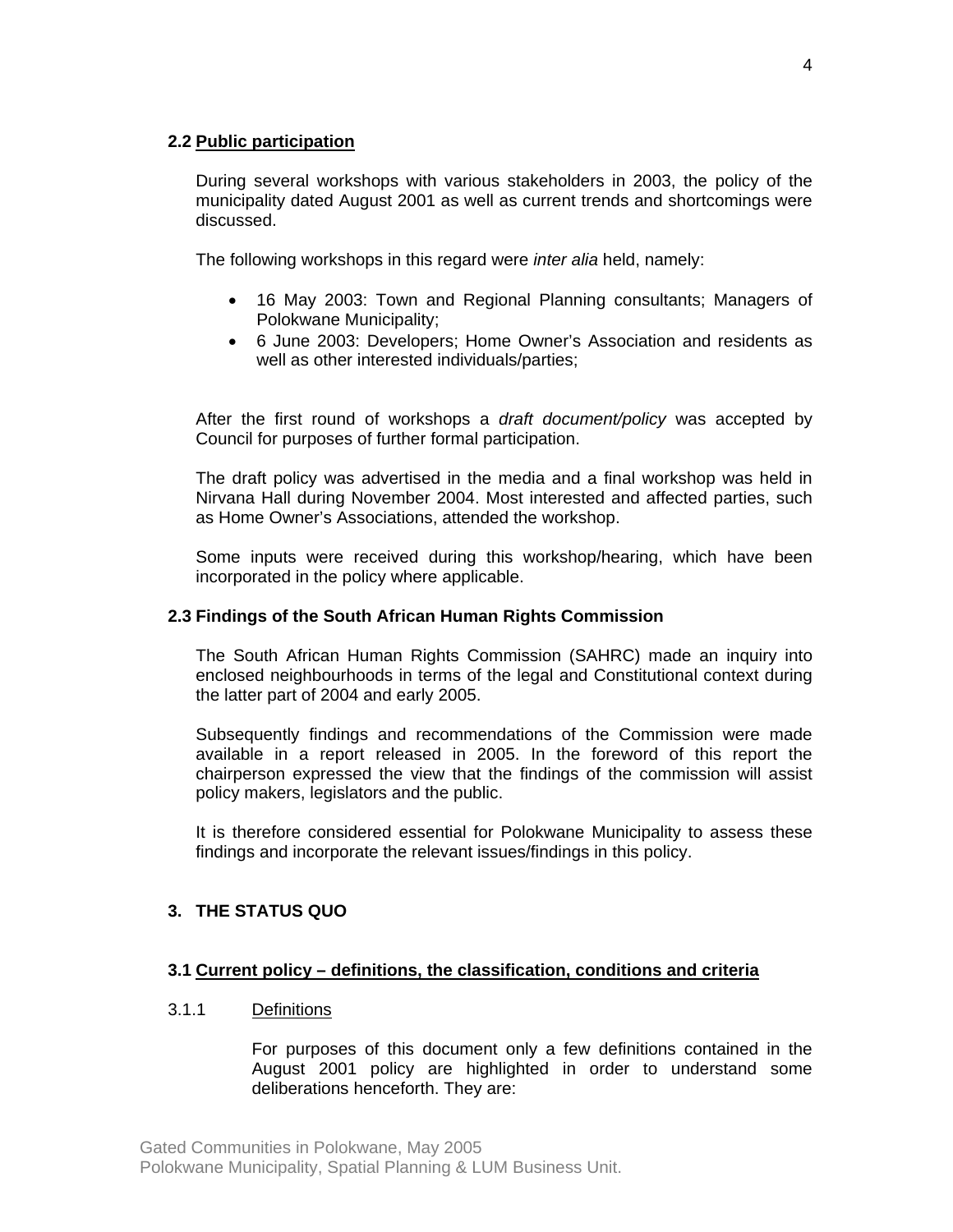EMERGENCY SERVICES – means institutions and government organisations which deliver life essential services to the general public and includes institutions and organisations such as the S.A. Police Service, ambulance and para-medical services, community protection services or city police force services and fire brigade services rendered by the local municipality.

PROPERTY – means any portion of land which is registered in a Deeds Registry, and "ERF" shall have a consonant meaning.

PRIVATE OPEN SPACE – means private land zoned for open space or for a sport field, play field or rest or recreation field or as an ornamental garden to which the general public doesn't have a right of access, except by consent.

PUBLIC OPEN SPACE – means land intended for use by members of the public as undeveloped land, park, garden, conservation area, a playground, a square or recreation ground.

SERVICES or MUNICIPAL SERVICES – means engineering services and includes water, sewerage, electricity, stormwater, roads and telecommunication. It also includes those other services rendered by the local municipality and therefore also includes *inter alia* services for refuse removal, health control, land use control, building control etc.

SITE DEVELOPMENT PLAN – means a plan as described in Schedule 3 to the Pietersburg/Seshego Town Planning Scheme, 1999 and/or amendments or additions thereto.

SPECIAL or SPECIAL USE – means land or property used or a building designed or used for any purposes not defined in the Pietersburg/Seshego Town Planning Scheme, 1999, or contained in Table "A" thereof, and/or similar land use control mechanisms in operation in the area.

STREET or ROAD or PUBLIC ROAD – means the area or portion occupied by any street, road, bridge, subway, avenue, lane, thoroughfare or right of way shown on the General Plan of a township or agricultural plot or in respect whereof the public has acquired a right of way by prescription or otherwise [also refer to Section 63 of the Local Government Ordinance, 1939, (Ordinance No. 17 of 1939)].

PRIVATE STREET or PRIVATE ROAD – means an area or portion or property or erf and privately owned land occupied by a street, road, bridge, subway, avenue, lane, thoroughfare or right of way for exclusive use by the owners of such property, other persons and institutions specifically mentioned in this policy document, and where the general public doesn't have a right of access, except by consent. Such property or erf, street, road, bridge, subway, avenue, lane, thoroughfare or right of way may also be shown and indicated as such on the General Plan of a township or agricultural plot.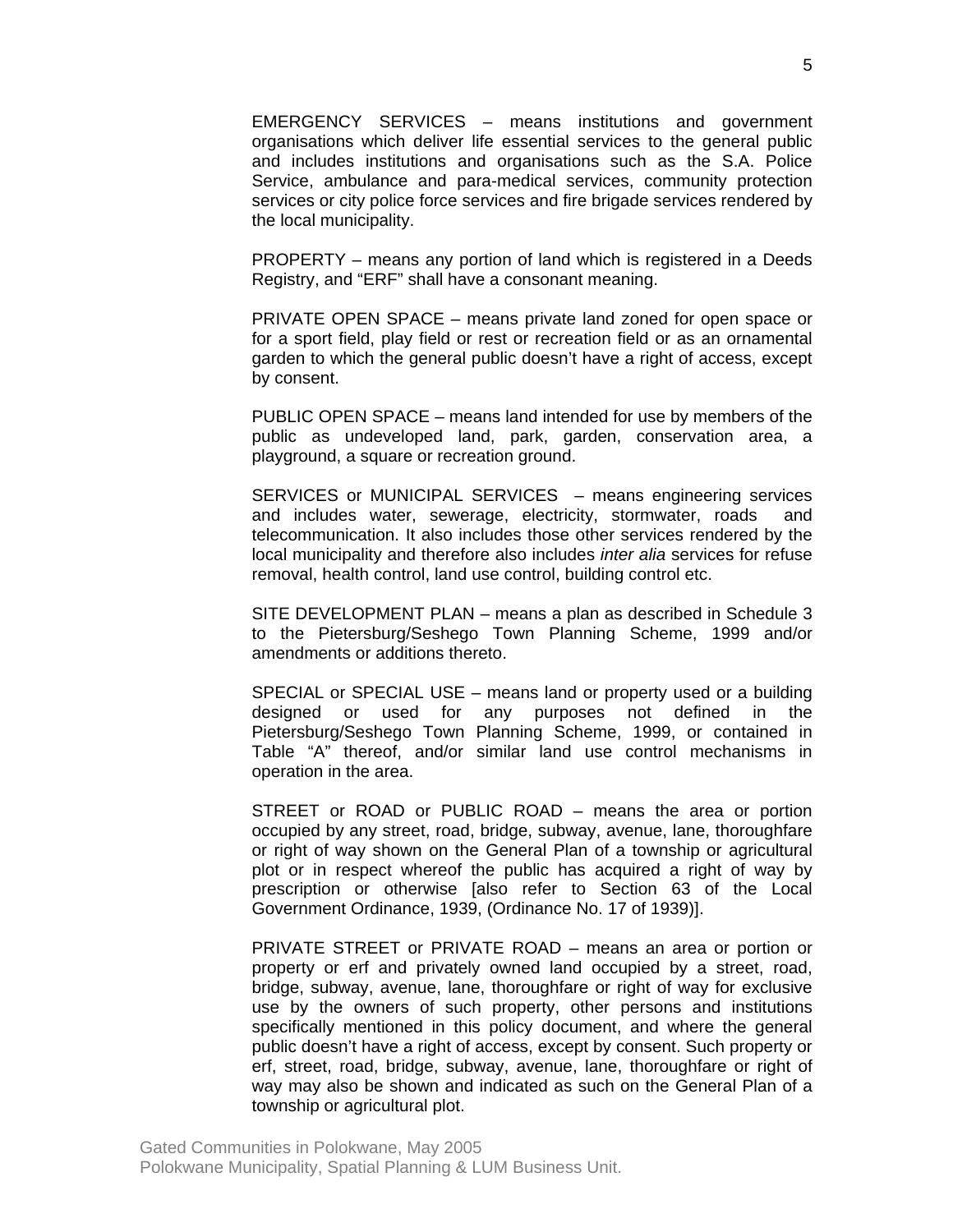#### 3.1.1 Classification and level of access

The policy of August 2001 basically provides in an approach which classifies types of development of *gated communities* in 3 models, which is important for purposes of this document, namely:

#### **Model 1: Restricted Access (Sectional Title Development)**

*"In this neighbourhood the applicant wants to restrict all access. Access is limited to the residents and their guests only. Access to the local municipality is also restricted in a certain sense and cannot deliver services inside this development. The only possible way in which the local municipality can deliver services in terms of the ordinance to this type of development is by allowing the development to take place on a single property/erf where the residents own the property via Sectional Title and it should be classified as a Sectional Title Development."* 

#### **Model 2: Partially Restricted Access (Security township/village)**

*"In this type of neighbourhood the applicant wants to restrict access not allowing the general public and limiting the access to the residents, their guests, emergency services as well as the local municipality to deliver certain services. Because the general public don't have access, the roads within such a development must be registered and zoned as private roads belonging to the residents/home owners' association (Section 21 Company). This type of development should be classified as a Full Title Security Township/Village."* 

#### **Model 3: Controlled Access (Enclosed neighbourhood)**

*"In this type of neighbourhood the applicant only desires to control the access to the development or residential area. Nobody will be denied access to this area. This type of development should be classified as a Full Title Enclosed Neighbourhood."*

#### 3.1.2 Other requirements and issues

The following is also important to note from the August 2001 policy:

#### **(i) Conversions v.s. new townships**

In respect of models no. 2 and 3, a clear distinction is also made between a new or purpose-build township being established v.s. and existing township/neighbourhood or part thereof being closedoff. For the latter certain additional procedures for closure of public streets must be followed, (e.g. Ordinance 17 of 19390.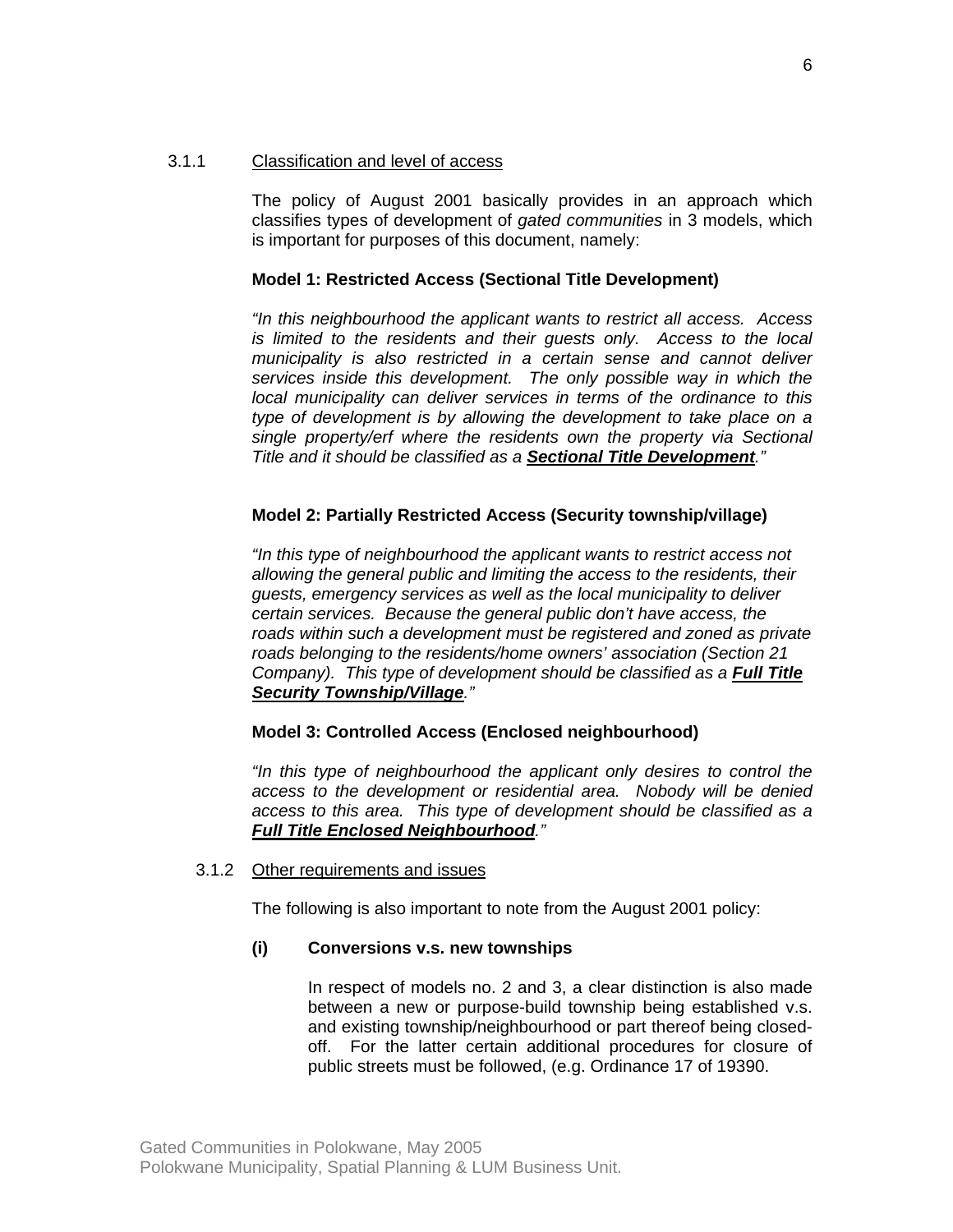## **(ii) Provision of services**

In the case of Sectional Title Developments all the services inside the development takes place on one erf. The local municipality's responsibility as far as services are concerned, therefore ends at the erf boundary. What happens inside the erf in respect of services, including road maintenance, is the responsibility of that particular management body/property owner and is managed normally as any other erf.

In the case of a new **security township (Model 2)** the roads are zoned and registered as private roads belonging to the residents/ home owners' association. In contradiction to public roads, these roads are in fact provided with an erf number. All services are to be provided by the local municipality, except for the maintenance of roads, as these are on private property.

In the case of **enclosed neighbourhoods (Model 3)** the roads remain public roads. The only difference between this and a normal township is the fact that it is enclosed with fencing and has controlled access.

In the case of Models no. 2 and 3 specific requirements must be met before such a development can be approved/implemented which *inter alia* include:

- The access gate must be manned 24 hours per day 7 days a week;
- A traffic impact study must be provided by the applicant in which the connection to adjacent streets, vehicle stacking space and traffic flow is investigated and resolved;
- An erf for purposes of the access control for security staff may be provided at the entrance and registered in the name of the residents association;
- The access control facilities must be designed in such a way that extra heavy vehicles, such as the fire brigade and refuse removal can pass through. Enough overhead and lateral clearance must therefore be provided for this type of vehicle.

## **(iii) Servitudes**

In order to facilitate the provision and maintenance of services in **security townships (Model 2),** the following additional conditions must be met in this model of gated area. The roads in these developments are registered as private roads and are privately owned. This necessitates the following:

• In spite of the local municipality not being allowed to maintain the privately owned roads, they should still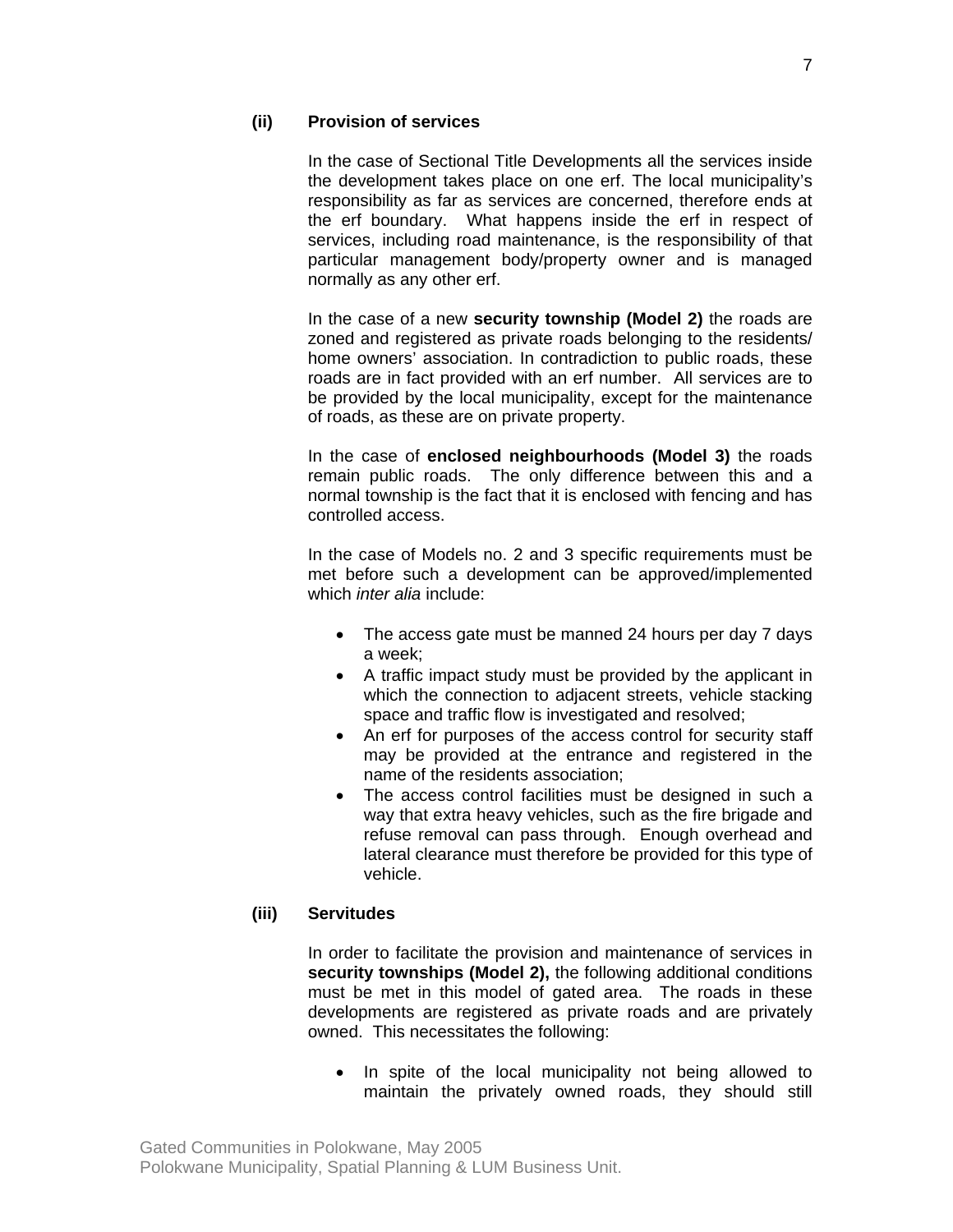approve the design and check the construction in the case of new roads. This will ensure that these taxpayers are not left to the mercy of the developers.

• A servitude must be registered across the whole road reserve (private road/erf) in favour of the local municipality so that services such as water, sewage, refuse removal, electricity and landscaping can be provided and maintained.

### **(iv) Land uses and public facilities**

No public facilities, especially those of a social nature (e.g. public schools, clinics, etc.), can be situated or provided within these developments.

#### 3.1.3 Criteria

With the adoption of the August 2001 policy the following criteria were accepted which was based on research done by the CSIR in 1999/2000.

To quote from the 2001 policy document, the criteria against which all applications for Models no. 2 and 3 must be motivated were as follows:

• **"***The sense of community: The area to be gated or enclosed should create a sense of community and unity between residents. The enclosure should not lead to conflict between residents and/or between neighbourhoods.* 

*New township establishment applications are therefore much easier to motivate, plan and create a sense of community.* 

*In the case of existing townships to be gated or enclosed, the support of 100% of the residents/property owners directly affected by the enclosure and 66% of adjacent land owners, shall be obtained in the prescribed manner set out by the local municipality.* 

• *Urban form and traffic patterns: The urban form and land uses should be taken into account. The creation of the gated area should not lead to urban fragmentation and disturbed traffic and pedestrian patterns.* 

*Long term implications and distortion of the urban form should be taken into account. In this instance enclosure of well established townships and streets are not recommended, unless the applicant can prove that the urban form and traffic patterns will not be disturbed in any manner.*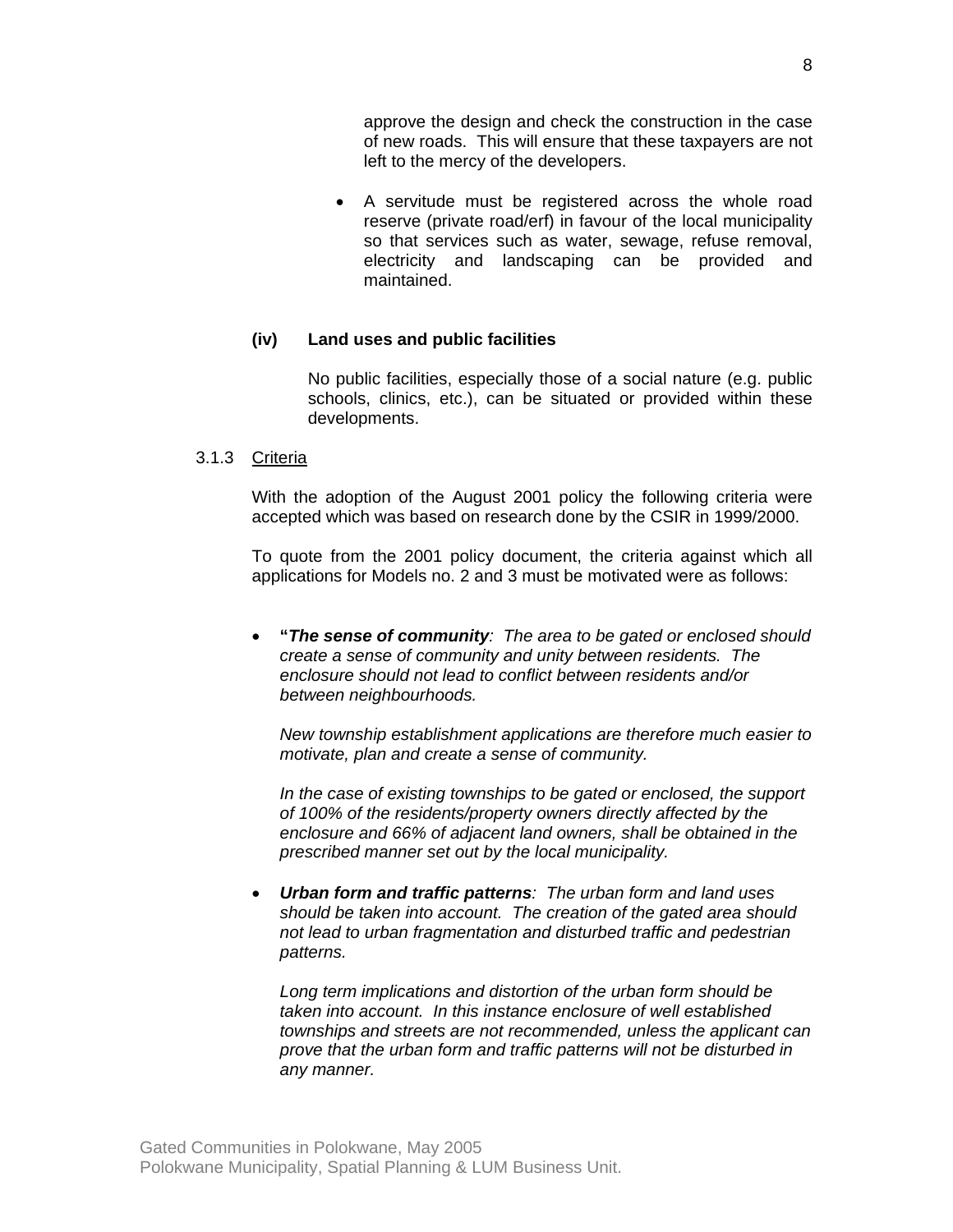- *Spatial implications: Long term spatial implications with respect to the future of urban form should be addressed. Technical considerations with respect to proposed arterial roads, land uses and community facilities should be taken into consideration.*
- *Safety and security: Apart from the fact that the applicant should motivate the need for security by residents of the proposed gated area, the safety and security of the larger community should be addressed.*

*The applicant should prove to the satisfaction of the local municipality that the response times of emergency services are not being placed in jeopardy at all.* 

*The applicant shall therefore, apart from convincing the local municipality of above mentioned need and desirability, submit a letter from the SAPS and other organisations which the City Engineer may deem fit, in support of the application for gated area.* 

• *Technical aspects: No enclosure should be allowed where through routes are involved. Therefore in the case of existing townships/neighbourhoods to be closed, only local access roads, local distributor roads and preferably, cul-de sac roads, should under normal circumstances be allowed.* 

*Aspects such as maintenance of engineering services and delivery of municipal services should be addressed. Provision should be made for the municipality to deliver services to residents and also to ensure the protection of municipal and other engineering services by means of servitudes etc.* 

*With respect of land uses, provision of community and/or public facilities should be addressed.* 

*No erven for purposes of and/or zoned public open spaces (parks), municipal, educational (in cases of public schools), business or institutional as defined in this policy and/or elsewhere in the Pietersburg/Seshego Town Planning Scheme, 1999, should be allowed in the gated area in normal circumstances. However, with motivation and in special circumstances, uses such as institutional and business may be provided subject thereto that only the residents will make use of such facility. For example, in a retirement village it may be necessary to provide an institutional zoned erf for purposes of a clinic and medical consulting rooms.* 

*Community facilities for purposes of recreation and utilisation by the gated community, i.e. Private Open Space, may be provided and motivated.*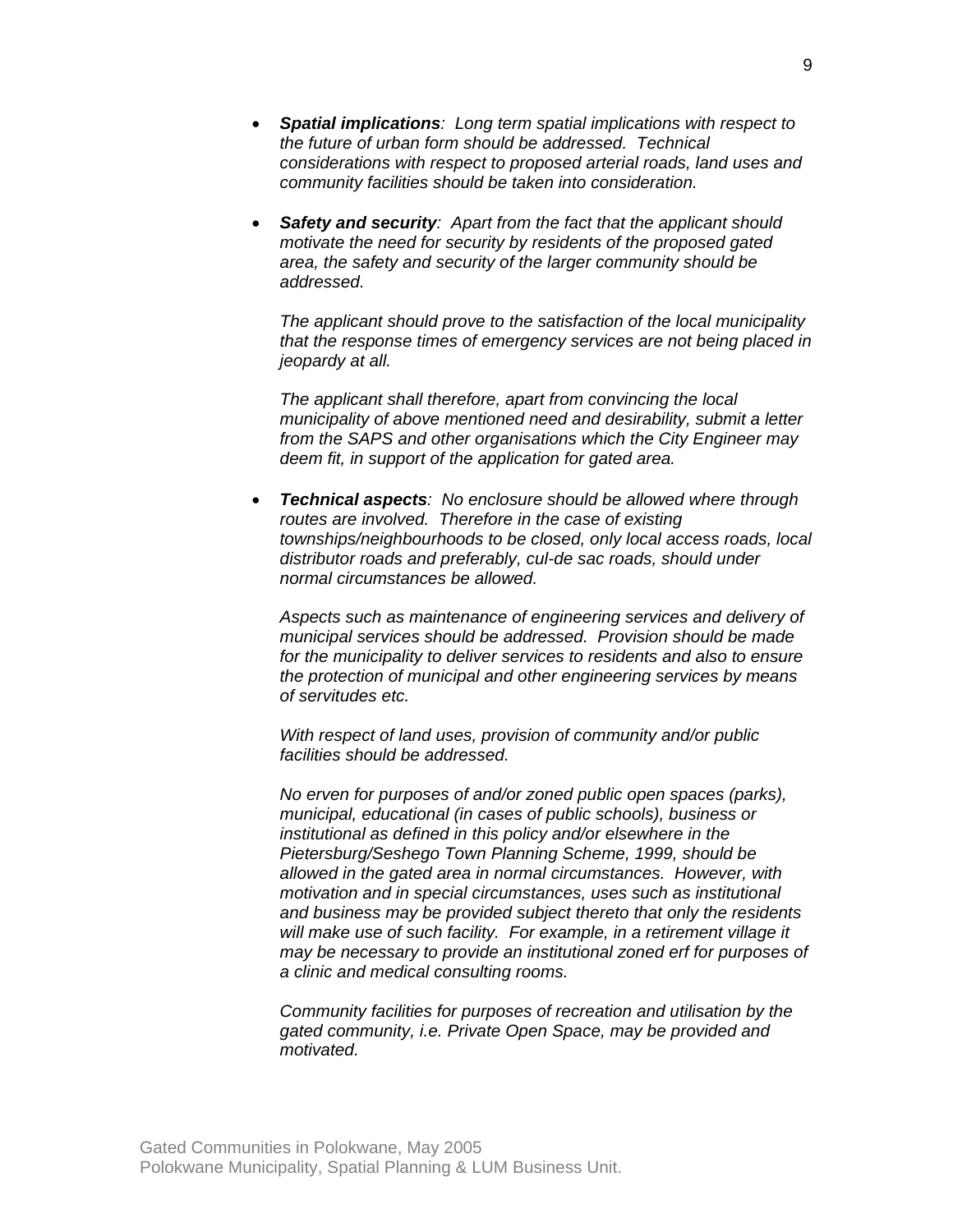*With regard to the access control gate and roads in the gated area, specifications and generic guidelines required by the City Engineer should be adhered to.* 

• *Management aspects: The manner in which the access control and/or communal/private land will be managed within the gated area, must be addressed to the satisfaction of the local municipality.* 

*The establishment of a Section 21 Company with Articles of Association are required to set out the necessary, powers, obligations, conditions and responsibilities for such a gated community. This proposed document should be submitted with the application.* 

*In cases of new township establishments, conditions pertaining to the Section 21 Company as mentioned above, should be provided for in the conditions of establishment and title conditions of erven affected by the gated area.* 

• *Legal implications: All procedures pertaining to legal requirements should be followed and completed before the gated community may be introduced.* 

*The local municipality shall not be held responsible for public liability within the gated area.* 

• *Role players: All role players affected by the gated area shall be consulted to the satisfaction of the local municipality.* 

*In cases of existing townships and neighbourhoods that are to be enclosed, at least the following role players must be included in negotiations and in writing indicate their support for the enclosed area in the degree as set out below, namely:* 

*100% of all land owners to be included in the gated/enclosed area, shall indicate their full support and be committed to establish a Section 21 Company.* 

*66% of all residents/land owners directly adjacent to property included in the gated area, must indicate their support for the proposed gated/enclosed area.* 

*The SAPS shall indicate their support and confirm that their services shall not be placed in jeopardy by the establishment of the enclosed area.* 

*Where applicable, community policing forums and neighbourhood watches shall indicate their support.* 

*The Head Community Protection Services shall indicate his/her support and confirm that their services shall not be placed in jeopardy by the establishment of the enclosed area.*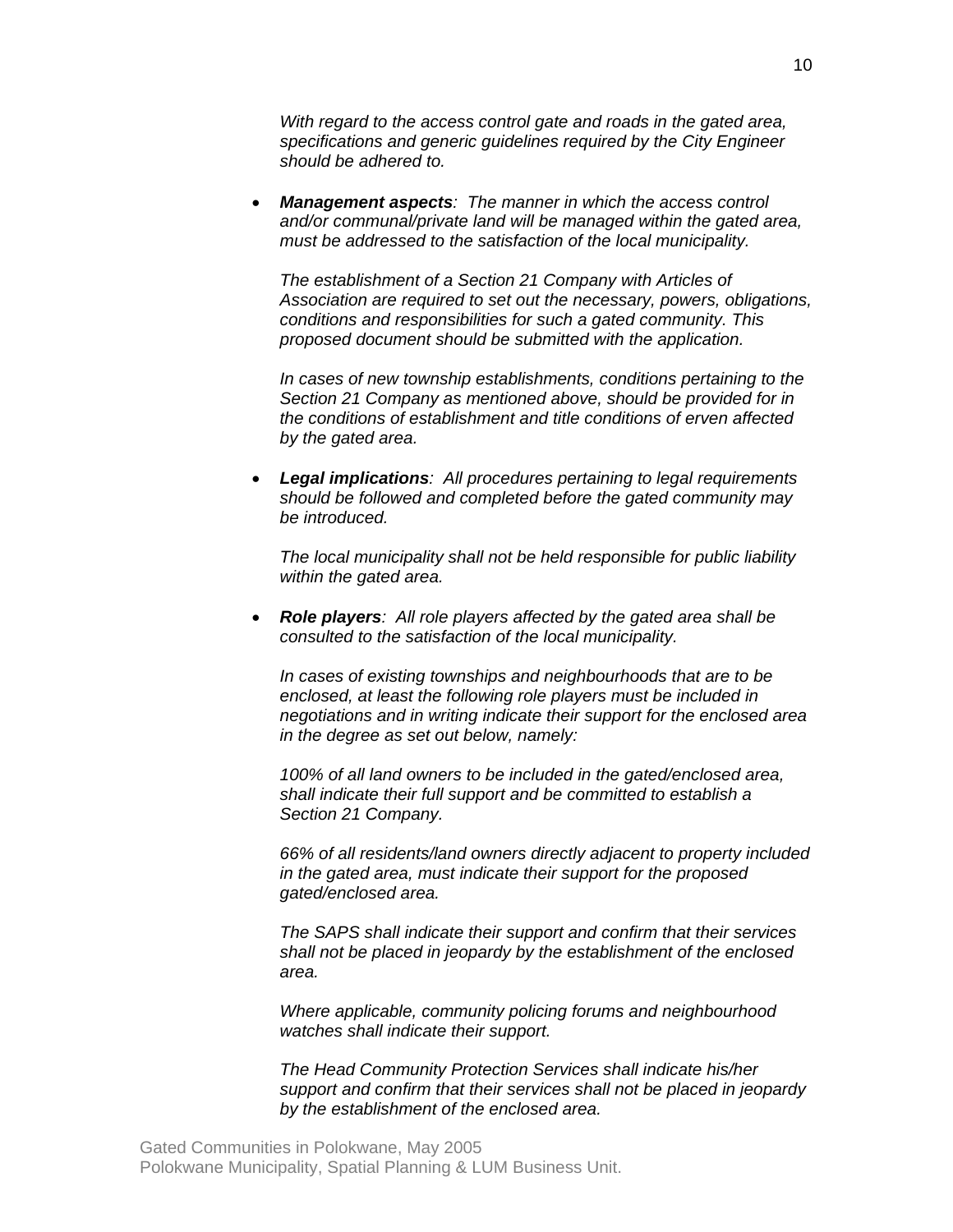*The City Engineer and other relevant departments, which must deliver municipal services, shall indicate their support and confirm that their services shall not be placed in jeopardy by the establishment of the enclosed area."*

#### **3.2 Current development in Polokwane**

For purposes of subsequent discussions, the Restricted Access (Sectional Title Development) Model 1, is not included since there exist in normal circumstances clarity about his and the principle is simple.

However, Models 2 and 3 and these developments within Polokwane are of interest.

*Table 1* below indicates the status of existing and approved gated communities and developments. However, the most of these developments were approved prior to 2001 and adoption of the policy.

*Table 2* below on the other hand, indicate proposed gated communities which is currently under consideration and lodged i.t.o. the August 2001 policy.

There is also a total different form of gated community which can't be classified i.t.o. one of the models mentioned in the August 2001 policy. However, it is not a township at all but subdivided farm portions served by a servitute of Right of Way to allow access to individual portions (sites) within the gated area. This is the socalled Broadlands Estate development located outside the Pietersburg/Seshego Town Planning Scheme, 1999 boundary. Previously the area was located outside the borders of the former Pietersburg/Polokwane Transitional Local Council. In a certain sense it is similar to Model 2 where the road/streets are privately owned and not public roads.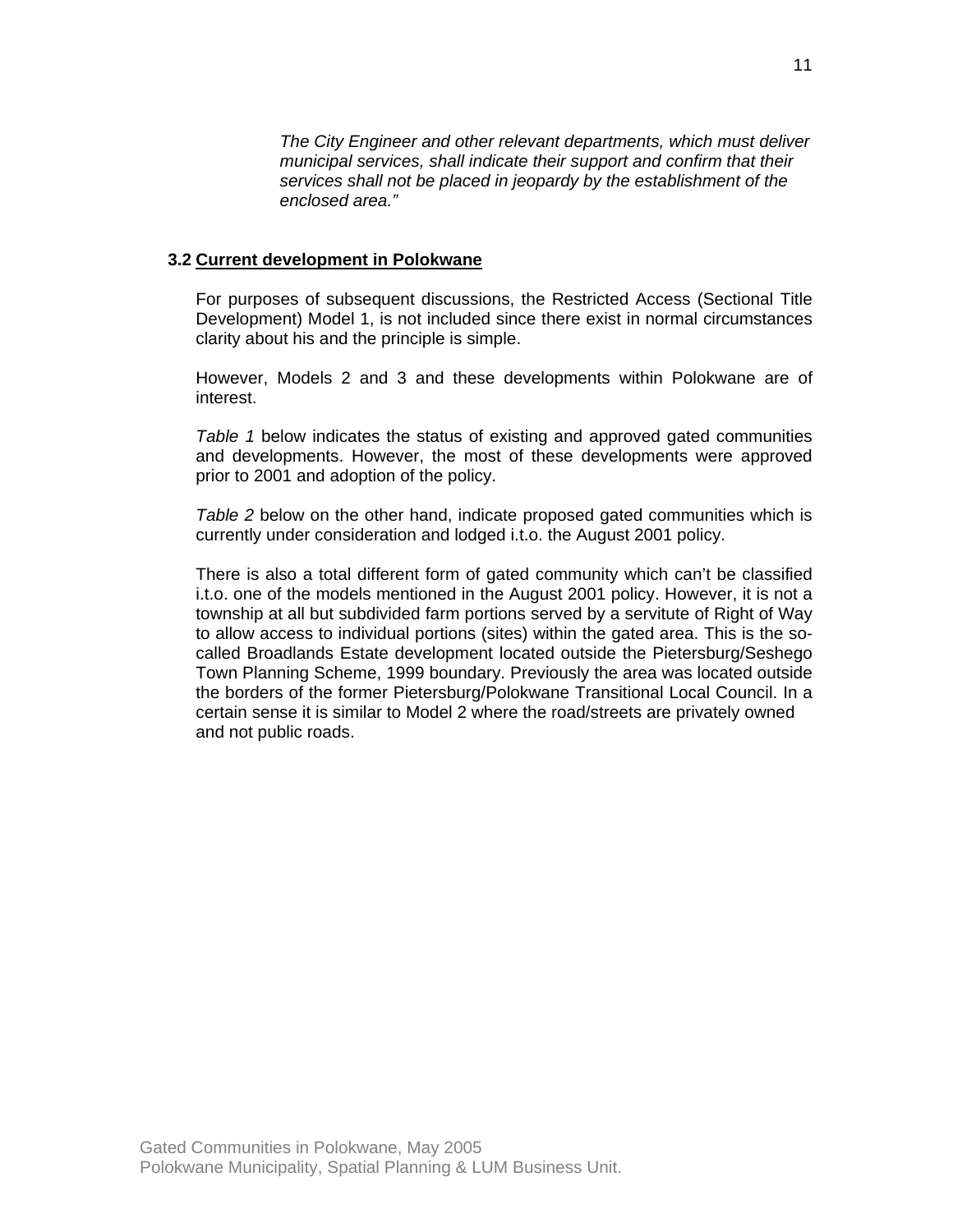TABLE 1: SUMMARY OF STATUS OF EXISTING AND APPROVED GATED COMMUNITIES IN POLOKWANE i.r.o. MODELS 2 AND 3 OF THE AUGUST 2001 POLICY.

| <b>TOWNSHIP EXT.</b>                       | <b>CLASSIFICATION</b>                      | <b>STATUS</b>                                                       | <b>COMMENTS</b>                                                                                                                                                                                                                |  |  |
|--------------------------------------------|--------------------------------------------|---------------------------------------------------------------------|--------------------------------------------------------------------------------------------------------------------------------------------------------------------------------------------------------------------------------|--|--|
| (COMMUNITY<br><b>NAME)</b>                 |                                            |                                                                     |                                                                                                                                                                                                                                |  |  |
| Bendor X 10, 11<br>(Bendor Village)        | <b>Security Township</b><br>(Model 2)      | Approved, t/ship<br>proclaimed;<br>Implemented                      | 1 <sup>st</sup><br>example<br>in<br>Polokwane                                                                                                                                                                                  |  |  |
| Bendor<br>35<br>X<br>(Sunset<br>Boulevard) | Security Township<br>(Model 2)             | Approved, t/ship<br>proclaimed;<br>Implemented                      |                                                                                                                                                                                                                                |  |  |
| X<br>Bendor<br>18<br>(Bendor Place)        | <b>Enclosed Neighbourhood</b><br>(Model 3) | Approved, t/ship<br>proclaimed;<br>Implemented<br>wrongly (Illegal) | 2 separate streets.<br><b>Boom</b><br>erected<br>wrongly/illegal<br>across public road,<br>and not according<br>to layout plan on<br>Access Control erf.                                                                       |  |  |
| Bendor X 19                                | <b>Enclosed Neighbourhood</b><br>(Model 3) | Approved, t/ship<br>proclaimed;<br>Not implemented                  |                                                                                                                                                                                                                                |  |  |
| Bendor X 22                                | <b>Enclosed Neighbourhood</b><br>(Model 3) | Approved, t/ship<br>proclaimed;<br>Not implemented                  |                                                                                                                                                                                                                                |  |  |
| Bendor X 26                                | <b>Enclosed Neighbourhood</b><br>(Model 3) | Approved, t/ship<br>proclaimed;<br>Not implemented                  |                                                                                                                                                                                                                                |  |  |
| Bendor X 30                                | Security Township<br>(Model 2)             | Approved, t/ship<br>proclaimed;<br>Not implemented                  | 3 separate streets,<br>mainly cul-de-sac                                                                                                                                                                                       |  |  |
| Bendor X's 53 - 56                         | Security Township<br>(Model 2)             | Approved, t/ship<br>proclaimed;<br>Not implemented                  | <b>Different</b><br>townships,<br>but<br>township<br>each<br>higher<br>consist<br>of<br>"Res<br>Density<br>2"<br>Mentioned<br>erven.<br>t/ships<br>all<br>served<br>by<br>one<br>private<br>street with access<br>control erf. |  |  |
| Ivy Park X 9                               | <b>Enclosed Neighbourhood</b><br>(Model 3) | Approved, t/ship<br>proclaimed;<br>Not implemented                  |                                                                                                                                                                                                                                |  |  |
| Bendor X 69<br>(Cycad Estate)              | <b>Enclosed Neighbourhood</b><br>(Model 3) | Approved, t/ship;<br>Proclaimed.<br>Implemented.                    | Approved<br>$i.t.$ o.<br>August 2001 policy;<br>Purpose-built.                                                                                                                                                                 |  |  |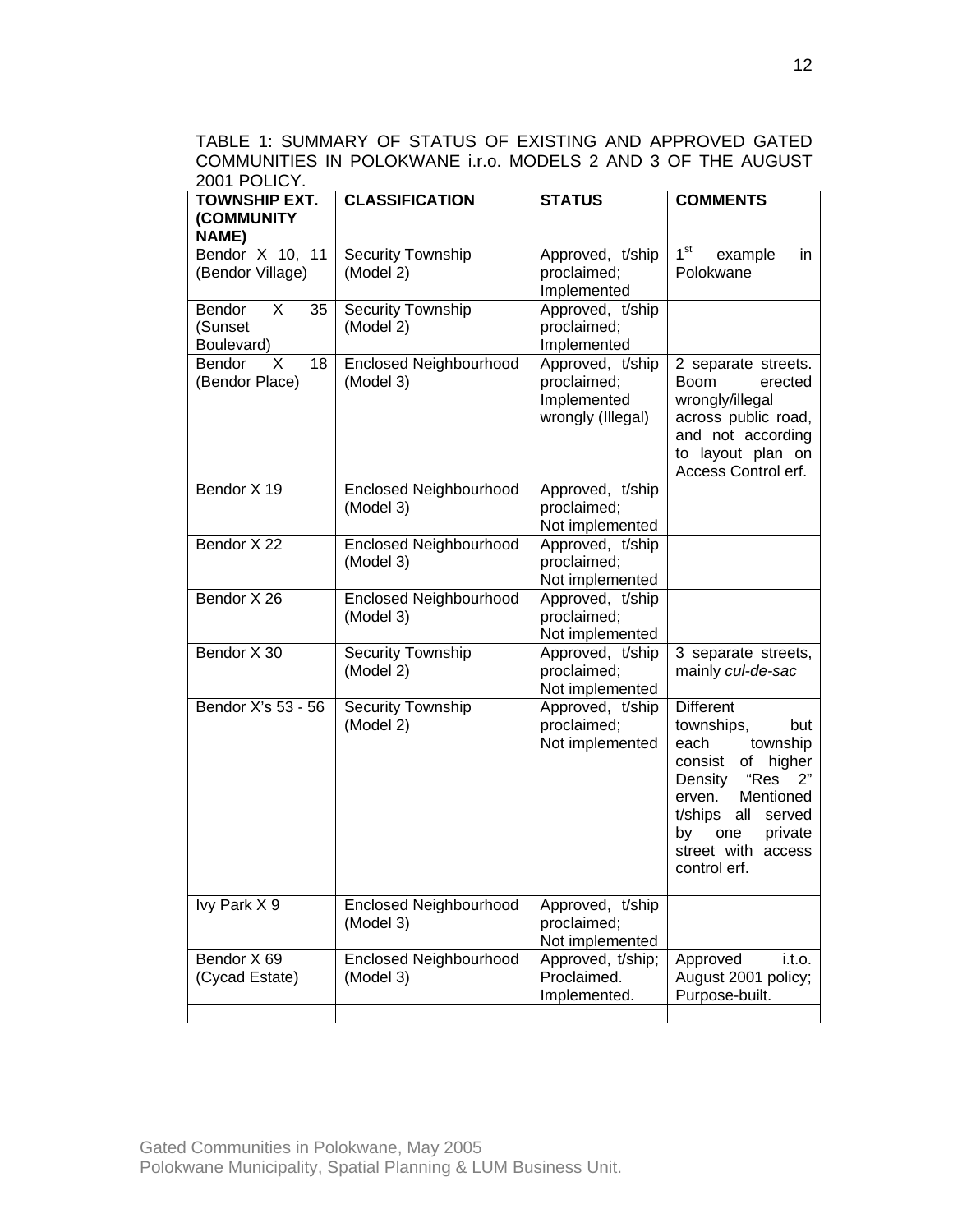TABLE 2: SUMMARY OF SOME RECENTLY PROPOSED AND APPROVED GATED COMMUNITIES IN POLOKWANE i.r.o. MODELS 2 AND 3 OF THE AUGUST 2001 POLICY.

| <b>TOWNSHIP EXT.</b><br>(COMMUNITY<br><b>NAME)</b> | <b>CLASSIFICATION</b>                      | <b>STATUS</b>                                              | <b>COMMENTS</b> |
|----------------------------------------------------|--------------------------------------------|------------------------------------------------------------|-----------------|
| $\times$<br>8<br>Bendor<br>(Silverkruin)           | <b>Enclosed Neighbourhood</b><br>(Model 3) | In process to be<br>converted;<br>Not implemented          |                 |
| Bendor X 62,63 &<br>64 (Bendor Ridge)              | <b>Security Township</b><br>(Model 2)      | Approved, t/ship,<br>Proclaimed;<br>under<br>construction. |                 |
| Bendor x 84<br>(Woodlands)                         | <b>Security Township</b><br>(Model 2)      | Approved t/ship;<br>Under<br>construction                  |                 |
| 77<br><b>Bendor</b><br>X<br>(Acacia)               | <b>Security Township</b><br>(Model 2)      | Approved t/ship;<br>Under<br>construction                  |                 |

#### **3.3 Trends and case studies elsewhere in South Africa**

#### 3.3.1 Tswane Metropolitan Municipality

A case study was made of the Tswane Metropolitan Council's policy/report on gated communities introduced in March 2003.

The following major point/principles from the policy are highlighted subsequently:

They identified 3 types of gated communities, i.e.:

- Enclosed neighbourhoods;
- Security Villages/complexes;
- Lifestyle communities (Golf and leisure estates; new towns).

There exist two mechanism to create gated communities:

(i) Security villages and Lifestyle communities;

Because it is planned (purpose-built) specifications and procedures forms part of the township establishment process. The merits of introducing such development is therefore evaluated during the township establishment application process.

At the point of access an erf zoned for access purposes is provided with a right of way to provide access to residents.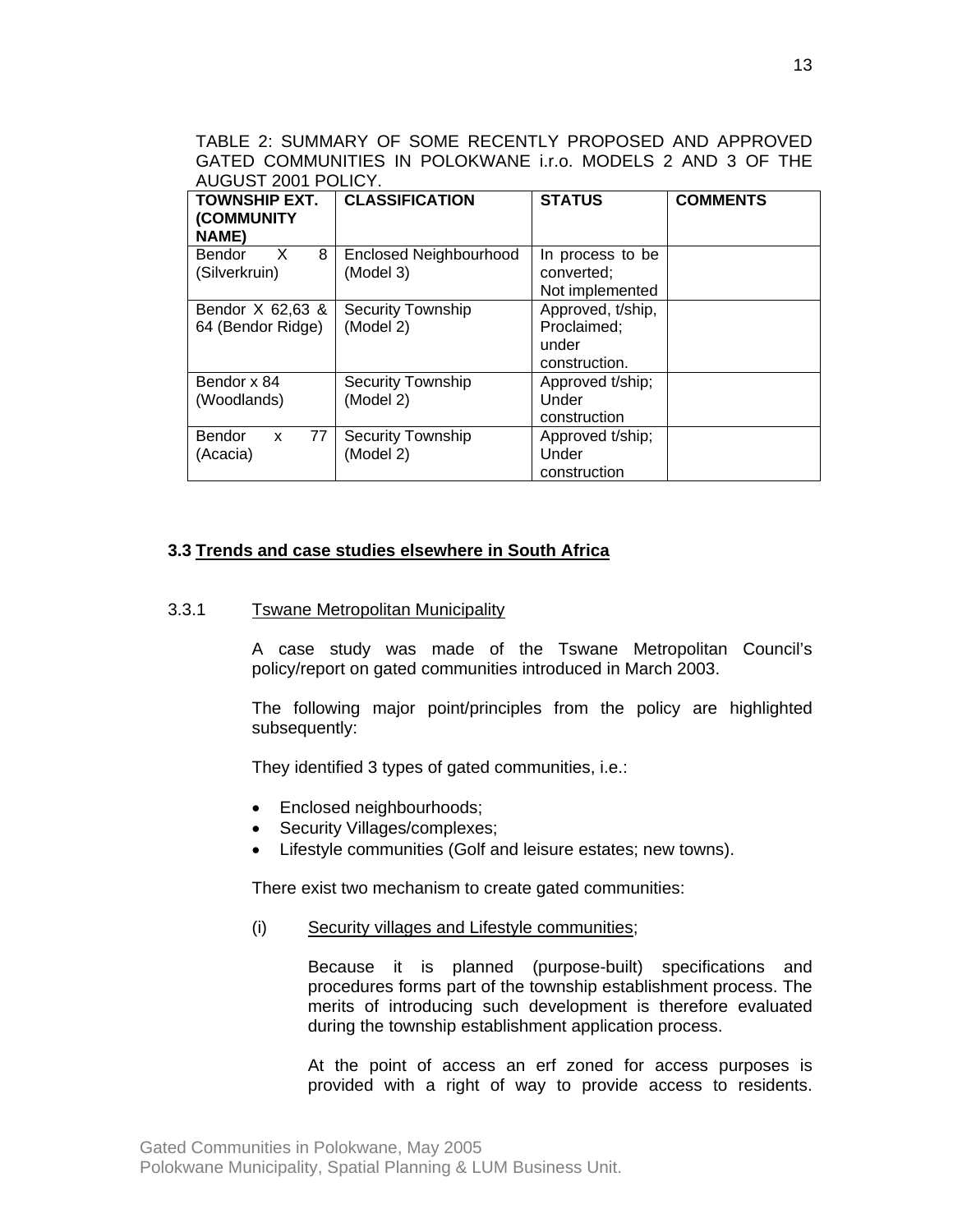Therefore it seems that public roads are provided within the gated area.

(ii) Enclosed neighbourhoods.

This model is used where an existing neighbourhood is converted to an enclosed or gated area through specific provision in legislation which enables the restriction of access to public space (public roads).

In this instance specific legislation exist in Gauteng to allow this practice, i.e. the Gauteng Rationalisation of Local Government Affairs Act, 1998 (Act 10 of 1998).

An evaluation of gated communities was done and positive and negative aspects are discussed in the report, namely:

- Positive aspects:
	- o Context evaluation;
	- o Exceptionally low4 incidents of crime;
	- o Sustainability;
	- o Integration;
- Negative aspects:
	- o Legibility of the city;
	- o Access to public facilities;
	- o Impact on traffic flows;
	- o Payment on impacts on entire road networks i.t.o. the Gauteng Rationalisation of Local Government Affairs Act, 1998 (Act 10 of 1998);
	- o Deterioration of roads;
	- o Crime displacement;
	- o Response times of emergency vehicles;
	- o Social exclusion;
	- o Transportation; and
	- o Urban fragmentation and separation.

It is also evident from this policy that access control and measures are regarded as temporary measures to assist in improving the safety and security in an area and only forms part of a broader security strategy. The policy also indicates that there exist other measures to increase security, for example through environmental design.

These crime prevention measures through environmental design is defined in the mentioned policy (p.22) as: *"…. a planning tool that focuses on the proper design and use of the built environment. Appropriate design of the physical environment can play a role in addressing crime issues in built-up areas."* 

Four basic principles of design criteria are discussed, namely: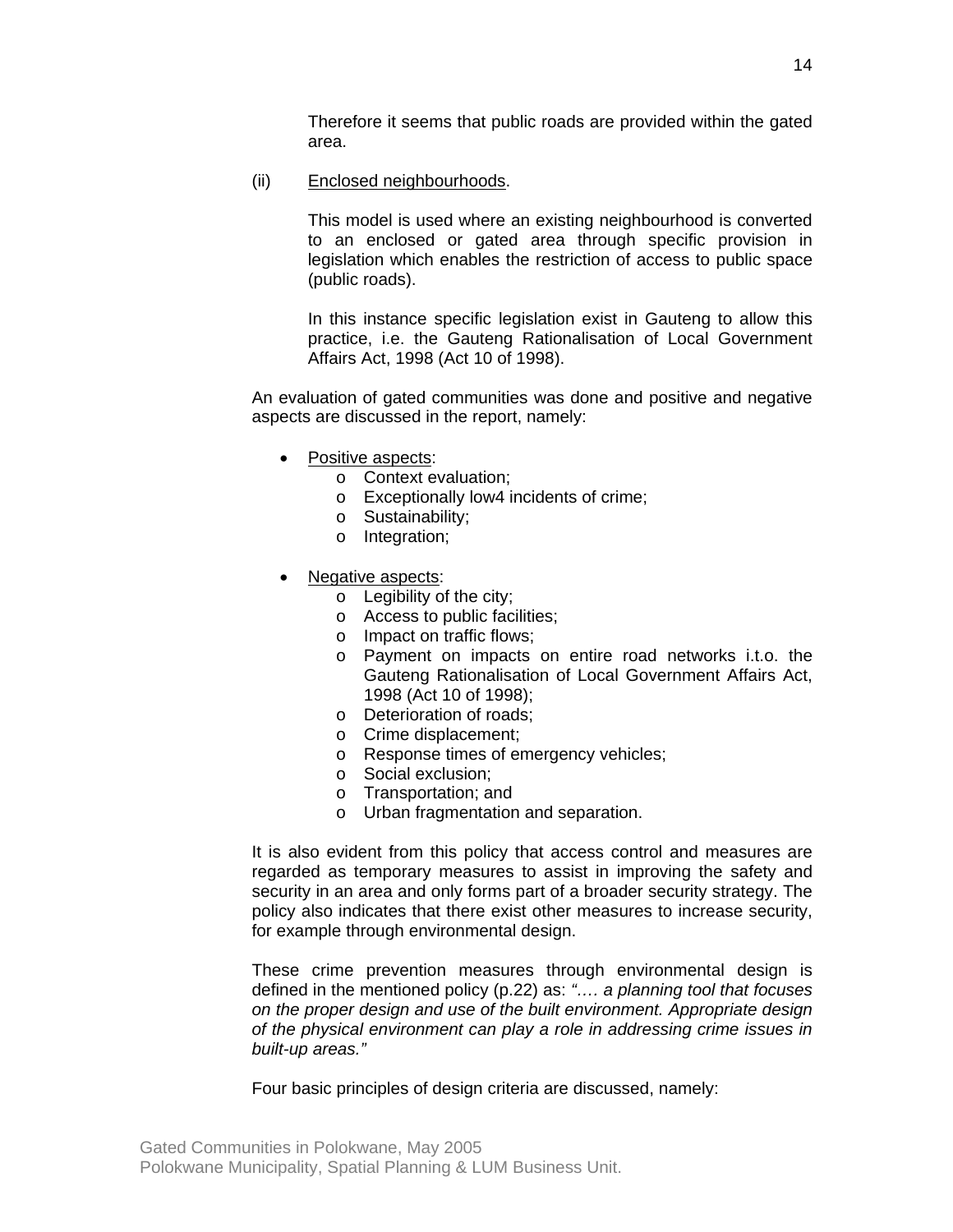- Natural surveillance Organising of physical features, activities and people in such a way that it maximize visibility, criminals can be observed and therefore reduce criminal activity;
- Natural access control Physical guidance of people by placement of entrances exists, sighs, fencing and lighting in order for criminals to have difficulty to enter space without being observed and also to have no opportunity to justify their presence in private or semi-private spaces;
- Territorial reinforcement Use of physical attributes to express ownership and clearly defining hierarchy of space from public to private;
- Management and maintenance Continued use of space for the intended purpose which serves as expression of ownership and territoriality.

As part of crime prevention through the environmental design there are apparently also certain approaches, namely:

- Victim-orientated approach target hardening and security measures to protect the victims of crime (fencing and walling);
- Offender approach addressing social/criminological backdrop to crime;
- Built environment-orientated approach focus on the built environment through management and maintenance to reduce crime and to decrease the fear of crime;
- Combination-type approach incorporating physical design, management and social/organizational aspects.

The application procedure and some technical guidelines are also set out in the policy.

The application procedure is based on provision of the Gauteng Rationalisation of Local Government Affairs Act, 1998 (Act 10 of 1998).

Then the technical guidelines as well as criteria are also dealt with in a specific annexure to the policy. For example, it is clearly set out which order roads streets could be closed off and where access restriction can be allowed or not. Other requirements, such as traffic impact study, are also included.

The classification and order of roads which can be considered for gated area is discussed in detail and can be summarised as indicated in the Table 3 below, namely: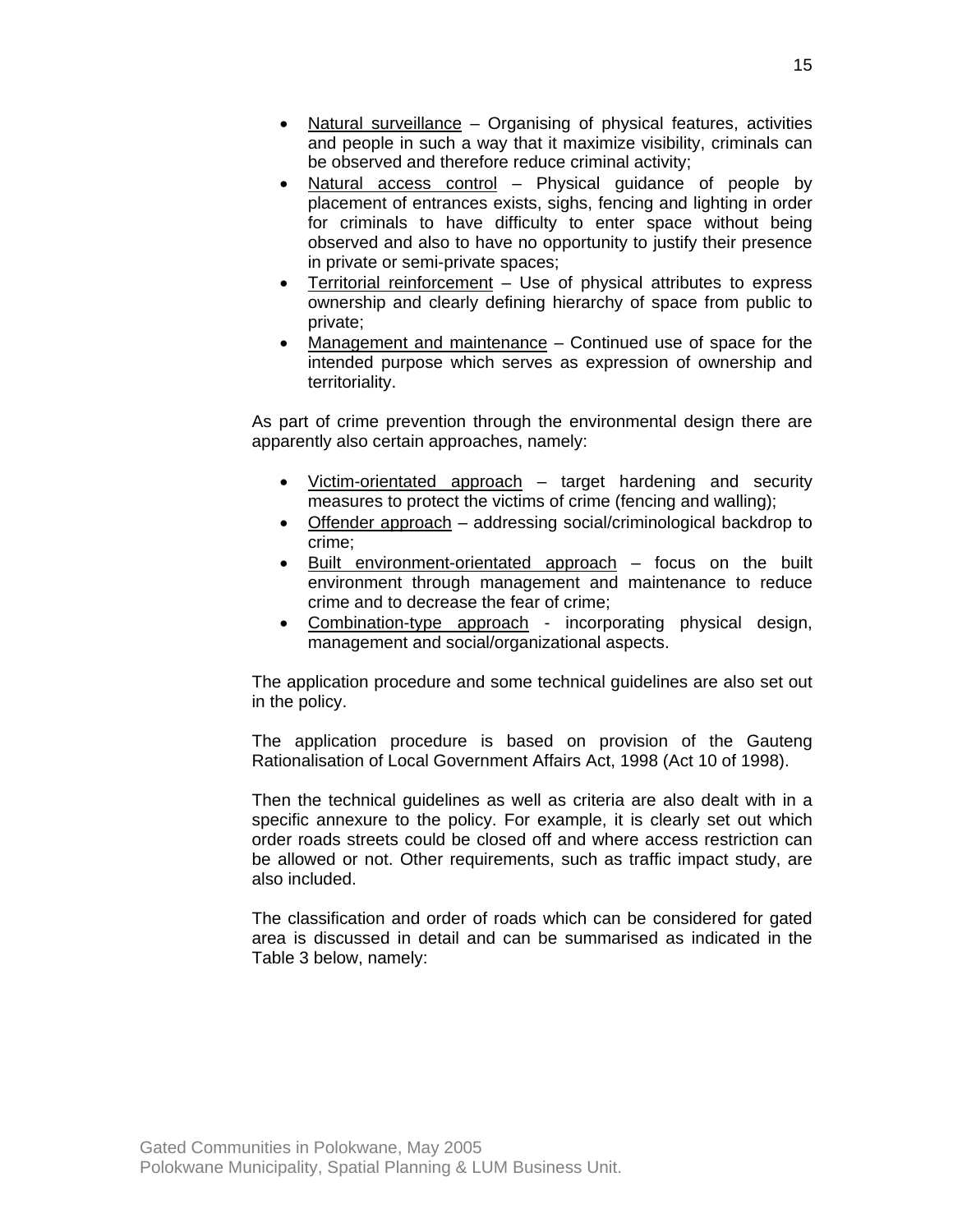| TABLE 3: ACCEPTABILITY FOR ROAD CLOSURES AND ACCESS     |  |  |  |  |  |  |
|---------------------------------------------------------|--|--|--|--|--|--|
| RESTRICTUION ACCORDING TO FUNCTION AND CLASSIFICATION I |  |  |  |  |  |  |
| OF ROUTES I                                             |  |  |  |  |  |  |

| <b>ROADS WHICH MUST</b><br><b>NOT BE RESTRICTED</b>                                              | <b>WHERE</b><br><b>ROADS</b><br><b>ACCESS</b><br><b>RESTRICTIONMAY</b><br><b>CONSIDERED</b><br>ВE<br><b>SUBJECT</b><br>TO.<br><b>IMPACT</b><br>TRAFFIC<br>STUDY. | <b>ROADS</b><br><b>WHERE</b><br><b>ACCESS RESTRICTION</b><br>WILL NORMALLY BE<br><b>ACCEPTABLE</b><br><b>TRAFFIC</b><br><b>WITHOUT</b><br><b>IMPACT STUDY.</b> |
|--------------------------------------------------------------------------------------------------|------------------------------------------------------------------------------------------------------------------------------------------------------------------|----------------------------------------------------------------------------------------------------------------------------------------------------------------|
| Primary routes (Class 1)                                                                         | distributors<br>Local<br>(Class 4) that carry low<br>volumes<br>and<br>which<br>have close alternative<br>routes                                                 | Cull-de-sacs                                                                                                                                                   |
| Major arterials (Class 2)                                                                        | Accesses to offices and<br>other businesses, not<br>dependant on passing<br>traffic                                                                              | Access streets (Class 5)                                                                                                                                       |
| Minor arterials (Class 3)                                                                        | Informal<br>public<br>transport routes                                                                                                                           |                                                                                                                                                                |
| Local distributor (Class<br>4) with no convenient<br>alternative route                           | Accesses<br>to<br>substations, reservoirs,<br>local<br>pumps,<br>sewer<br>schools, library,<br>parks<br>etc.                                                     |                                                                                                                                                                |
| Local distributor (Class<br>4) carrying high volumes<br>(1000 veh./day or 100<br>veh./peak hour) |                                                                                                                                                                  |                                                                                                                                                                |
| or other formal<br>Bus<br>public transport routes                                                |                                                                                                                                                                  |                                                                                                                                                                |
| regional<br>Access<br>to<br>facilities.                                                          |                                                                                                                                                                  |                                                                                                                                                                |
| Access to retail shops,<br>filling<br>stations<br>etc.<br>dependant on passing<br>traffic.       |                                                                                                                                                                  |                                                                                                                                                                |

### 3.3.2 City of Johannesburg [Johannesburg Road Agency (JRA)]

Because it is common knowledge that the phenomenon of gated communities in the City of Johanesburg is very familiar, including the erection of illegal booms, the policy of the City of Johannesburg, Johannesburg Road Agency (JRA) was also studied.

Therefore, following important points should be noted for purposes of this document.

First of all, as in the case of Tswane, the JRA policy and to introduce restriction of access to public places, also utilize the Gauteng Rationalisation of Local Government Affairs Act, 1998 (Act 10 of 1998).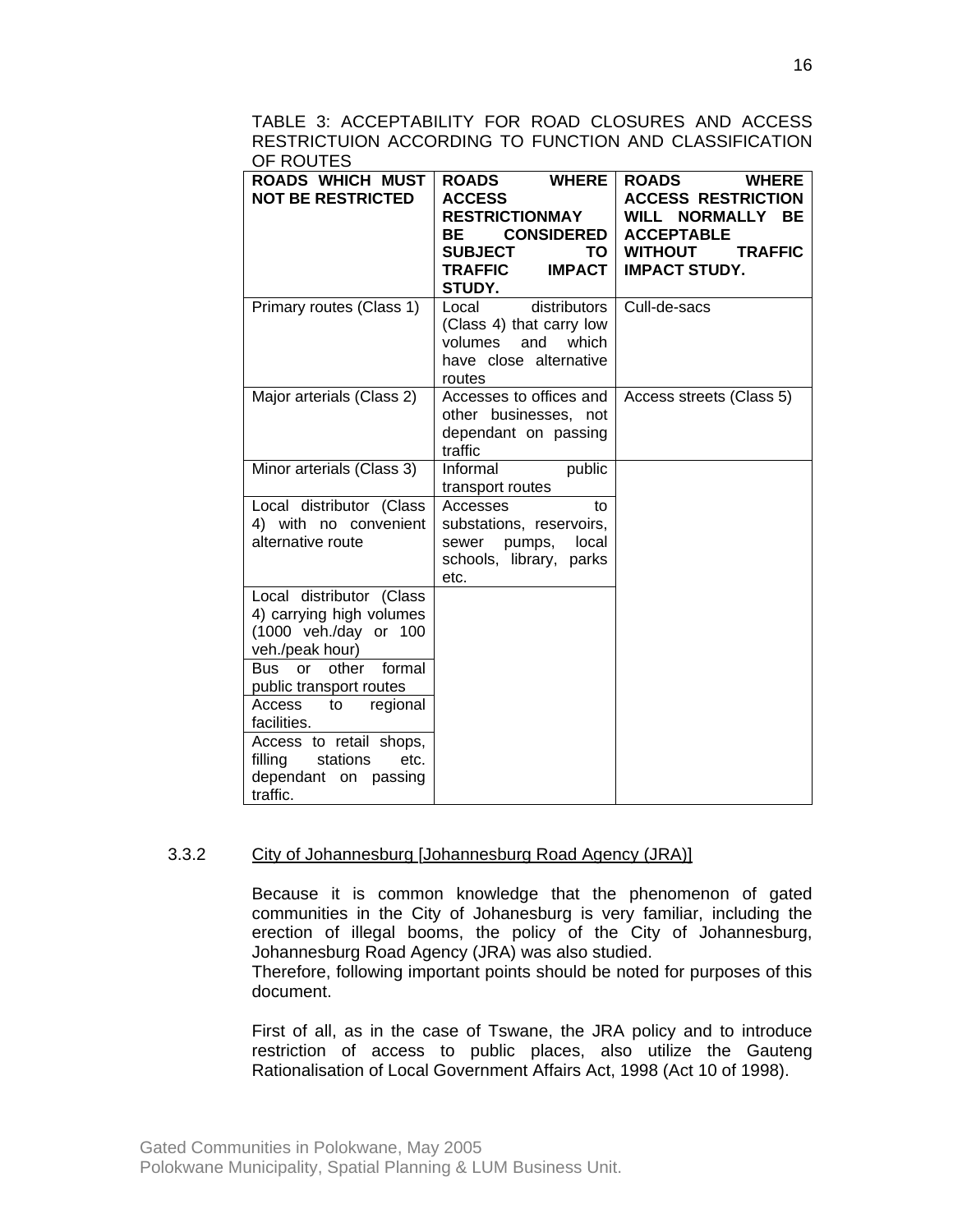However, their view in the first part of the policy (P1) clearly stated that restriction of access *"….. shall mean restriction is limited to access control, no denial of access and no discrimination actions nor infringements on the rights of individuals."*

This policy/document therefore deals with:

- Security alternatives;
- Legislation affecting access restriction;
- Policy proposals and guidelines;

## Security alternatives

In respect of the above mentioned the focus is therefore placed on alternative methods to deal with crime. The conventional method is discussed as aspects such as keeping property occupied, provision of dogs, burglar alarm systems etc.

The alternative methods for crime prevention are:

- Increased surveillance: and
- Crime protection measures which are funded by private sector and which do not interfere with the general public or which assist the police.

Subsequently, the principles of crime prevention in this instance is discussed and summarised as follows, namely:

- Surveillance and visibility Discourage high walls, encourage see-through fencing; encourage property overlooking streets; encourage police presence or other security surveillance; encourage pedestrian traffic; avoid creating quiet poor visible areas.
- Territoriality and defensible space encourage neighbourhood to take over responsibility of non-essential public space.
- Access and escape routes Prevent large open space from harbouring criminals; avoid ending roads and un-used land; provide clear pedestrian routes;
- Image and aesthetics Decay and neglect encourage crime; impersonal buildings and layout encourage crime; Don't create hiding places;
- Target hardening Physical strengthening of buildings, boundary walls etc.

#### Legislation affecting access restriction

The major point of discussion which is of importance for Polokwane, is the discussion i.r.o. the Constitution of the Republic of South Africa, 1996.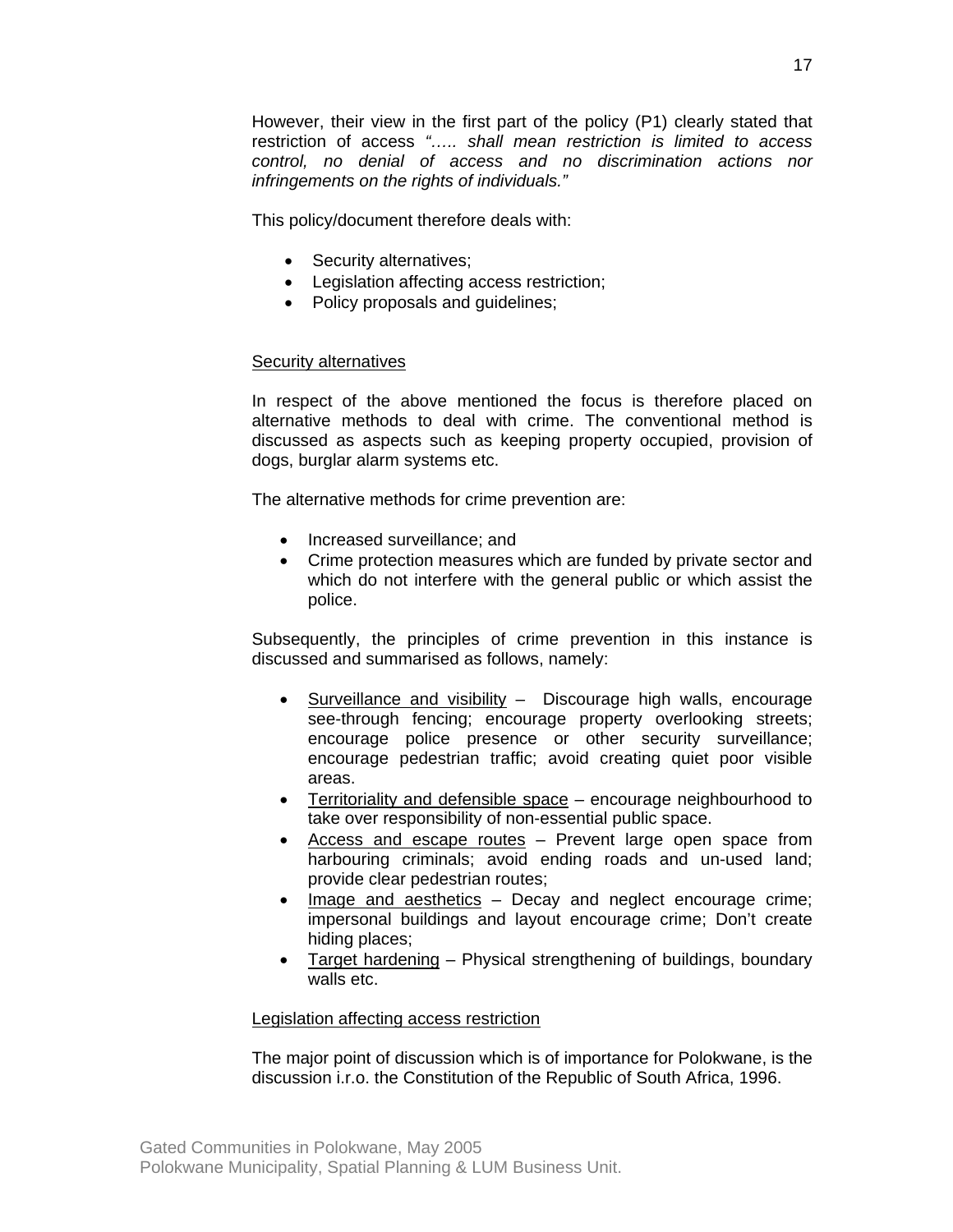In the JRA's policy document the following opinion is *inter alia* held:

- Everyone has the right to freedom and security of person. This could justify access restriction, but a security checkpoint could interfere with the right to privacy;
- Freedom of movement, residence and the rights to "enter anywhere" could be affected by control of access to public place;
- Decisions must promote the values that underline an open and democratic society based on human dignity, equality and freedom and consider other relevant legislation.

Furthermore, the Local Government Ordinance, 1939 (Ordinance 17 of 1939) is also discussed.

The ordinance also permits the following, which is used for restriction of access or allowing gated areas (section 67), namely:

- Section 63: The control, management and repair of public roads for use and benefit of the public vests in the municipality;
- Section 67: Permanent closure of roads where a new erf is created and rezoned. As such the new erf can be sold, built or used like any other parcel of private land.

## Policy proposals

The policy approaches the prevention of crime and adopting a policy on gated areas as follows:

- Long term solutions to combat crime :
	- o Encourage the public to take over all responsible measures to protect itself;
	- o Discourage crime by increasing employment and to reduce poverty;
	- o Discourage crime by visible and effective police force;
	- o Discourage crime by active identification and prosecution of criminals.
- Short term following certain street-related security measures :
	- o Purpose-built privately controlled developments;
	- o Street guards only, with no access restrictions;
	- o Closed circuit TV (CCTV) surveillance;
	- o Security access restrictions in accordance with legislation restricting access to public places.

The procedure, specification and criteria for allowing access restrictions as set out in the JRA policy are subsequently dealt with:

#### Purpose

• Access restrictions must be to enhance safety and security;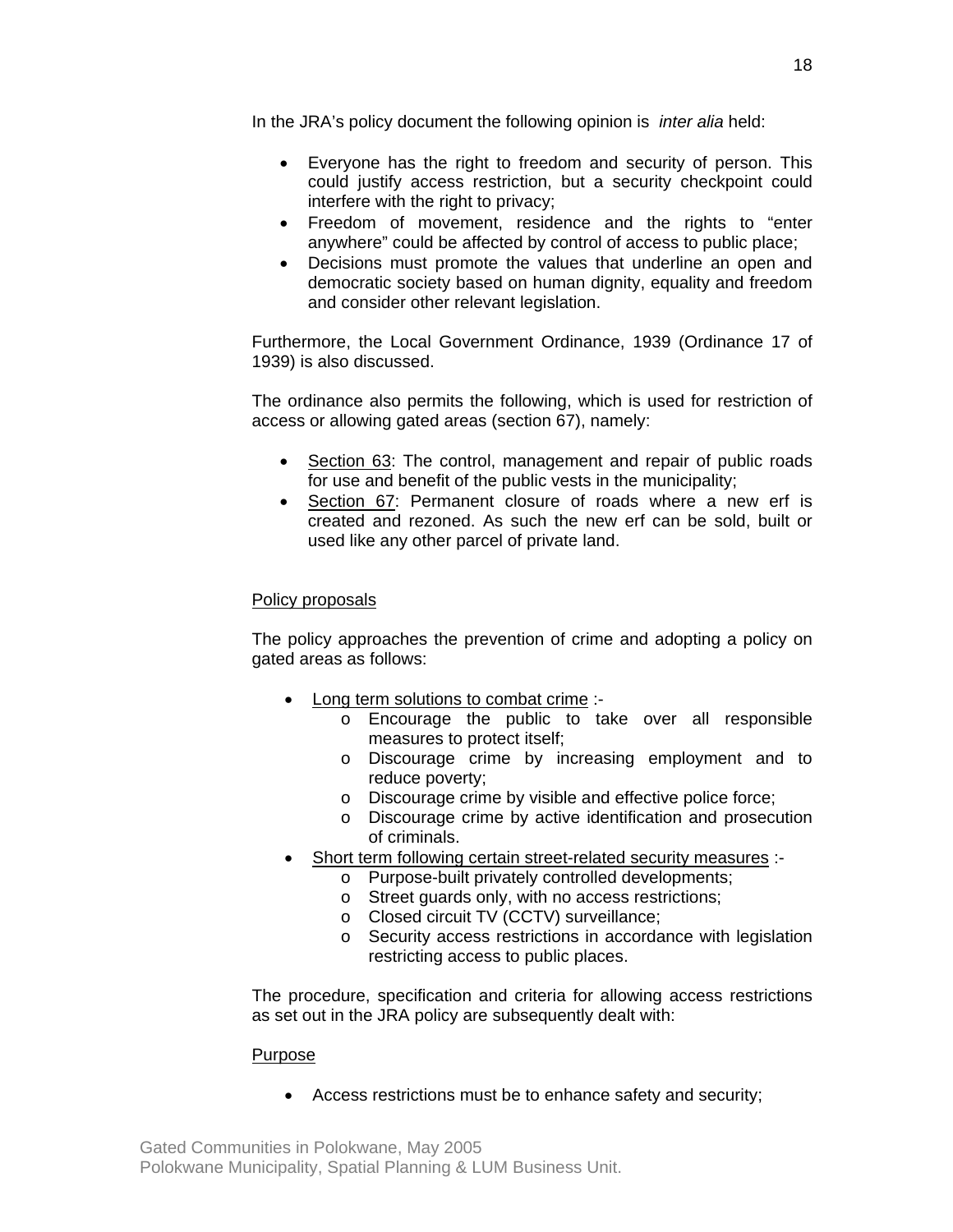- Primary function of access control is to minimize the number of points to be monitored and to direct traffic to monitoring points;
- Access restrictions are equally applicable in wealthy, poor, residential, business and industrial areas;
- The basic constitutional right of freedom of movement must not be unreasonably restricted. Unrestricted public access to an area must be available, at all times.

#### **Duration**

- Duration of an approval for access restriction will be maximum of 2 years;
- An application to extend period must be submitted according to specific time periods.

## Acceptability of an area for access restrictions

The possibilities of roads where access will be restricted is dealt in the same manner as set out in Table 3 of paragraph 3.3.1 above.

### General requirements

General requirements and standards are also dealt with in the policy under a specific annexure.

The following points are however important to note and found to be relevant for Polokwane's situation and perhaps previously not incorporated in the policy, namely:

- Personnel manning the access control point may only monitor activity. In line with the requirements of the constitution, they may not search vehicles or people, may not require the filling in of any register or supplying personal information nor delay traffic other than the absolute minimum required to open any gate, or boom;
- Orders for the security staff of a control point must be in writing and on public display at the control point;
- 24 hour contact numbers for the security company and local SAPS must be on public display. The security company, SAPS should be in possession of the contact numbers of the resident's association;
- Control point staff to be registered with security Officer's Board, and produce registration cards on request;
- No fee may be charged for access;
- Fencing should be attractive and must not pose a hazard to vehicles or pedestrians, with any barbed wire, sharp projections or electric fencing out of reach of pedestrians;
- The municipality reserves the right to require alterations at the cost of the residents if access operations create queues, traffic problems developed elsewhere or if any other problem occur;
- Total closures will not normally be permitted; unrestricted pedestrian gate must be installed at every closure;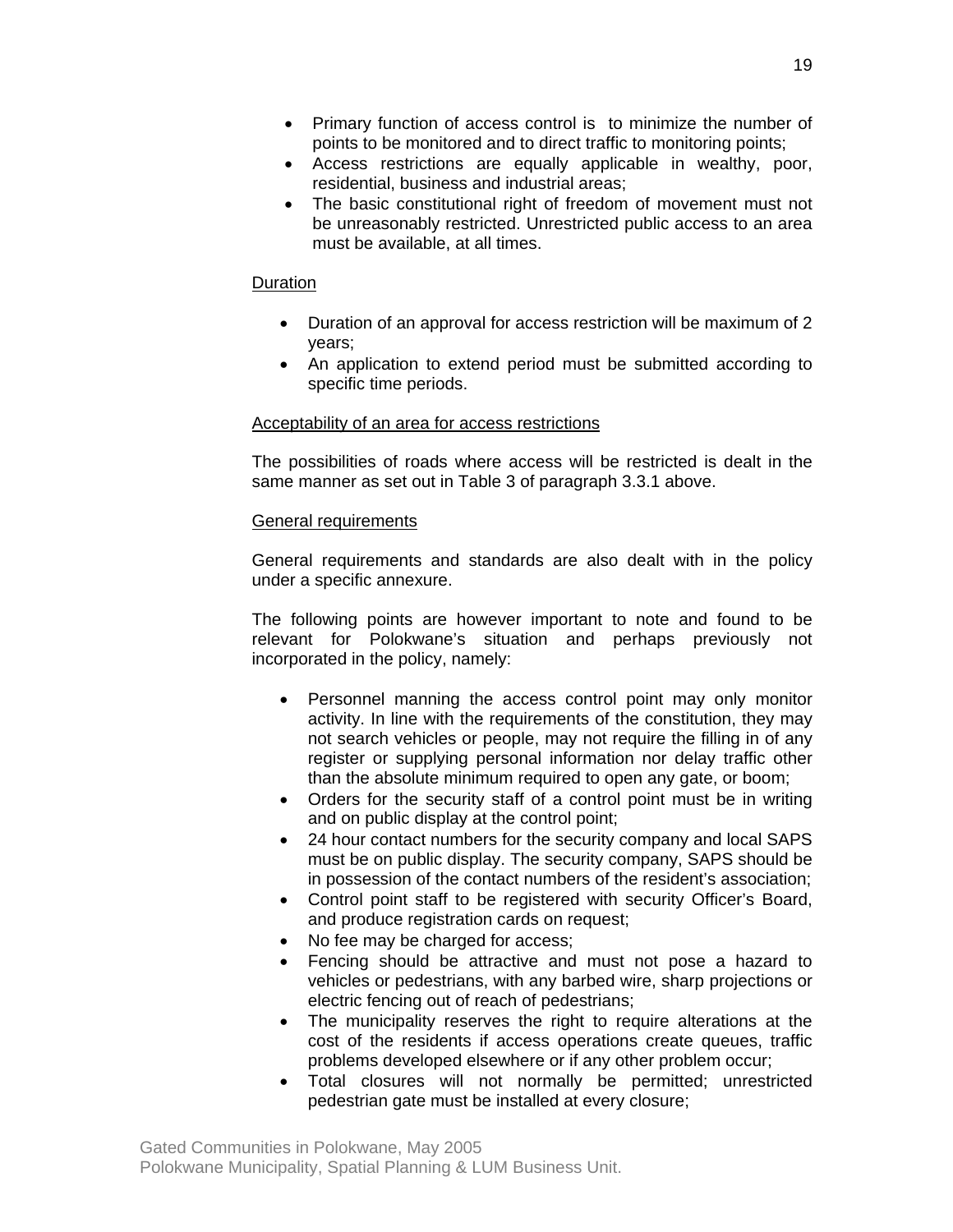- Signs must be erected with directions to the permanently open gate or boom and any closer pedestrian gate if no pedestrian gate is installed;
- In respect of vehicular access, at least one gate or boom into the area must be permanently opened (24 hours unrestricted), either manned or left open, with full, free and unhindered vehicular and pedestrian access at all times;
- Vehicular gates or booms in operation during hours of darkness are to be adequately illuminated;

## Application fees

The City of Johannesburg introduced application fees for consideration of applications in connection with access restriction.

The fees are as follows:

- Application fee fixed cost: R6 200;
- Application fee additional cost per access restriction point: R350

There are also provisions i.r.o. other costs.

## **3.4 Provision of the Pietersburg/Seshego Town Planning Scheme, 1999 – the scheme in operation**

Currently, only one land use scheme is in operation and applicable in a part of the jurisdiction area of Polokwane Municipality. This is the Pietersburg/Seshego Town Planning Scheme, 1999.

The remainder of Polokwane Municipality's area of jurisdiction is governed by other land use regulations and legislation. However, in future it is envisaged that the total area of jurisdiction will be covered by land use/zoning schemes to ensure proper land use management.

As indicated above, many applications for gated communities have been approved in the past and all are located in the scheme boundaries of the Pietersburg/Seshego Town Planning Scheme, 1999. Since the current scheme has been adopted in November 1999 all developments and conditions related to gated communities and access control has been standardized and the following Annexure to the scheme is applicable and stipulates the following, namely:

#### *"Annexure 46:*

*SPECIAL* 

*The erven are subject to the following conditions:* 

*1. The erf shall only be used for the purposes of a private road and access control.*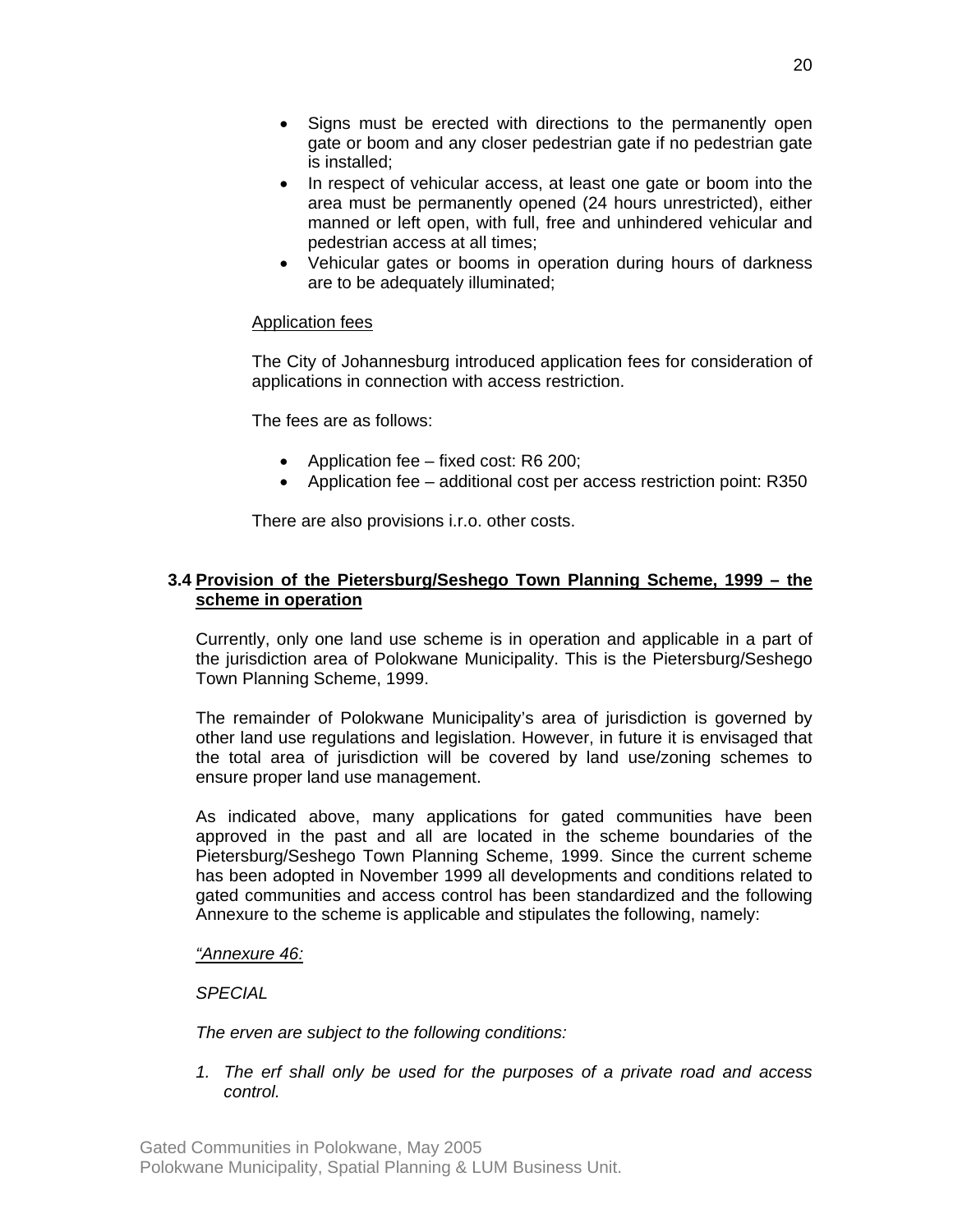- *2. The local municipality may maintain the private road at the cost of the owner, should the owner not maintain the said road to the satisfaction of the local municipality.*
- *3. Buildings, screen walls, security booms and gates on the erf, shall be erected in accordance with an approved Site development Plan."*

However, there are shortcomings in the applicable town planning scheme and/or this annexure since access control is not defined and no further conditions laid down in this respect.

### **3.5 Existing spatial pattern and urban functioning of Polokwane**

To predict future spatial impacts and the impact that gated communities can have on the spatial form of Polokwane, it is important to understand the current spatial form.

Firstly, urban development and the spatial manifestation of settlement of people in Polokwane is characterized by the following:

#### 3.5.1 The apartheid city

It must be understood that due to the apartheid legacy the urban form of Polokwane is distorted in many ways. Residential areas were segregated from each other, residential areas were segregated by buffer zones, residential areas were segregated by means for certain types of land uses which provided these buffer zones (e.g. industries) and certain residential areas were located far away from places of work of the largest part of the majority of people.

Furthermore, due to the apartheid system it is found that Polokwane consist of urban areas and formal towns such as Polokwane (Pietersburg), Mankweng and also of less former town or villages in rural areas.

It is therefore also found that vacant pieces of land exist between areas which in a certain sense led to urban sprawl, cities that are not compact. All these facts have an impact on agglomeration benefits and cost effective delivery and installation of services.

Thus, typical town planning and urban design methods as found elsewhere in the world could in most instances not be utilized today to address urban planning matters. The municipality and South Africa were therefore faced to find its own solutions and it is thus clear that integration of these areas is a key issue and concern.

#### 3.5.2 Layout pattern of streets

The layout patterns of streets in the formal urban townships is characterized by: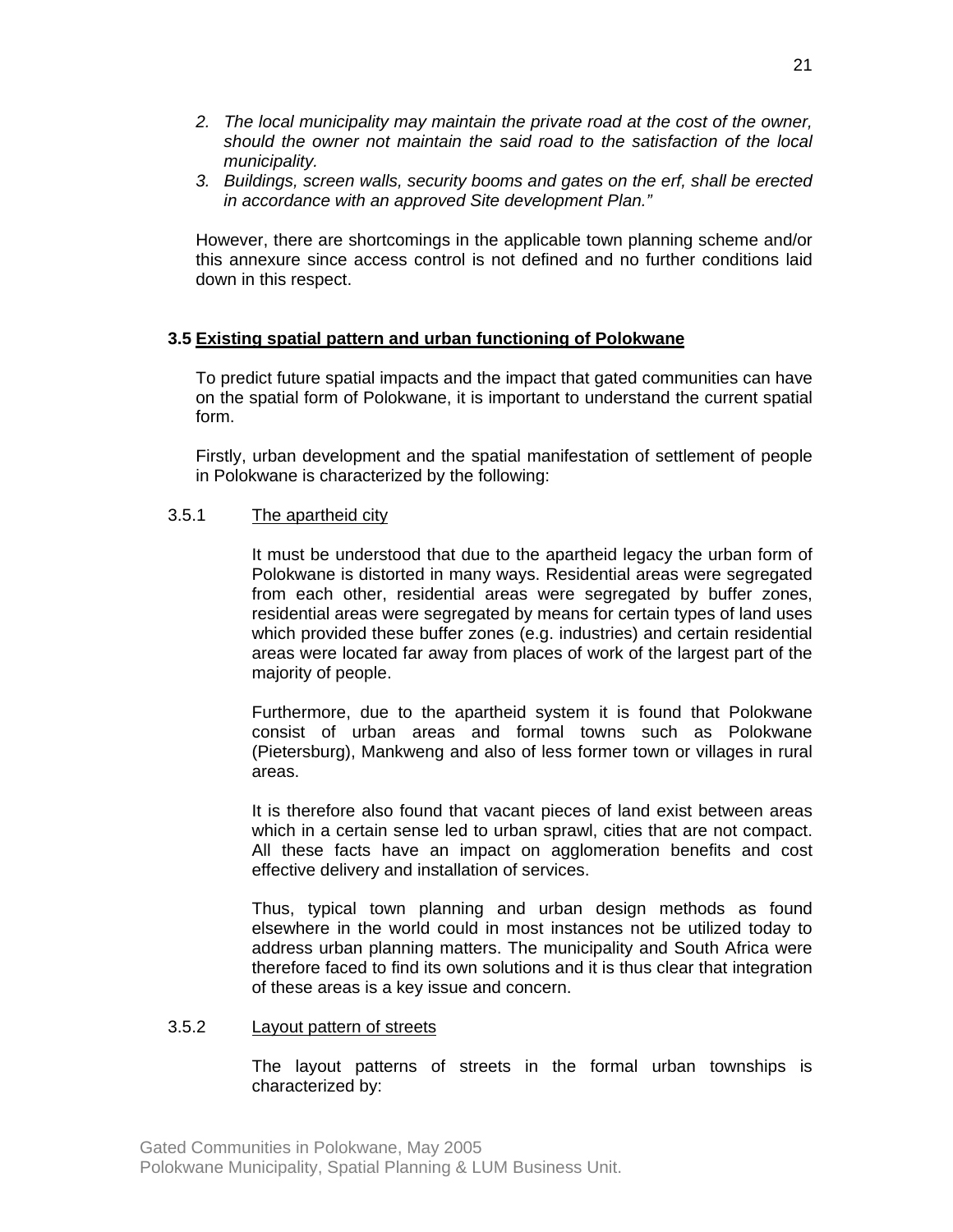- Historical layout methods: A grid street pattern in older parts (e.g. Pietersburg proper); and
- New town/neighbourhood concept: A street pattern with interrupted parallels, loops, cul-de-sac streets in the newer suburbs.

Largely, the new neighbourhood concept rely much on a clearly defined hierarchy of streets and street pattern where higher order routes are clearly defined to carry higher order traffic volumes and which serves as distributor and collector roads, collecting traffic from local streets and areas within neighbourhoods. Mobility between areas is difficult and restricted in a certain sense.

The historical grid pattern embodied in a large part of Polokwane has no clearly defined hierarchy of streets and mobility between areas is very high. However, the implementation of one-way street systems, are restraining mobility in a certain sense.

#### 3.5.3 Radial road network from the region

Polokwane has a radial road network linking rural areas and the entire region with the city, especially linking it to the CBD and the older parts of Pietersburg.

#### 3.5.4 Transport

Due to segregation and location of places of residence far away from the work place, the socio-economic circumstances of the largest part of the residents of Polokwane, public transport forms an integral part of the dayto-day lives of these residents.

Polokwane has therefore a well established public transport sector and well established forums to deal with these matters.

#### 3.5.5 Land ownership

Privately owned land is in most instances the more favorable choice for the middle and higher income development, especially i.r.o. gated communities. Therefore, these types of township are privately developed and services are only taken over by the municipality for future maintenance after installation.

There is indeed also land owned by the municipality where middle and higher income development does occur, but the chance for developing it into gated communities, is limited.

The land where it is expected that the most of these developments for gated communities can occur, is indeed in private ownership. Thus, although privately owned and developed, the municipality will have to make sure that development takes place in an orderly manner and must, on a continued basis assess spatial planning impacts in these are to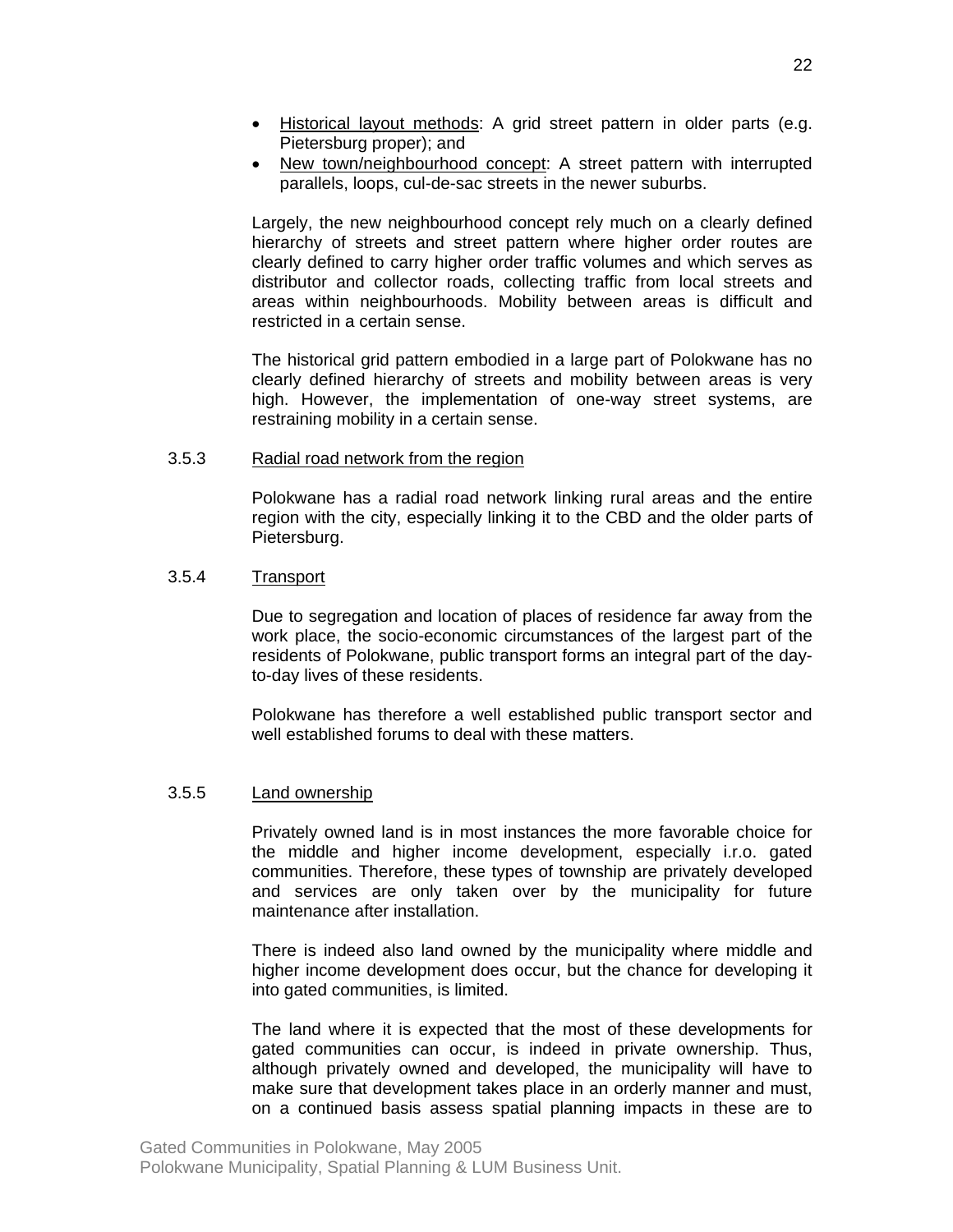ensure that ad-hoc development doesn't constrain long term expansion/development and effective service delivery.

#### **4. NEW CONCEPTS, CONCERNS, AND SHORTCOMINGS IN POLOKWANE'S POLICY**

Some of the main concerns of the current policy as well as concerns countrywide regarding the concept of *gated communities* can be classified under 4 groups as summarized below.

There are also new concepts which were not previously part of Polokwane's policy approach which need to be indicated. Some issues were part, but more research was done in this regard.

These are:

- The constitution's legal implications;
- Spatial implications & urban form;
- Management issues & other legal implications; and
- Security issues.

Henceforth,

#### **4.1 Constitution's legal implications**

4.1.1 General

The concern exist that these gated communities, with specific reference to the control of access, infringe on a person's rights i.t.o. the Constitution in that they: -

- o Restrict freedom of movement of people;
- o Security guards and management bodies violate people's right to privacy;
- o Impact on human dignity.

However, the constitution also protects/provides other rights, such as:

- o Freedom and security of the person;
- o Privacy;
- o Freedom of association;
- o An environment that is not harmful.

The question now arises how to balance these security desires of one group against freedom of movement of other persons on the other hand. (Also see paragraph 1.4.2 below)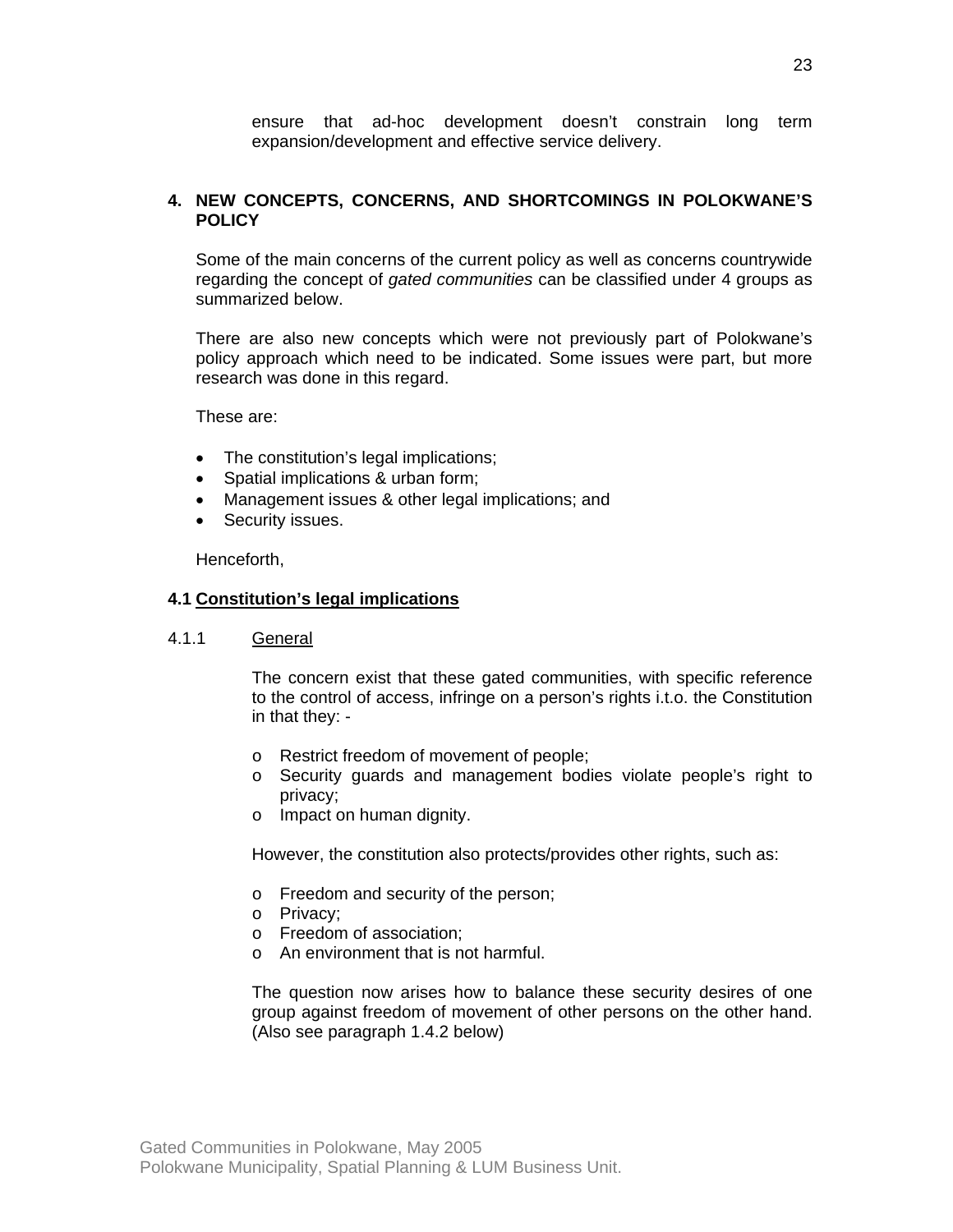The main concern therefore is the legality of erection of booms or gates which prohibits access to general members of the public and tax payers to public roads.

As explained in afore mentioned paragraphs, Model no. 3 of the August 2001 policy, provide for public roads within the gated area and controlled access is applied.

Two issues, namely restricting or controlling access and access to public space/roads now clashes.

It is common course that access to public places/roads can't be denied and people should be free to move as they wish, without interference. It can now be argued that controlled access in effect is just doing that, or at least infringing on person's rights to privacy and freedom of movement.

What is however more confusing is the fact that there exist a difference in practices in Gauteng and in Limpopo Province, since different legislation is applicable. In Gauteng the *Gauteng Rationalization of Local Government Affairs Act, 1998 (Act 10 of 1998*) provides the legal means to restrict access to public places.

In the case of Limpopo Province and Polokwane Municipality, the *Local Government Ordinance , 1939 (Ordinance 17 of 1939)* read together with the *Town Planning and Township Ordinance, 1986 (Ordinance 15 of 1986)* is the only means by which closures of roads can be handled and used as "tool" to achieve the desired outcome for gated communities.

In the case of Limpopo it is therefore argued from a legal point of view that access to a public road couldn't be denied or restricted and therefore erection of booms or gates across a public road or any other measure preventing free access to a public road is unlawful. This principle was indeed tested during the public participation process and no body denied this.

Thus, it is clear that the definition of "controlled access" and "partially restricted access" must be reviewed and clearly defined to ensure that it is lawful.

Model no. 2 of the August 2001 policy, provide for private roads, which are privately owned by residents within the gated area, *via* a Section 21 company. Partially restricted access or controlled access is applied and, subject to certain conditions, indeed regarded as lawful since it is private property and not public space.

Furthermore, the SA Human Rights Commission made an inquiry into enclosed neighbourhoods and their findings are subsequently discussed.

#### 4.1.2 Findings of the SA Human Rights Commission i.r.o. enclosed neighbourhoods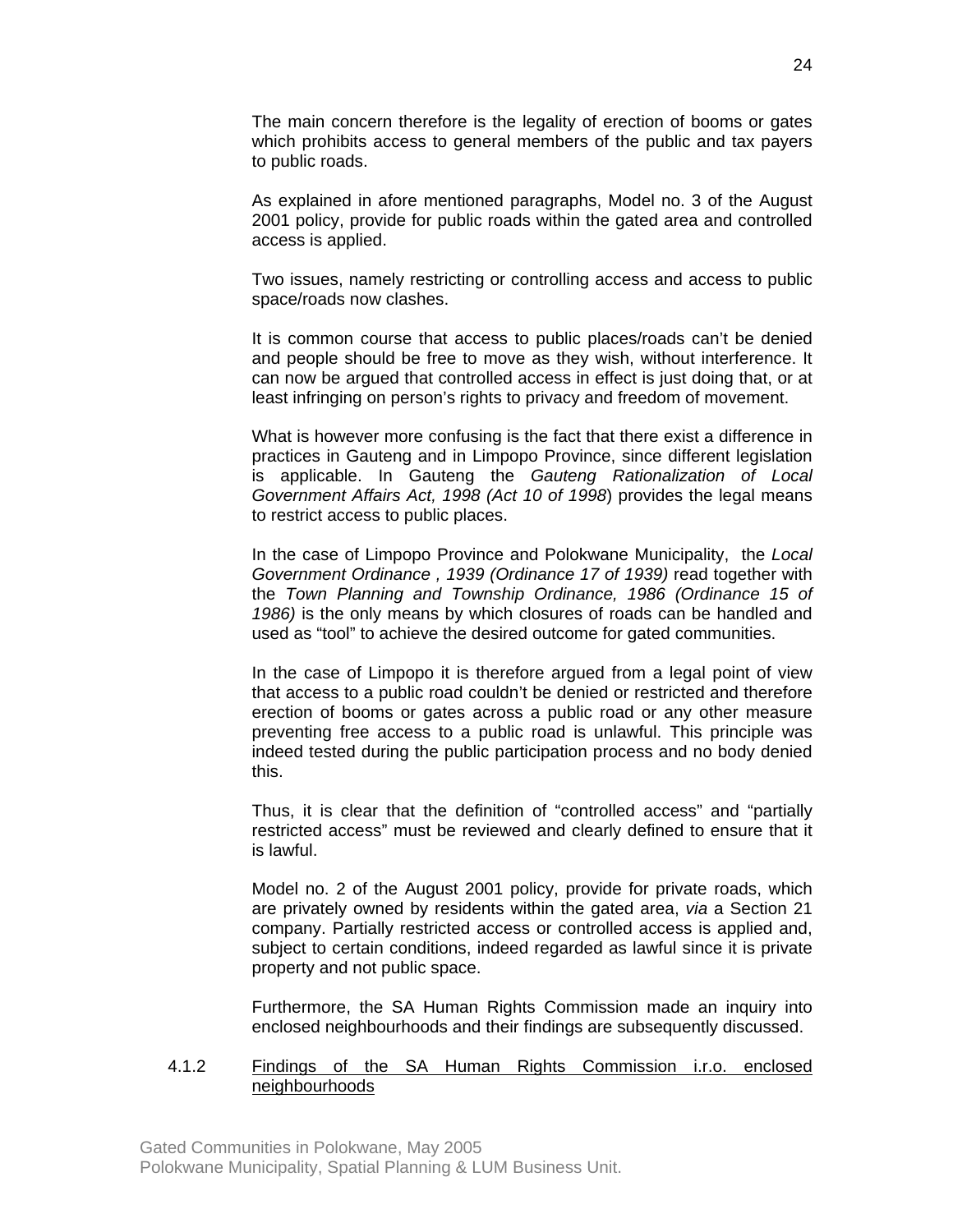As mentioned above, the South African Human Rights Commission (SAHRC) made an inquiry into enclosed neighbourhoods in terms of the legal and Constitutional context.

## **(i) Commission's Findings**

In an undated document published under reference ISBN: 0-620-33516-5 the SA Human Rights Commission made the following findings and recommendations i.r.o. gated communities or enclosed neighbourhoods, namely:

- *"1. The Commission does not generally support the use of boom gates and gated communities. The Commission is of the view that based on the information it has, these measures cause social division, dysfunctional cities and lead to the further polarisation of our society. In addition, the proposed benefits they bring by way of enhanced safety and security are in doubt and the subject of considerable debate.*
- *2. The Commission finds that the use of road closures/boom gates has the potential to and does indeed in practice violate a number of rights as indicated in the Report. While such infringement of rights in most instances occurs in violation of the policy of the local authority, there was little recourse for those whose rights had been violated. Evidence remains inconclusive that the use of alternative measures for safety and security had been sufficiently explored.*
- *3. The Commission takes cognisance of the fact that legislation such as the Gauteng Local Rationailsation of Government Affairs Act 10 of 1998 does indeed provide for access restrictions, including road closures. It also notes with concern that notwithstanding the existence of relatively strict conditions normally attached to an approved closure (eg. a commitment to free and unhindered access)there was considerable evidence of non-compliance with such conditions coupled with an inability, due mainly to capacity and practical difficulties, to effectively monitor compliance. The consequence accordingly was that a breach or non-compliance with such conditions was not visited with any sanction or adverse consequence.*
- *4. Responding effectively to the phenomena of crime and violence does indeed require closer co-operation between the State and citizens, and therefore the Commission encourages continued community efforts in liaison with the authorities, to make communities safer. More resources for policing, greater police presence and visibility, effective community police forums and effective police response to the needs of the community will all contribute to making a difference.*
- *5. The Commission, even though satisfied that a legal basis does exist for security access restrictions, including boom gates and*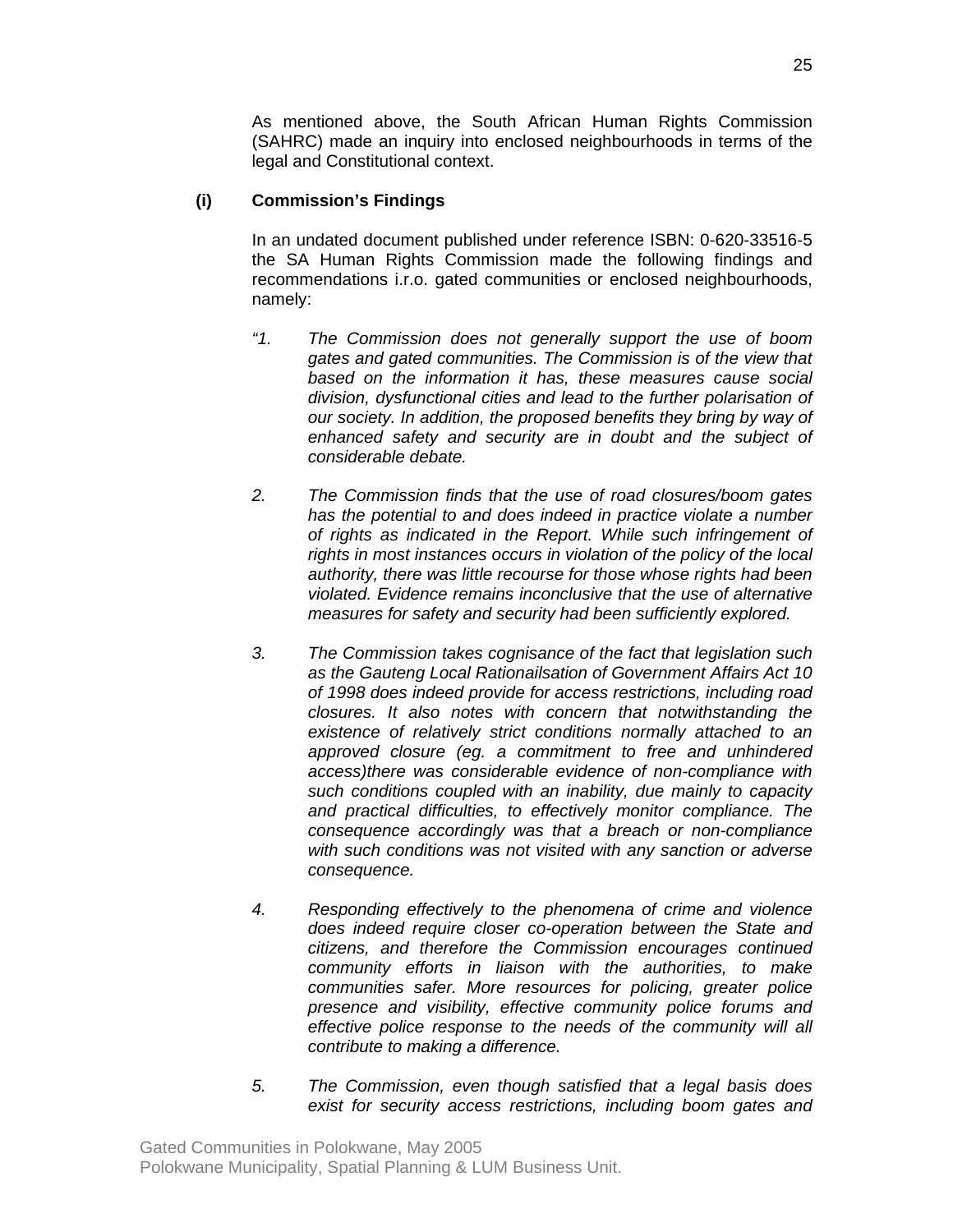*road closures, urges local authorities and communities to consider and exhaust alternate access restrictions, including guards and guard houses, traffic calming measures and closed circuit television."* 

#### **(ii) Contents of report and relevant issues**

Before positive and negative issues/findings in the report are discussed, it is important to note that there exist a difference in legislation between Gauteng and the other provinces such as Limpopo Province.

It has been pointed out above that the *Local Government Ordinance , 1939 (Ordinance 17 of 1939)* read together with the *Town Planning and Township Ordinance, 1986 (Ordinance 15 of 1986)* is the only means by which closures of roads, and eventually Gated Communities, can be handled in Limpopo Province.

It is further interpreted that public streets can't be closed off in a similar manner as permitted i.t.o *The Gauteng Land Rationalisation of Government Affairs Act, 1998* which permits the restriction of access to a public street by means of a boom or gate.

It should therefore be noted that the Commission dealt with the inquiry and considered enclosure of public streets as part of "enclosed neighbourhoods" (adopted in this policy as "public complex"), and not so sere with the issue of private streets and security villages or lifestyle estates (adopted in this policy as "semi-private complex"). However, this does not mean that some principles discussed in the report/findings of the commission, should be disregarded.

For purposes of input to this policy, the subsequent paragraph will summarise the negative and positive issues/findings contained in the report of the commission.

Positive issues/findings in the report of the SAHRC on gated communities/road closures:

- o The committee is satisfied that legal basis does exist for security access restrictions including boom gates and road closures. However, local authorities should exhaust alternate access restriction methods;
- o The commission didn't regard road closures done i.t.o. *The Gauteng Land Rationalisation of Government Affairs Act, 1998,* which permits the restriction of access to a public street by means of a boom or gate, unconstitutional. It was *inter alia* pointed out that: "*In terms of the National Road Traffic Act, the local authority has the power to legislate by-laws for the purpose of restricting or prohibiting any matter or thin in relation to that purpose either absolutely or conditionally. The use of a boom as a traffic calming measure or a safety measure is not substantially a policing function even though done in the interest of safety and security."*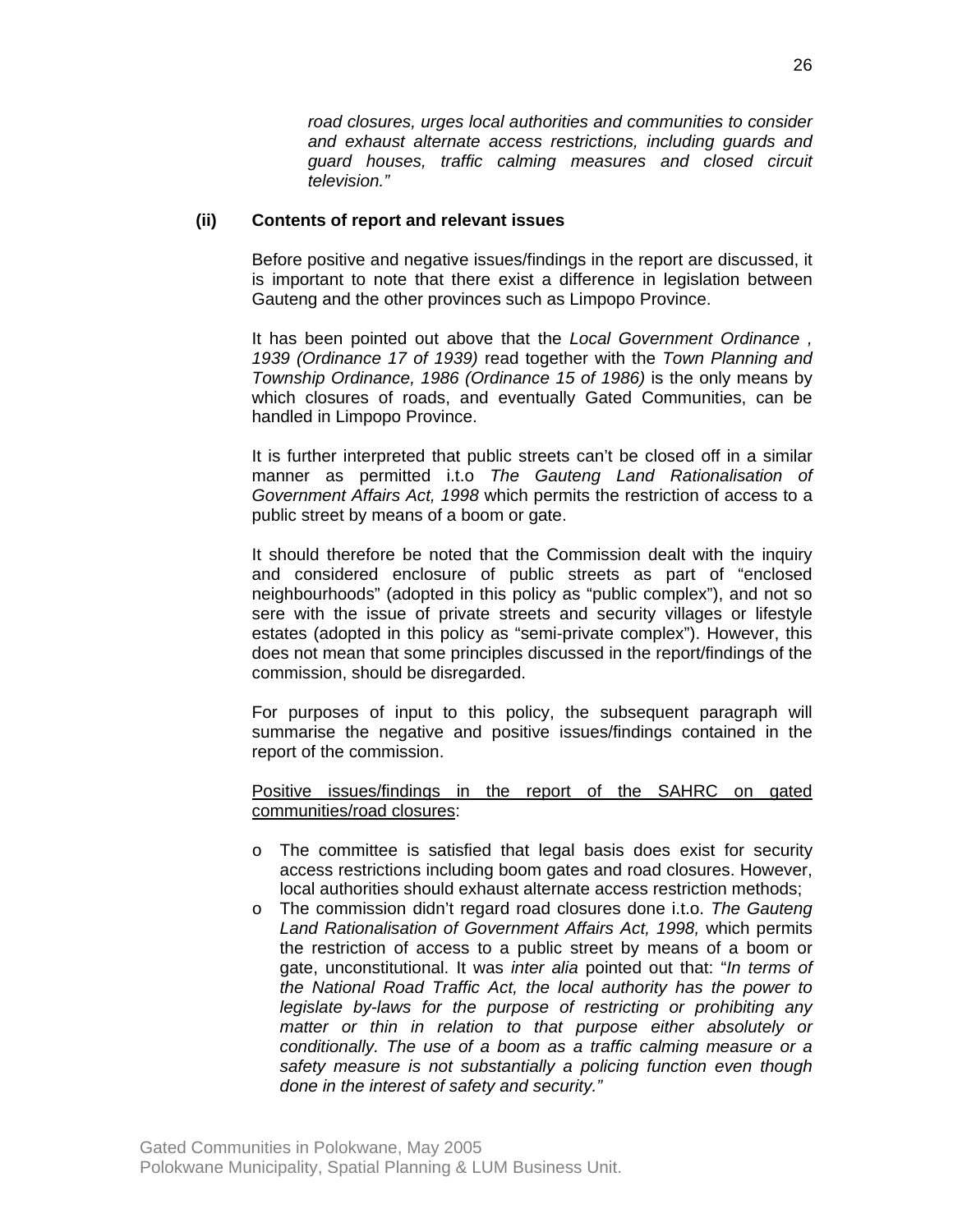- $\circ$  The report pointed out that eThekwini Municipality in Durban, which seems to have a similar Ordinance as in the case of Limpopo, does not allow the erection of any device which obstructs the public roadway and that applications for security measures will only be considered on lower order streets. It is evident that the erection of guard houses are permitted, but guards should only monitor access and may not stop or search any person and vehicle. Service providers and essential services may not be restricted access;
- o Although the commission dealt with Gauteng Province, it was pointed out that the report may be relevant to all South African provincial and local governments.

### Negative issues/findings and unsolved questions in the report of the SAHRC on gated communities/road closures:

- o The commission found that although the City of Johannesburg has a policy in place to manage road closures and the operation thereof, conditions and requirements laid down are not always complied with. The monitoring and effective regulation to ensure that enclosed areas are functioning within the parameters of the law, is questioned;
- o A shortcoming of policies i.r.o. road closures are that it has no monitoring or enforcement provisions for non-compliance. It is also acknowledged that monitoring the enclosures could be problematic because of resources;
- o The committee was concerned that the closure of roads has farreaching consequences on urban functionality, traffic, road maintenance and socio-economics;
- o No statistics could be found to prove or disprove the effect road closures and boom gates have on crime rates. Road closures should only be seen as the last resort to curb crime in a specific area and other measures could be used. However, these "other measures" are seldom used by residents to seek relief.

## Shortcomings in the report of the SAHRC on gated communities/road closures:

- o The report does not address the legality of road closures i.t.o. the *Local Government Ordinance , 1939 (Ordinance 17 of 1939)*, as this legislation is applicable in Polokwane Municipality's case*;*
- o The report does not address the model of gated communities i.r.o. private streets (private property) known as security villages or lifestyle estates. The focus seems to be on road closures where the street remains a "public place";
- o It is not clear from the report if the focus was on road closures or conversion of existing townships into gated areas, and whether "green field" developments are considered in a similar manner;
- o Although the report gives a discussion on several legal issues, it does not provide clear and concrete recommendations which will enable local municipalities to incorporate into a policy;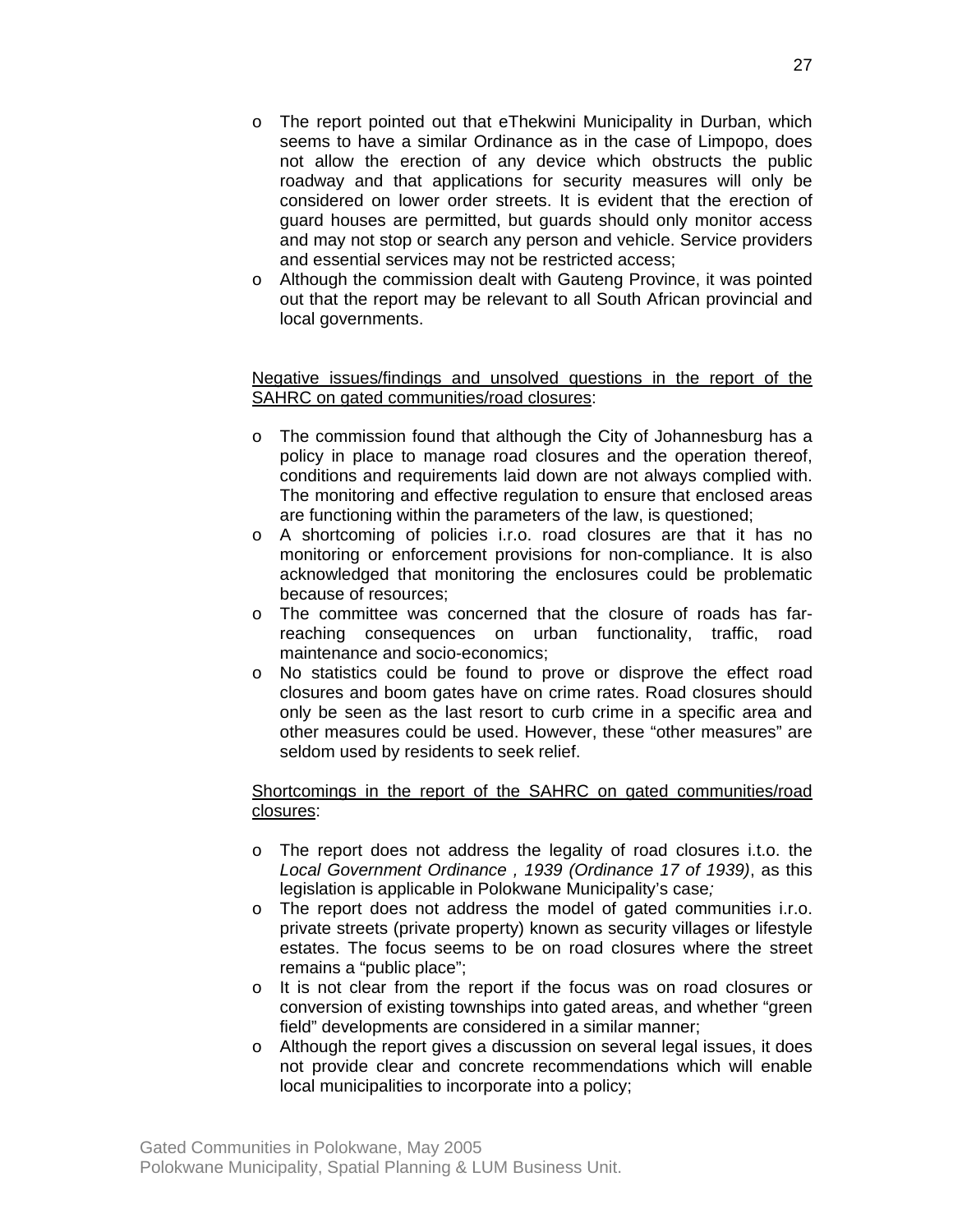o The report on the one hand states that: "*The Commission does not generally support the use of boom gates and gated communities"* but on the other hand it also recognizes that it is legal and urge local authorities to consider alternative access restrictions methods.

### **(iii) Conclusion on SAHRC findings**

In conclusion: The report and findings of the SAHRC does not exclude the existence of gated communities although road closures and gated communities are not generally preferred because of possible negative implications like human rights violations, impact on urban structure and mobility of the city.

Local authorities are urged to explore alternative methods in order to facilitate the development of gated communities which has the primary aim to create a safe and crime free environment for residents.

Polokwane Municipality's policy should therefore attempt to introduce "alternative" measures to assist communities in crime prevention in their neighbourhoods, instead of road closures as the only solution in the case where public streets are involved. In the case of private streets the municipality should also attempt to ensure that access control facilities comply with the law.

#### **4.2 Urban sustainability: Spatial implications and the urban form**

#### 4.2.1 Introduction

Prior to 2001, the concept of gated communities was still new in South Africa and especially Polokwane. In a certain sense the municipality's policy of August 2001 provided criteria to ensure that spatial implications are carefully considered before any gated community was considered. Even during the period after 2001, the actual impact of gated communities on Polokwane's urban form, was perhaps not understood with all its dimensions.

Landman, K 2000:2; says "*In many instances urban future is shaped by specific and powerful ideas. 'Gated communities' is one such an idea, which has the potential to radically transform the urban environment in the 21st century."* She goes on in saying that *"….. they could have a dramatic impact on the long term sustainability of the city."* 

After 2001 much research followed by the Council for Scientific and Industrial Research (CSIR). Landman contributed a lot on the subject of gated communities in South Africa.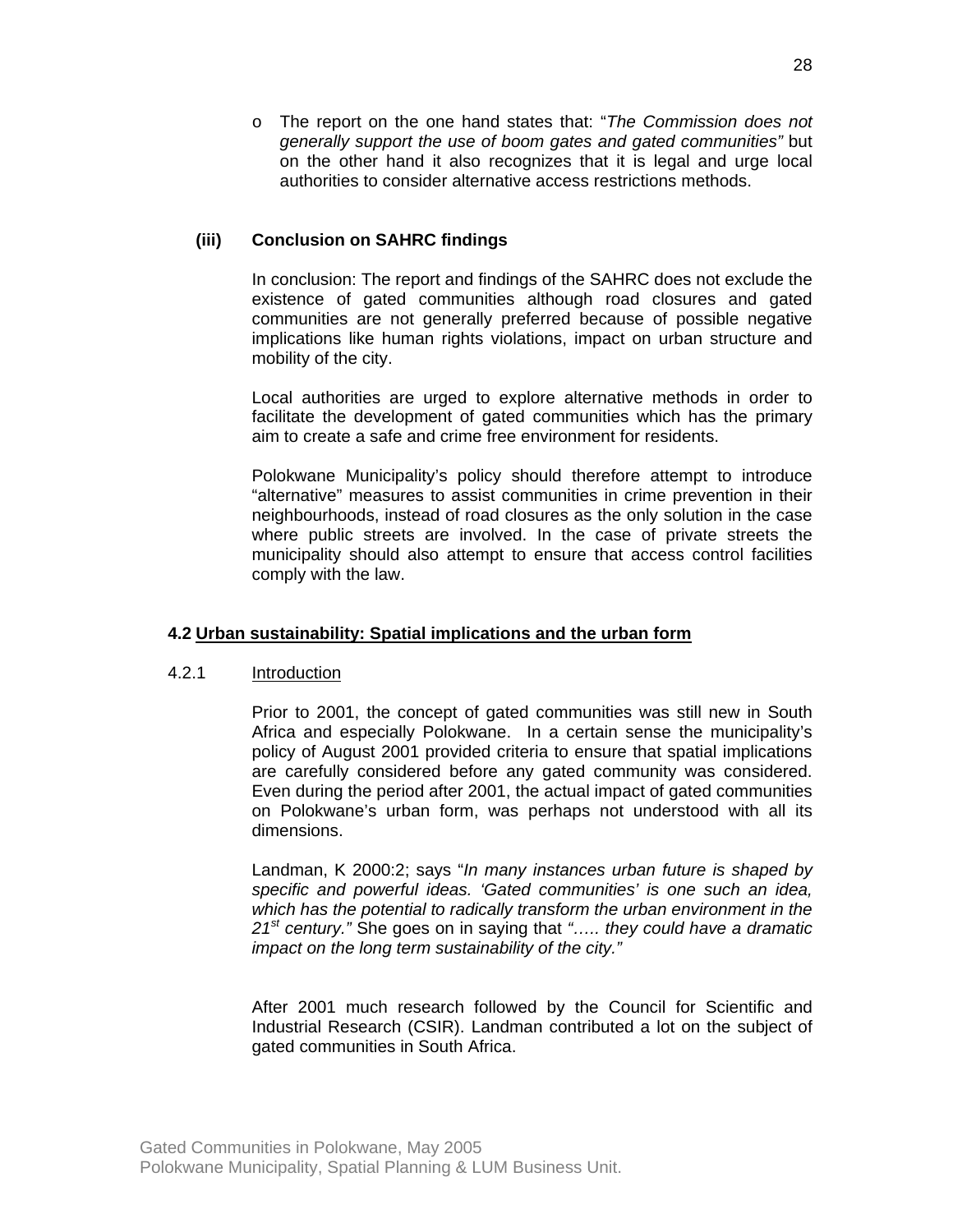There are new facts and spatial issues coming forth, which weren't previously considered or incorporated in the municipality's policy and criteria.

The subsequent discussion focuses on additional aspects, both impacting positively and negatively on the urban form, namely:

- o Legibility and accessibility of entire city;
- o Socio-economic impacts;
- o Urban fragmentation & integration;
- o Land uses;
- o Impact on traffic flow and transport patterns
- o Lifestyle communities.

As pointed out, one of the biggest issues to consider, which incorporates many other issues, is "urban sustainability".

From the recent research it is evident that there is increasing concern with urban sustainability over the long term when it comes to gated communities. Landman, K; 2000:2 quotes from the UN Habitat's Programme for Sustainable Cities where "*a sustainable city is a city where achievements in social, economic and physical development are made to last. It strives for:* 

- *Economic efficiency in the use of development resources (including goods and services provided by the natural environment,*
- *Social equity in the distribution of development benefits and costs (with special emphasis on the needs of low income groups),*
- *Avoidance of unnecessary foreclosure of future development options."*

Landman, K; 2000:2 goes further and say that "*Hall and Pheiffer have extended this notion to the idea of 'multiple' sustainability. Applied to the city, they have come up with a number of key dimensions or aspects of sustainability. These are:* 

- *A sustainable urban economy: Work and wealth;*
- *A sustainable urban society: Social coherence and social solidarity;*
- *Sustainable urban shelter: Decent affordable housing for all;*
- *Sustainable urban environment : Stable ecosystems;*
- *Sustainable urban access: Resource-conserving mobility;*
- *Sustainable urban life: Building the Liveable city;*
- *Sustainable urban democracy: Empowering the citizenry."*

In continuation, Landman, K; 2000:2 submits that: "*One cannot be concerned with the legacy and resources you leave future generations without considering the long term impact that certain types of development in urban areas have on our future.* Landman submits that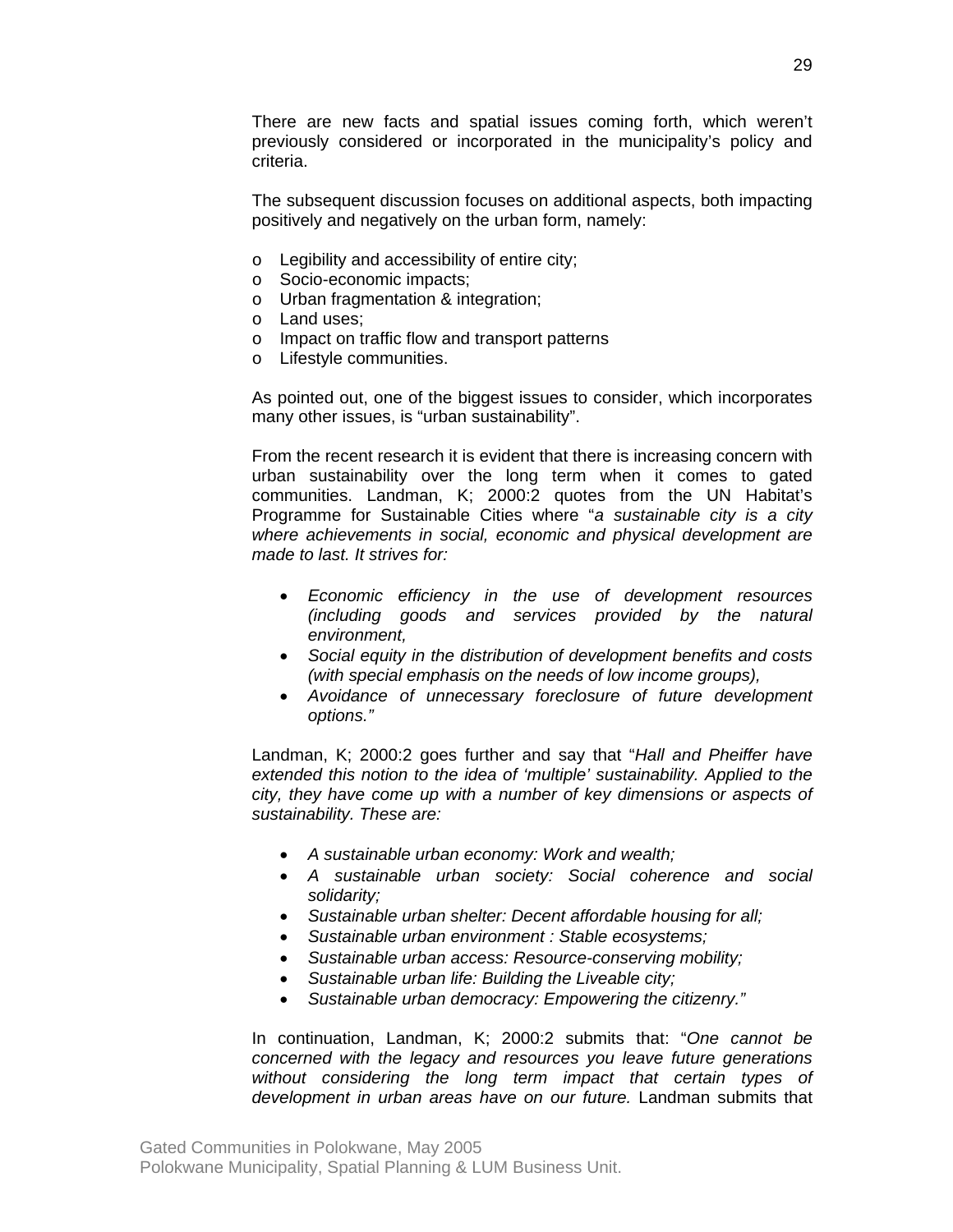there are key issues regarding gated communities to consider because they may have long term impact for urban development.

Landman, K; 2000: 2 identifies six key issues in this regard. Some were briefly discussed in former paragraphs, namely:

- o A sense of community;
- o Safety and security;
- o Social exclusion;
- o Urban fragmentation and separation;
- o Urban Planning and management;
- o Financial implications.

Subsequently:

#### 4.2.2 Legibility and accessibility of entire city;

Cities and suburbs are normally designed to ensure that residents and people can easily find their way or associate with their environment.

Therefore the legibility of a city according to Lynch, K; 1960:2 means *"… the ease with which its parts can be recognized and can be organized into a coherent pattern."*

Visual aspects therefore form a crucial part of legibility and it is based on the mental image of the city, which is held by people or residents.

In design planners and urban designers must recognize the concept of legibility. Therefore certain elements such as paths, edges, districts, nodes and landmarks are used in a specific manner to enhance legibility of the city.

Lynch, K; 1960:96 says "*The paths, the network of habitual or potential lines of movement through the urban complex, are the most potent means by which the whole can be ordered."* 

The legibility and elements such as paths found in city form can now be distorted by booms/gates which creates diversions or blocking of common paths in resident's "mental image of the city". The city form can become distorted and "disorganized" if certain paths are blocked off.

#### 4.2.3 Socio-economic impacts and social exclusion

It is evident from various resources that gated communities is a worldwide phenomenon and will not easily be excluded from future urban planning. Landman, K; 2002: 5 confirms this statement and indicates that gated communities occur in developed countries such as USA and UK as well as in developing countries such as South Africa and Brazil.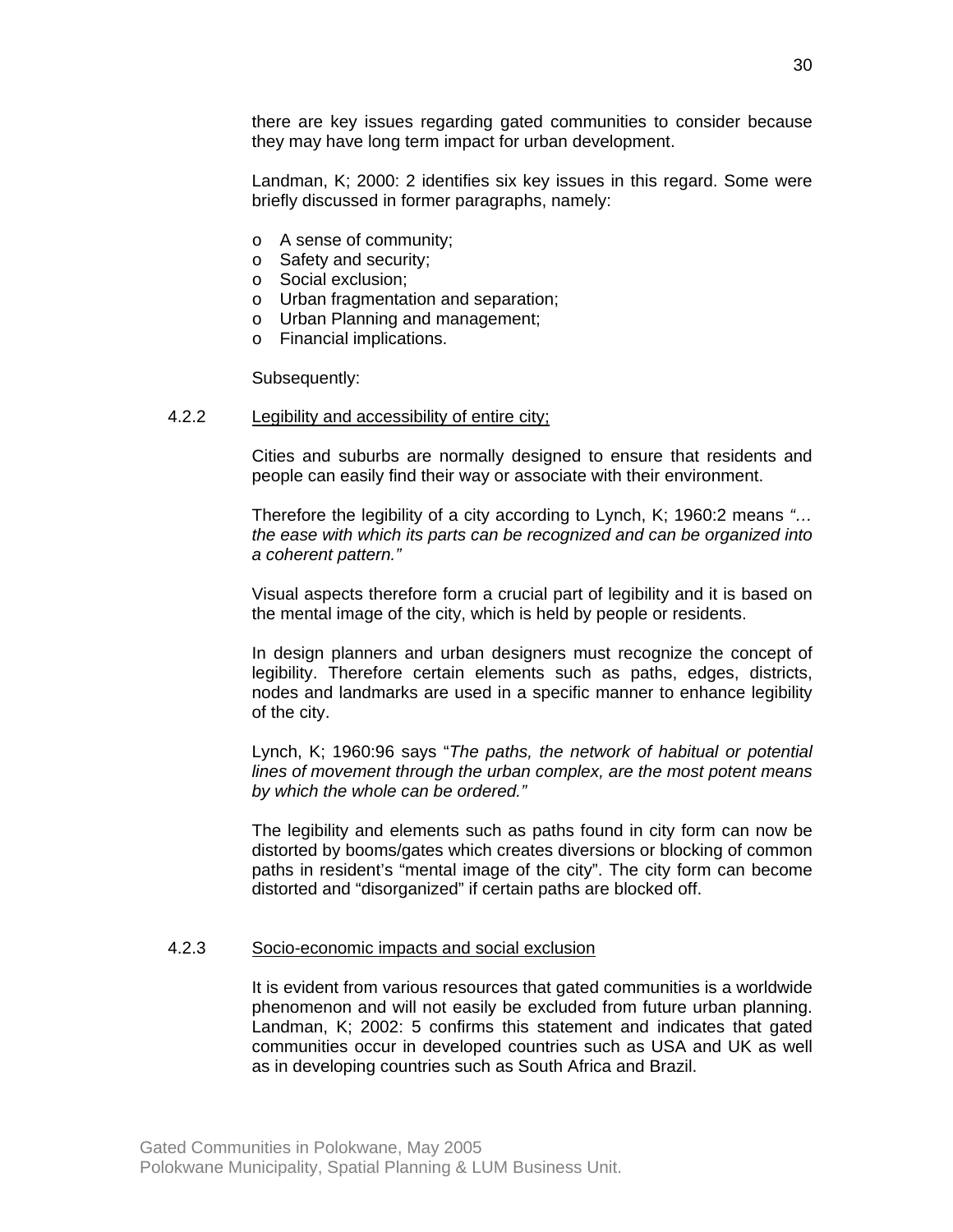Therefore, it is clear that gated communities will play an increasing important role in current the current town planning and the urban milieu. If this is the fact it is important to consider its impact on urban sustainability.

Landman, K 2000: 6 say that "*In essence urban sustainability calls for a holistic and integrated approach towards city making, considering not only the parts, but emphasizing their relationship to each other and importantly the sum total of the parts. Thus sustainability is concerned with the city as a whole, and includes the city today and tomorrow. This evaluation revealed several critical concerns and indicated that gated communities have the potential to negatively impact on the goal of urban sustainability relating to all seven key dimensions."* 

It is submitted in some research that gated communities can cause segregated communities not interacting with each other on a socioeconomic level. Landman, K 200:4 even states that: "*Gated communities create a barrier to interaction and may add to the problem of building social networks that provide an opportunity for social and economic activities. They could also add to social and political exclusion, which touches on the social dimension of sustainability."* Landman goes further and submits that: *"Fundamental social divisions will have an effect on vibrant urban life and urban diversity, where shared facilities and opportunities will gradually fade as tension grow. This also touches on the issue of individual rights to public space and the fundamental principle of democracy. Gated communities have the potential to impair the rights of fellow residents and the detrimental long term urban sustainability and political stability."* 

## 4.2.4 A sense of community

This issue relates to a sustainable urban life (building the Liveable City) as well as a sustainable urban democracy.

It is evident from the findings of the SAHRC that there are two schools of thought i.e. those against it saying gated communities creates "barriers for social exclusion" and those in favour, submitting that gated communities contributes towards a stronger feeling of community in an area.

Landman, K 2000:3 submits that: *"International and South African studies have indicated that gated communities can either enhance or reduce a sense of community."*

It is evident from research that concerns exist that that gated communities may reduce the sense of community. Landman, K; 2000:3 says that *"A reduced sense of community coupled with increased conflict, can lead to negative relations between neighbours. This could have a significant impact on the quality of life in an area and on building a liveable and vibrant city. It could also lead to the formation of political pressure groups and attempts to pressurize the local government into making certain*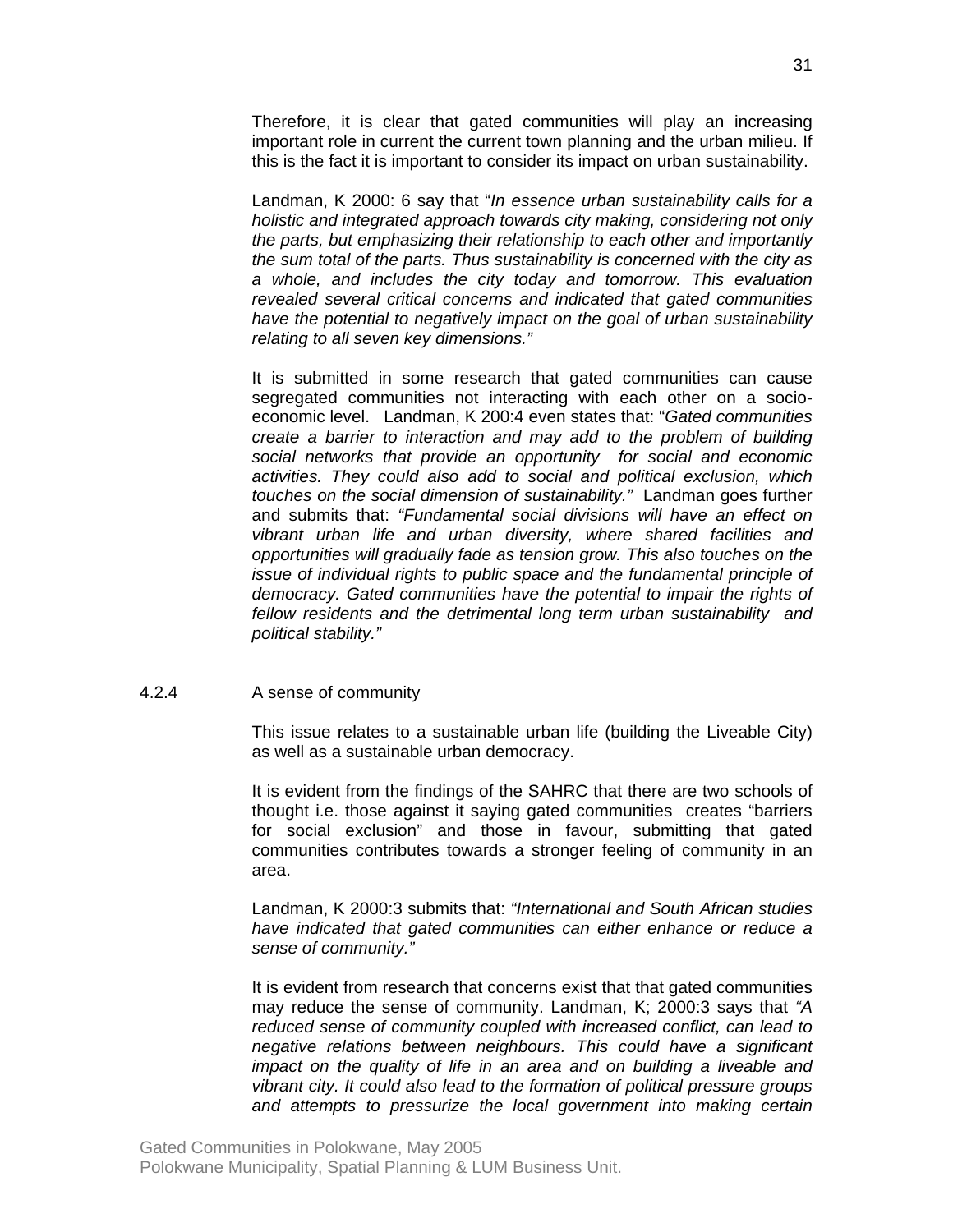*decisions. It could not only influence the notion of local participation, community democracy and daily management of the area, but also urban democracy in general."*

On the other hand, continued exposure of residential areas to crime, can jeopardize the sustainability and function thereof. The possibility exist that such areas can turn into slum areas or areas where decay will set in, resulting in decreased property values.

This obviously will not only negatively affect owners, but also affects the economic viability of the entire city in general, because it indirectly impacts on issues such a property rates and taxes based on property values, of which the municipality arrives its income from.

It is a known fact that the market respond negatively in areas adversely affected by crime. Although it is agreed that there exist longer term solutions to solving crime and poverty, it is also accepted that short term measures also contribute towards safer areas or at least providing citizens with peace of mind and they at least feel safe.

The effect of crime is also not only present in the higher income areas, but in all socio-economic groupings of the community. Therefore, he policy should be applicable to all areas of the municipality.

Therefore, the argument is that if residents want to ensure that crime be prevented before it sets in or where crime is already present to ensure their security of person, it should be seen against the sustainability and economic impact it may have.

However, gated communities must not intend to create social exclusion. The urban economy, liveable cities and democratic dispensation must be considered to ensure the long term sustainability of the city. (Also see paragraph 4.2.5 below)

#### 4.2.5 Urban fragmentation & separation or integration

One of the highest priorities in current town planning is promotion of integrated development and to ensure that distorted spatial patterns created by the Apartheid philosophy, is eliminated. If this could not ultimately be eliminated, and attempt should at least be made not to continue to create distorted spatial patterns similar to Apartheid.

Integration includes not only social integration but integration of land uses, facilities etc. This principle is one of the key principles contained in the Development Facilitation Act, 1995 and also one of the key issues built into Polokwane Municipality's Spatial Development Framework which is part of the Integrated Development Plan of the municipality.

Communities of gated areas should not be seen as separate entities from the rest of the city. It should therefore be guarded that gated communities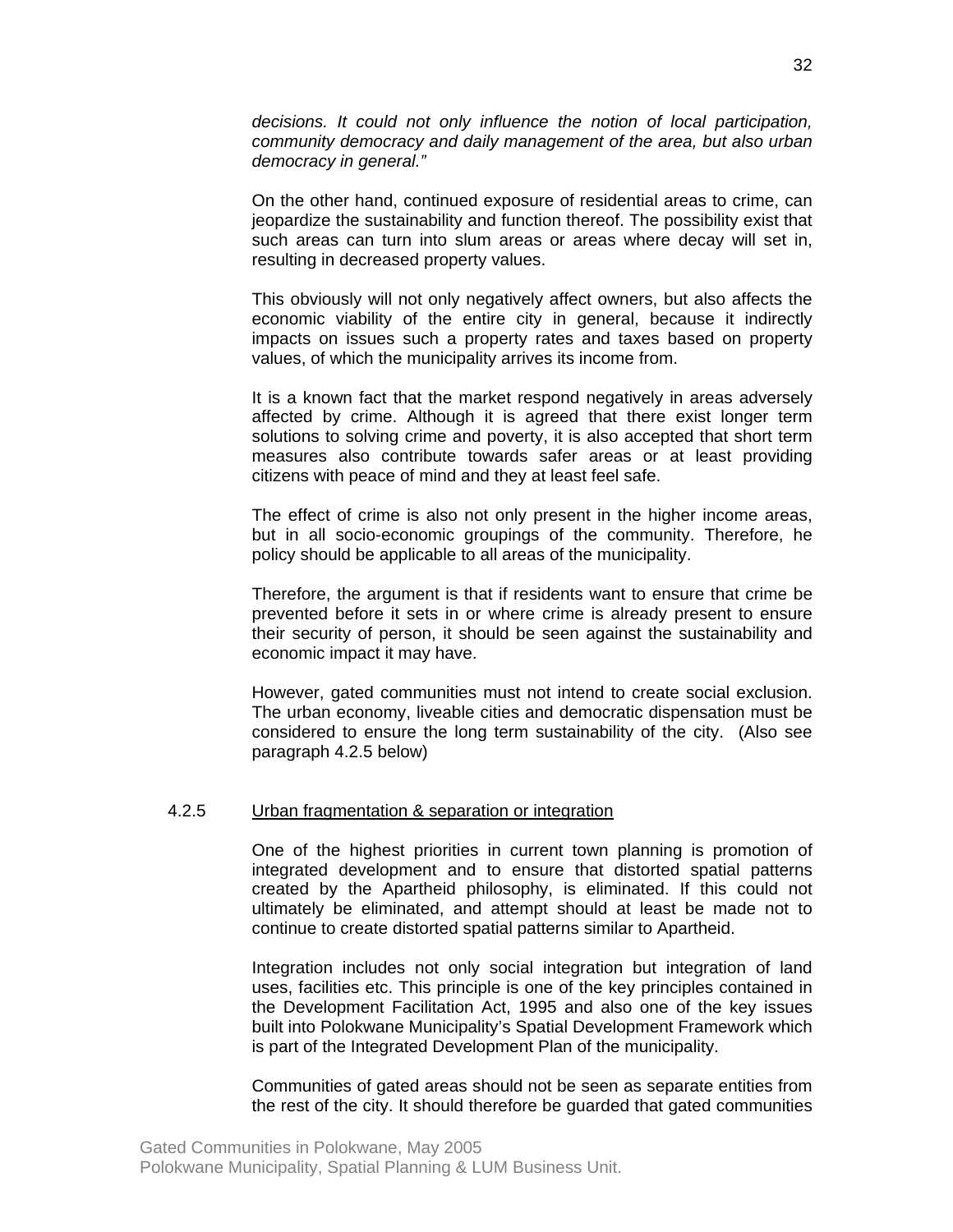not be an extension of an apartheid system fragmenting not only communities from each other, but distorting the spatial form and function of the city. Thus, creating an undesirable urban structure.

Physical barriers may create physical exclusion as well as social and political exclusion. If gated communities consider themselves as a social exclusive community/group not part of the rest of the city, they may start making their "own rules" and regard themselves in a certain sense as a "form of governance governing their own area" replacing the municipality. This may lead to a situation where the municipality is confronted with issues pertaining to services to be taken over by such body normally delivered by a municipality and eventually request for reduction of rates and taxes. (Also see paragraphs below). Indications are that such pressure groups were formed in the USA in the past and may create similar situations in South Africa.

However, integration can still be ensured even if gated communities are allowed. The argument is that the urban structure, especially residential areas, was always recognized and designed in a manner which creates certain pockets or cells (neighbourhoods), each with a provision of certain facilities catering for the local area. These pockets are linked through a framework of routes or paths connecting them.

The function of roads, other community and public facilities therefore play an important role in linking different areas or neighbourhoods and integrating communities. It is therefore argued that the geographical or physical enclosure of areas will not necessarily jeopardize integration, it may even enhance it.

It is however considered that certain order routes *inter alia* ensure the proper functioning of the urban framework through the movement patterns of people. Thus if higher order paths are disturbed it will lead to distortion of the larger framework and eventually fragmentation of the city.

#### 4.2.4 Interaction between land use and traffic

Needham, B; 1977:131 highlight the importance of routes and traffic systems in the structure of a city as well. He quotes Webber, 1969, and it reads "*The metropolis is, in effect, a massive communication switchboard through which contacts are maintained between friends, buyers and sellers, servants and served, helpers and helped. Within that switchboard, the communications and transportation system comprise the channels through which links between interacting patterns are joined. The transportation system ….. is the vital medium through which the interdependencies of complex urban societies get satisfied – through which societal integration is accomplished."*

#### 4.2.5 Impact on traffic flow and transport patterns

It was indicated in the above mentioned paragraphs that roads play an important role in the urban fabric. Transport and movement of people is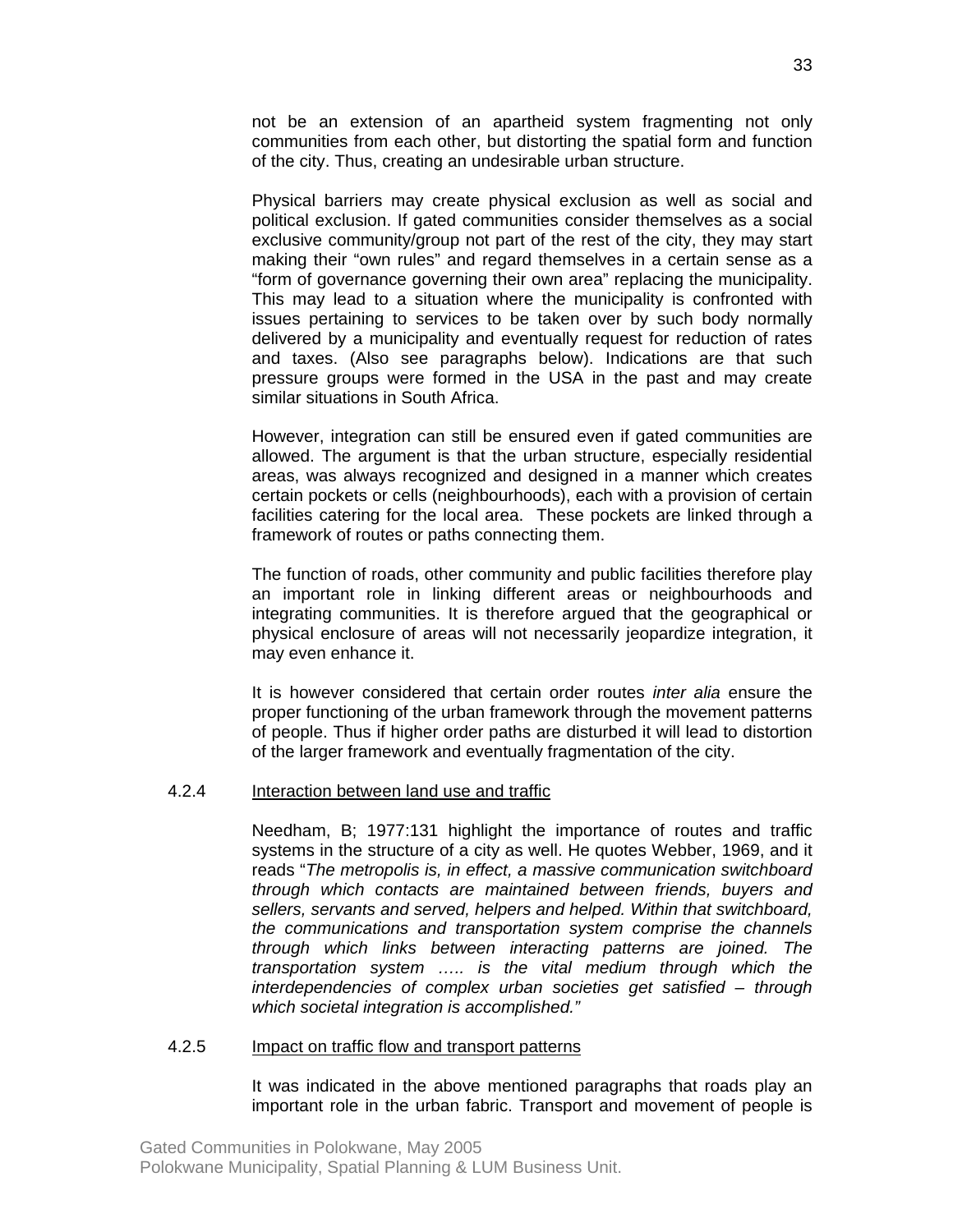therefore directly associated with the road network. Specific socioeconomic grouping may be most effected by increased trip distances due to barriers of a distorted road network.

Undesirable closure of roads or a distorted, not legible road network will not only lead to increased discomfort by residents of the entire city, but will also impact on the economic viability of the city and service delivery over the long term.

It is therefore evident from the case studies and discussion above that certain order of routes can't be considered for closure at all. Even purpose-built development, although on private property may require that higher order routes must pass through the area to ensure sufficient road networks and proper spatial form.

It is therefore accepted that certain classes of roads couldn't be closed off or access denied.

#### 4.2.6 Lifestyle communities

Previously the focus was mainly on Security Villages, obvious with the focus on security. However, the recent trend is to provide more than just security, but a lifestyle, a specific standard of living and other communal facilities/benefits to residents.

The examples of these types of lifestyle communities are golf and leisure estates.

Residential areas/erven within a golf estate is normally incorporated into a private golf course and owners have the benefit to enjoy certain privileges in this regard. The golf course or club is not exclusively reserved for residents within the gated area and residents from outside the gated area may also become members.

Lifestyle communities therefore provide in additional facilities to cater for a specific socio-economic grouping, normally in the higher income bracket.

These types of developments normally include the following "building blocks" of the urban structure, which is used for marketing purposes, namely:

- o Security and privacy;
- o Conditions ensuring a specific character and standard of buildings and property;
- o Communal facilities (e.g. Swimming pool, golf course, entertainment areas, gym, sauna, beauty salon, children play areas);
- o Information Technology (internet connections); and
- o Landscaping and open space.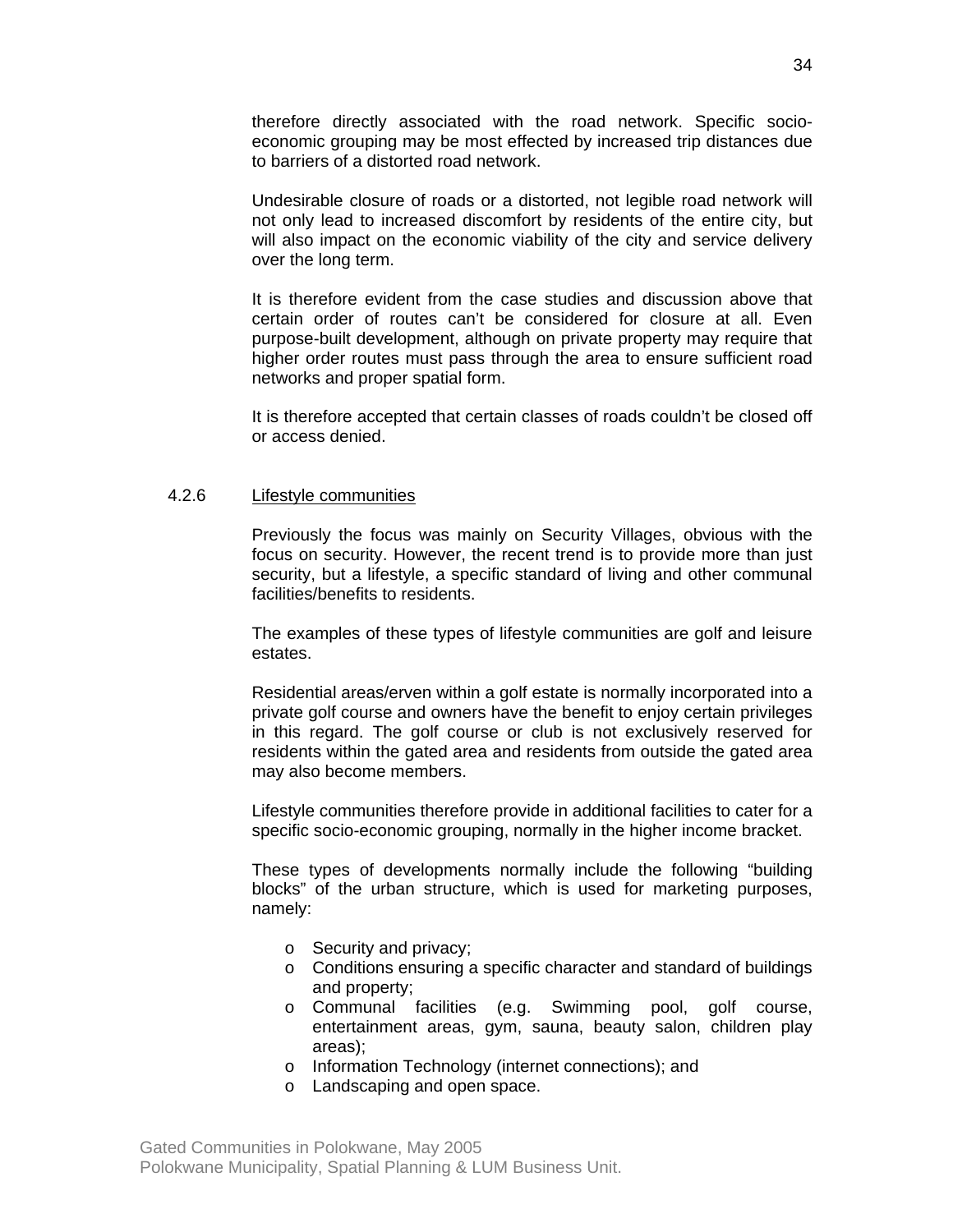Therefore, these types of development can in a large extent be compared with a Security Village.

However, care must be taken not to create a situation which might lead to social exclusion and the introduction of rules and conditions, which is in conflict with municipal by-laws, legislation and accepted planning practices.

### **4.3 Management issues & other legal implications**

Management issues were mostly sufficiently addressed in the 2001 policy of the municipality. However, the case studies revealed some aspects which can only contributes towards Polokwane's new approach/policy. Some might need reconsideration. Obviously, the most of the points also have a legal implication.

Subsequently, the issues of importance are the following:

- o Maintenance of roads and services;
- o Managing bodies, the residents and financial implications;
- o Public functions;
- o Compliance with legislation and municipal policies.

#### 4.3.1 Maintenance of roads and services

Although it is accepted that private roads should be maintained by such owners – i.e. the section 21 company of which all owners are shareholders - the long term risk for the municipality as well as individuals should be examined.

Concerns exist that if such management body or gated community is not properly maintaining the roads, that the municipality may eventually end up with the problem if the roads deteriorate beyond repair. It is also seen as the municipality's responsibility to "protect" individual owners (also rate payers in our city) in a gated area against mismanagement by home owner's associations.

The current policy is clear that in Polokwane's case all services are maintained in a normal manner. However, in the case of Security Villages with private roads, the maintenance is done by the owners, or the management body which is a Section 21 company.

To address the problem in the instance where roads are not properly maintained, provision must be made that the municipality can maintain such roads on the cost of the owner. This is already incorporated in the conditions pertaining to the zoning of such private roads as contained in Annexure 46 to the Pietersburg/Seshego Town Planning Scheme, 1999 (Refer to paragraph 3.4 above)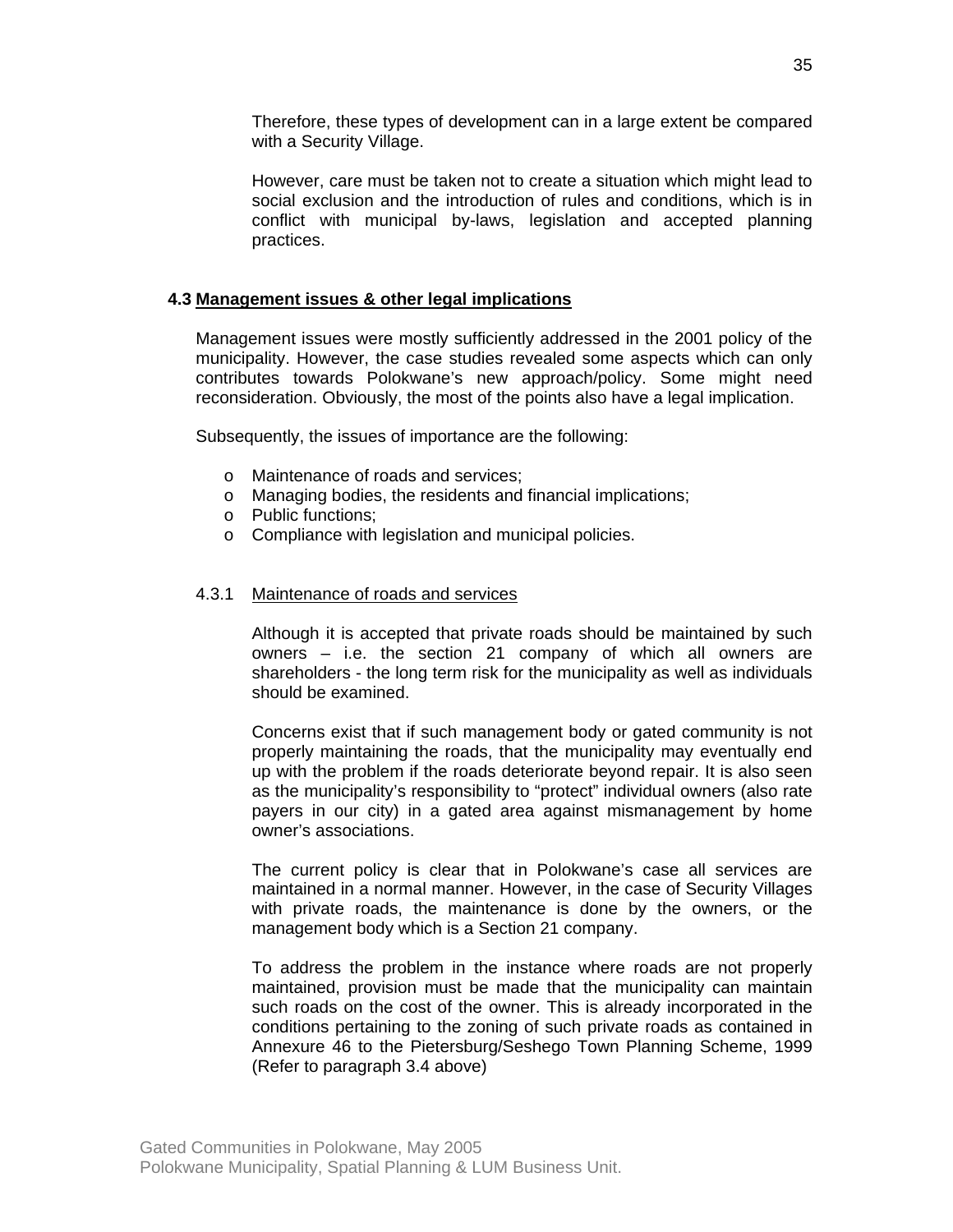It may however not be sufficient should it happen that the owner (the Section 21) company is insolvent and no funds are available to maintain or rebuild the roads. This is still an unresolved issue. The only proposal at this stage is that the municipality must, as part of their pavement management system, also inspect private roads to detect mismanagement at an early stage and intercept if necessary.

#### 4.3.2 Managing bodies, the residents and financial implications

During this policy review it became clear that gated communities and the management bodies don't adhere to municipal by-laws and this policy. This seems to be a nationwide trend because the SAHRC also pointed out that gated communities in Gauteng failed to adhere to conditions laid down by municipalities and the authorities.

For example, municipal vehicles were denied access to gated areas in almost all instances of current gated areas. In another instances it seems that even the Fire Brigade or other emergency vehicles will be required to sign the register at the entrance gate.

This is a matter of concern and may not only hinder officials to execute their duty, but may threaten human lives if reaction times of emergency vehicles are retarded. (Also see paragraph 4.4.3)

Therefore some form of control or provision should be introduced by the municipality. Because some property is private of private roads it makes control more difficult. However, a possible measure is to control it by means of provisions in the land use/zoning scheme and/or applicable use zone or annexure thereto. For example, in respect of the erf zoned Special for purposes of Access Control, it could be entertained by means of a consent use procedure with conditions of renewal etc. Noncompliance can lead to withdrawal of the right by the municipality. It may therefore be necessary to review the specific annexure (Annexure 46).

Another dimension is pointed out by Landman, K 2000: 5, namely that of "…*costs involved in the establishment and maintenance of gated communities. In addition to the initial capital costs (application fees and costs of physical infrastructure), residents are also liable to pay ongoing running costs for the management and maintenance of the area. These costs differ ….but could involve a substantial amount …. This could result in a burden to those residents with lower incomes in the area and in turn could result in increased internal conflict and loss of capital investment. It could negatively impact on long term sustainability, including a sustainable economy, urban society and urban democracy.*

#### 4.3.3 Privatisation of public functions

Geldenhuys, K, undated says "*Gated communities do not only affect residents who are living in enclosed areas. They can also have*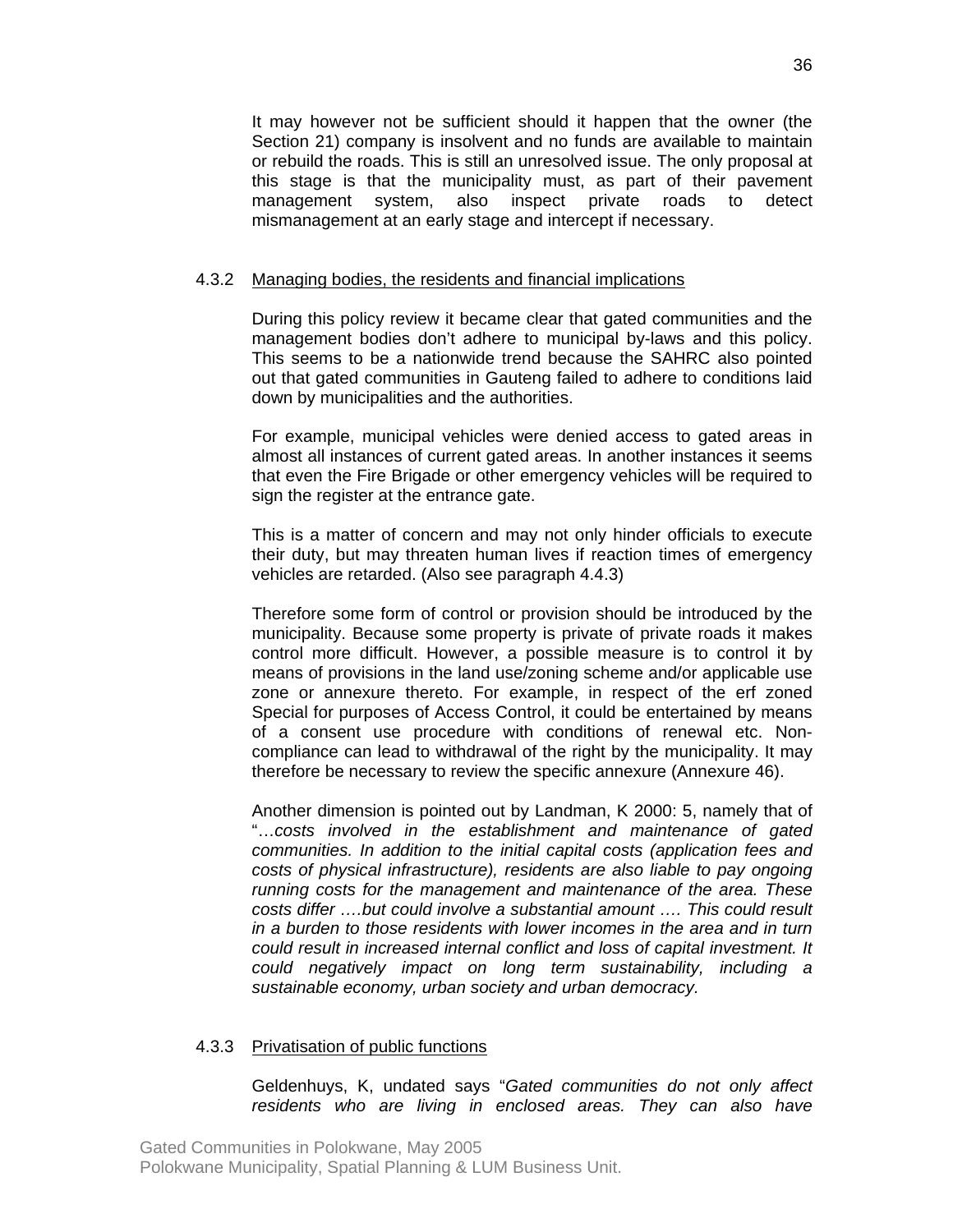*implications for the local government in terms of their traditional public function. For example, municipal services such as refuse removal, maintenance, emergency services and traffic control can be affected."*

The author goes further and points out that "*Enclosed neighbourhoods have the potential to privatize public space, and reduce government resources through demands for tax reductions for public functions performed privately. In an article in the Rapport of 20 May 2001, it is said that in America the residents have so much power that they become micro governments and claim tax discounts while some of them even refuse to pay taxes to their local authorities. How are local authorities going to function without those taxes? Enclosed neighbourhoods are common in South Africa's wealthier areas, and this can have a big implication for the poor areas if municipality taxes are not paid in full."* 

Therefore, the fact that residents choose to enclose themselves and thus need to maintain their own roads, can be seen are their free choice and therefore they can't accept from the municipality to allow tax discounts in this regard. The argument in any event is that there exist similar other examples of *servitute roads* over farms and small holdings, which the municipality is not maintaining. It is private property and those owner's responsibility.

If discounts are allowed, it may lead to a situation where the municipality is confronted with issues pertaining to services to be taken over by such body normally delivered by a municipality and eventually request for reduction of rates and taxes.

To allow gated communities to receive discounts on taxes will surely create a precedent with negative affects for the community at large. However, every body is indeed using other roads within the city and therefore it can be argued that taxes is for general maintenance of all public roads. In any event, to calculate and administer such discounts is not practical and viable for the municipality. Communities in gated areas must therefore sacrifice that they must pay full tax and still maintain their own roads in those cases where it is applicable (private roads).

Another issue of concern should also be discussed. In paragraph 4.4.2 it was mentioned that gated communities in Polokwane already shows indications that municipal by-laws and policy guidelines are not adhered to by hindering free access to emergency and municipal vehicles.

Gated communities can't be allowed to make rules or accept their own constitution etc. which is negatively affecting the larger community or even residents within the gated area. All rules must be lawfull and not intended to duplicate or take over those public functions assigned to government and especially municipalities.

It must again be guarded against that management bodies and gated communities don't become "micro governments" within the municipality making rules and requirements which is not only "duplicating" municipal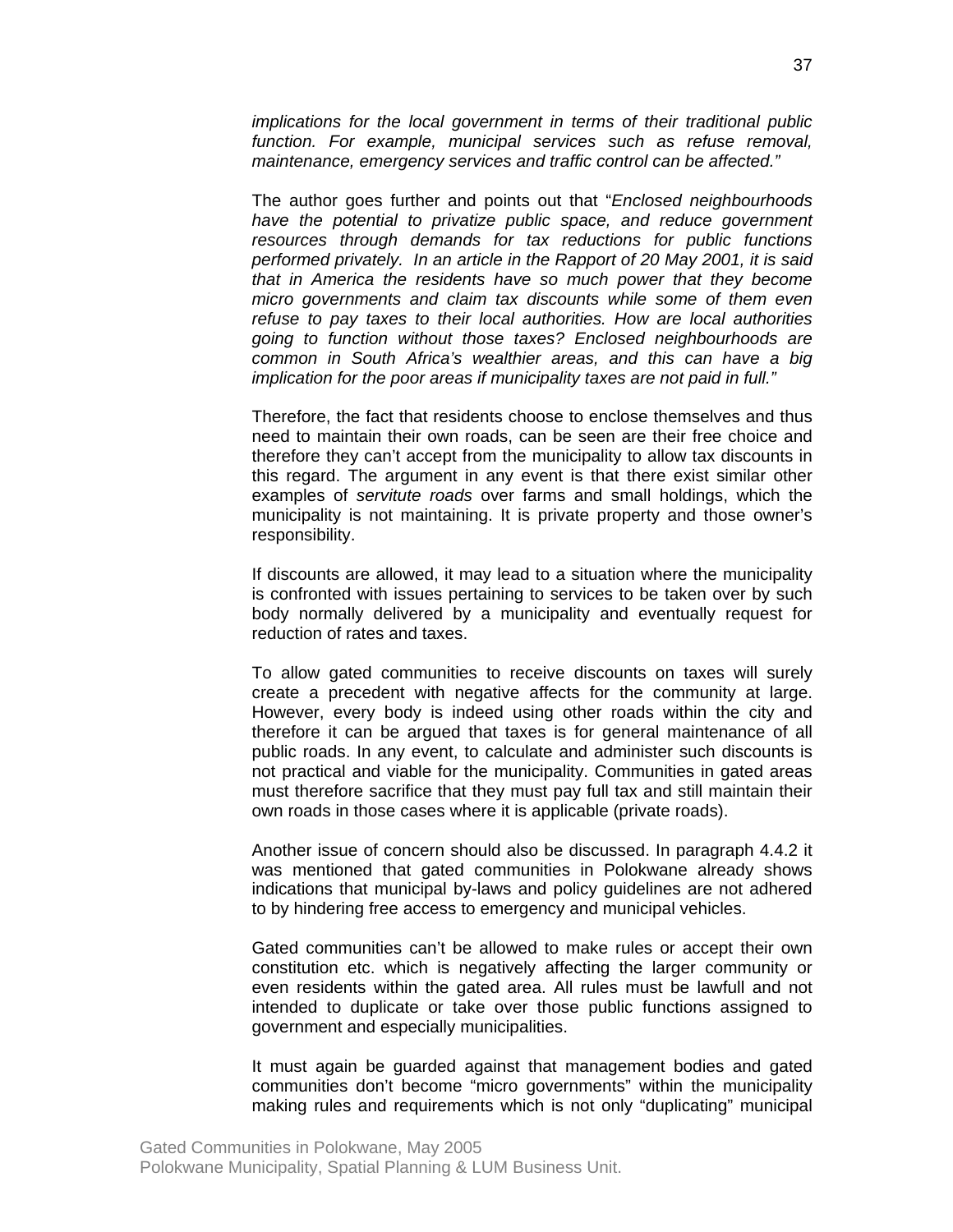functions, but also which is in conflict with the Constitution, laws, municipal by-laws, the policy and general planning practices.

This will for example complicate issues that the municipality must deal with aspects such as land use and planning matters, building control, traffic control, licensing, taxes and land values etc.

#### 4.3.4 Compliance with legislation and municipal policies

It is generally accepted that local municipalities can make policies and bylaws in order to ensure proper functioning of the city and the built environment. These policies can also attempt to ensure that human rights are not being violated. A good example is this specific policy on Gated Communities. For example, a policy on gated communities may provide a condition that access should not be denied for certain services and/or any municipal vehicle.

However, it became evident from the Polokwane Municipality's study when compiling this report/policy, as well as investigations by the SA Human Rights Commission, that enforcement and monitoring is extremely difficult due to aspects such as resources and that these conditions are not being complied with by management bodies of such gated communities.

Because the monitoring and enforcement of conditions in order to ensure compliance is not only difficult because of the extent and nature thereof, but will drain resources of the municipality, it will be necessary to introduce a policy and/or models of gated communities which will not place an additional burden on the municipality or create impractical conditions which can't be enforced. For example, in order to ensure that human rights such as freedom of movement and privacy are not being violated to entrances to public streets, such models could rather be excluded and/or methods introduced which will ensure compliance. In this instance it could mean that no booms are permitted and alternative means of access control be permitted, such as traffic calming measures or surveillance cameras.

Another option as elsewhere contained in this document, will be the introduction of renewal periods, because the erection of boom gates are seen as temporary measures to curb crime.

#### **4.4 Security issues**

In the August 2001 policy safety and security issues was one of the aspects to be addressed. It was stated that when an applicant *"… motivate the need for security by residents of the proposed gated area, the safety and security of the larger community should be addressed."* The focus was more on the local circumstances pertaining to the specific gated area, and a holistic approach was neglected.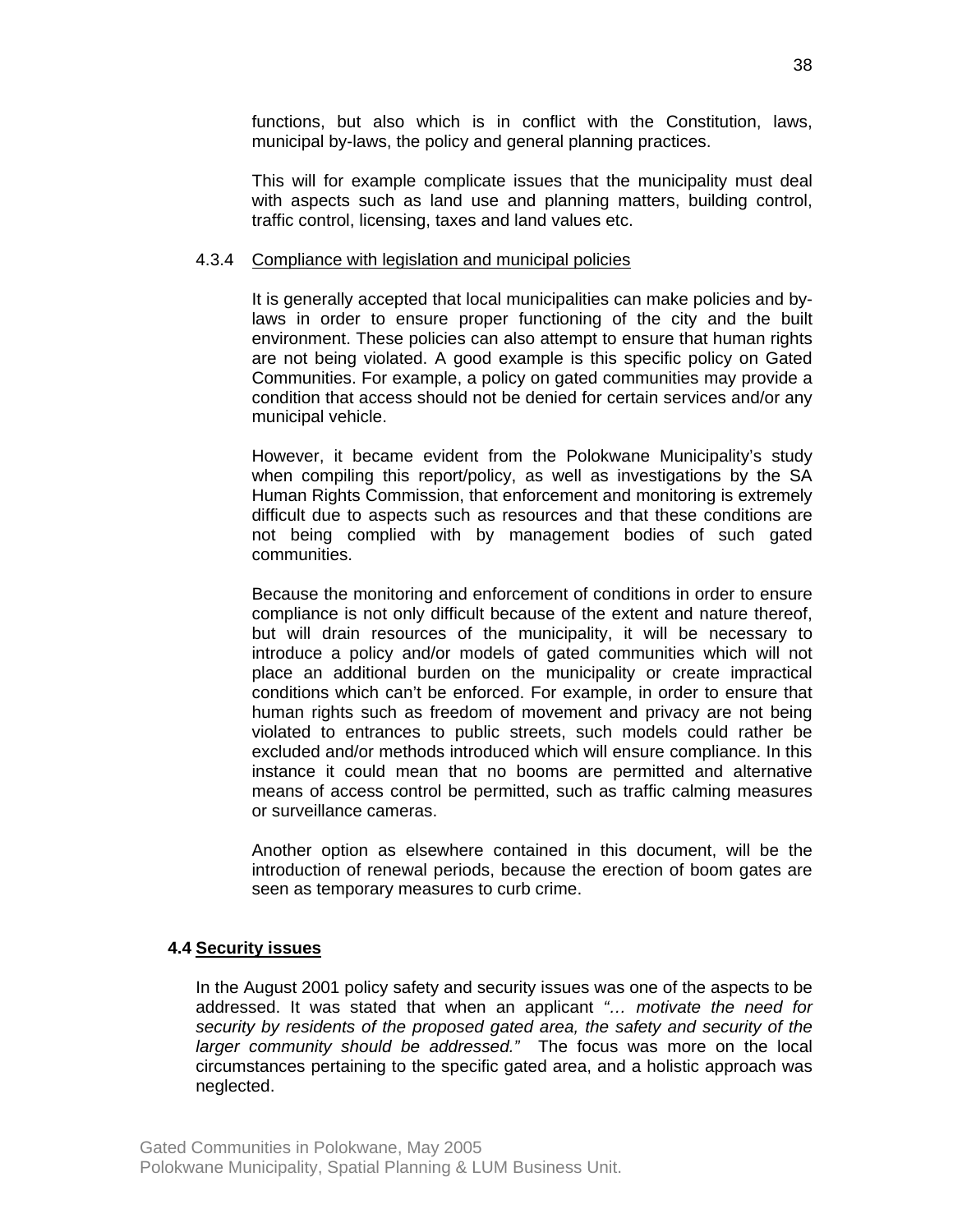Recent trends and case studies showed that the following is also relevant, namely:

- Long term v.s. short term approach towards crime prevention;
- Built environment and combination approach towards crime prevention;
- Displacement of crime and false sense of security.

#### 4.4.1 Long term v.s. short term solution to crime prevention

The long term solution for crime within the country and the municipality, is based on an *Offender approach* – addressing social/criminological backdrop to crime, ensuring decrease in unemployment and reduction in poverty.

Some of the responsibilities designated to government which can contribute towards the long term solutions are:

- Discourage crime by increasing employment and to reduce poverty;
- Discourage crime by visible and effective police force or other security forces such as City Police;
- Discourage crime by active identification and prosecution of criminals.

However, this is difficult for individuals of smaller communities to solve, thus they turn to other approaches within their capabilities.

The original concept of gated communities is one of those approaches, which mainly focused on a *Victim-orientated approach*. This approach focuses on target hardening and security measures to protect the victims of crime. It therefore involves fencing and walling and eventually restricting access in an area.

Unfortunately, this is now in many schools of thought accepted as only a short term solution to crime. It is therefore not excluded that criminal activities can still occur in gated area and may in a certain sense even embrace criminal activity.

Thus, gated areas may create a "false sense" of security for residents. (also see paragraph 4.5.3 below)

#### 4.4.2 Built environment and combination approach towards crime prevention

The latest approach, which were actually part of training of all urban designers and planners, is focused on the *Built environment-orientated approach.* The focus is on the proper design methods of the built environment through management and maintenance to reduce crime and to decrease the fear of crime.

It is now realized, that a *Combination-type approach* - incorporating physical design, management and social/organizational aspects – should be followed.

The new concept is therefore that design principles also ca contribute towards crime prevention and security.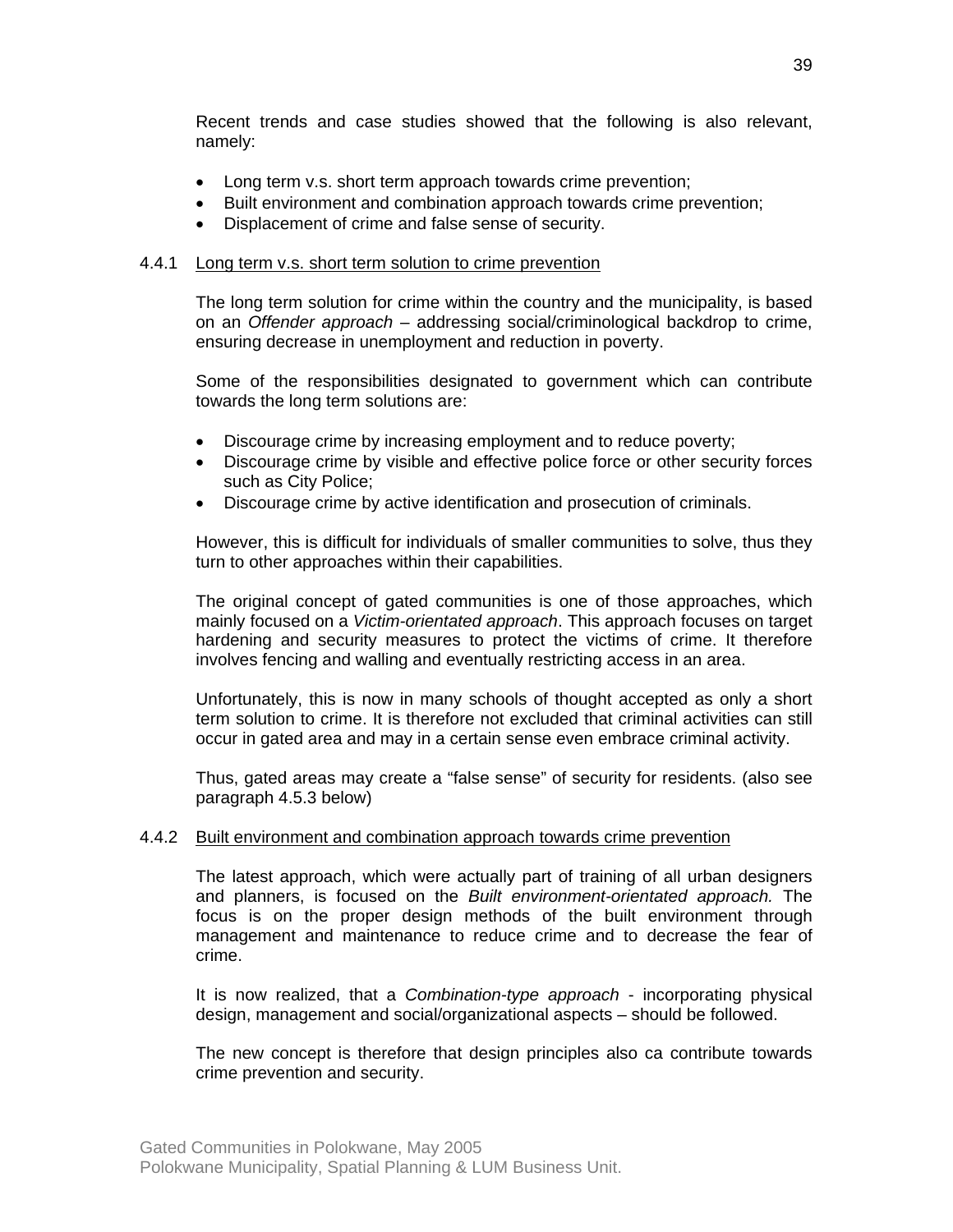The four basic principles of design criteria are:

- Natural surveillance Organising of physical features, activities and people in such a way that it maximize visibility, criminals can be observed and therefore reduce criminal activity;
- Natural access control Physical guidance of people by placement of entrances exists, sighs, fencing and lighting in order for criminals to have difficulty to enter space without being observed and also to have no opportunity to justify their presence in private or semi-private spaces;
- Territorial reinforcement Use of physical attributes to express ownership and clearly defining hierarchy of space from public to private;
- Management and maintenance Continued use of space for the intended purpose which serves as expression of ownership and territoriality.

Thus, the practical way of introducing these design principles are through purpose-built developments which incorporate not only the physical aspects of target hardening, fencing and walling, but also design principles as set out above.

## 4.4.3 Displacement of crime and false sense of security

It was pointed out in paragraph 4.5.1 above, that erection of walls and fences is a short term solution to crime. However, this short term solution is also only for that specific area affected and not to solve long term affects of crime for the community at large.

Geldenhuys, K undated points out that "*A study that was done in America, showed that crime in gated communities has a temporary or no impact on crime. Crime is just transferred, and the neighbourhood next door, becomes a crime target."* It is also said that: *"In some instances, such deterrents lead to more violent crime."*

Geldenhuys, K further said that "*According to the SAPS Sandton it became evident that crime in the areas which have been cordoned off, in most cases shifted to the bordering suburbs."* 

What is more concerning is that Geldenhuys is pointing out that *"Most of the crime statistics in the suburb which have been cordoned off remained the same and in some cases it became more violent, for example housebreaking has changed to where the perpetrators now commit housebreaking while residents are in their houses or driveways, threatening their very lives in order to gain access to their properties. Hi-jackings also continued in the closed areas."* 

In the above it is clear that gated communities will not provide residents of Polokwane with the long term benefits as they may think. Residents may invest in converting areas to enclosed areas or buy property in enclosed areas only to find that the investment is not the long term solutions for crime.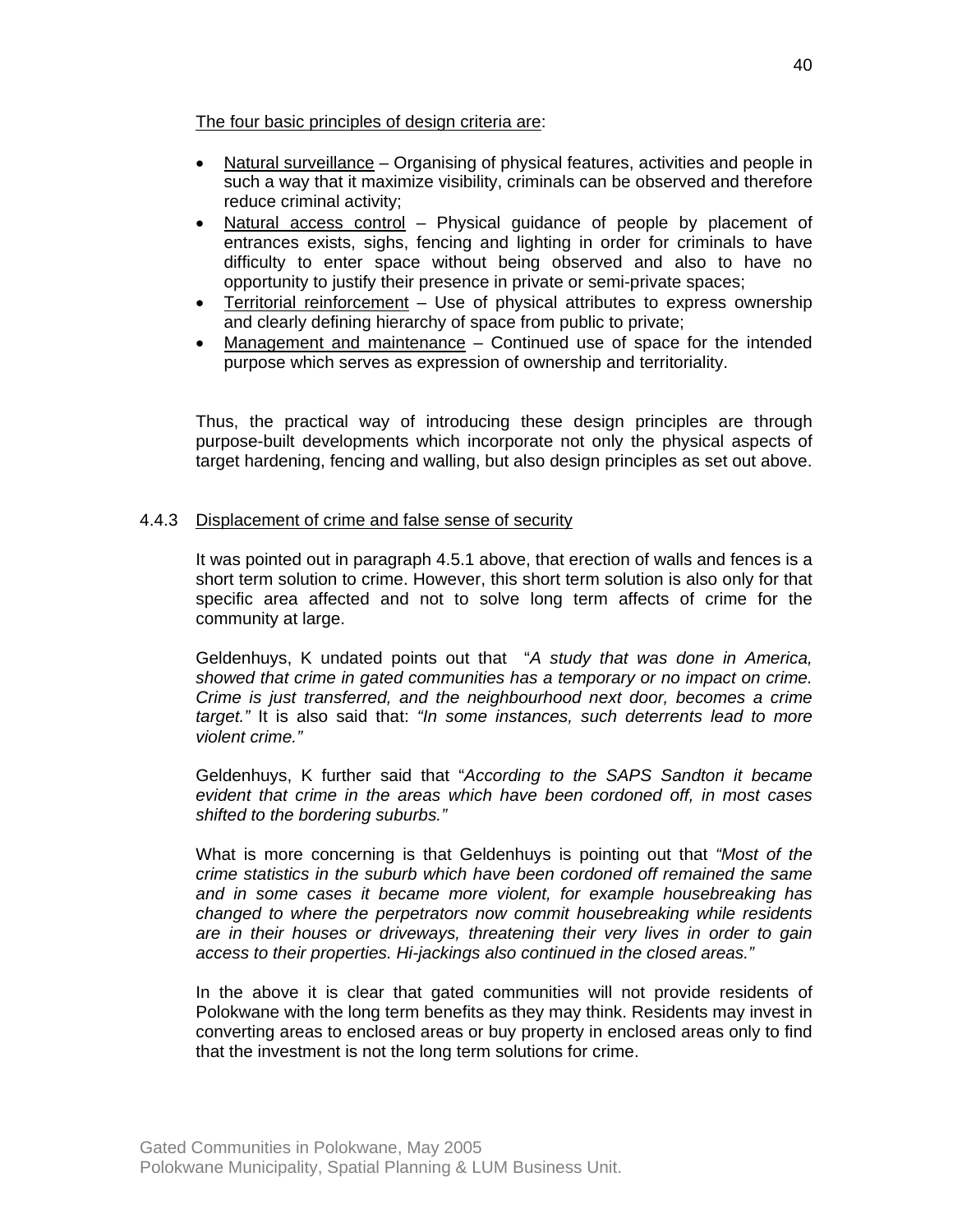Thus, in this document alternative means for crime prevention should also be considered. Applicants and residents who wish to enclose their neighbourhood should therefore be informed of the consequences and municipality's approach.

Enclosures of neighbourhoods are therefore seen as a short term solution to address a local problem of crime in an area. Residents should also seek other measures of crime prevention and not only to enclose areas, only to discomfort other residents, the viability of the entire city and still only to displace crime elsewhere.

Paragraph 4.5 below will deal with some suggestions i.r.o. alternative methods of crime prevention and access control.

## **4.5 Alternative methods of crime prevention and access control**

The argument is first of all that *access control* in a gated area must not unnecessarily hinder free movement of traffic and pedestrians. This is specific the case where public roads (Enclosed Neighbourhoods) are involved.

Considering crime prevention alone, some forms of control systems at control gates can be regarded as worthless in any event. An example is the signing of registers where a visitor can complete any information which is misleading. Therefore, prosecution of criminals after an incident is impossible in any event.

Therefore, the access restriction (access denial) enforced by gated communities if visitors don't want to sign the register is regarded as not affective. The erection of booms or gates, which is not allowed in certain models, is proposed in this document further complicate the matter. It was also pointed out that gated are not providing the only answer for crime prevention and a long term strategy.

Proposed alternative methods therefore includes:

- Surveillance;
- Environmental design;
- Use of space;
- Involving policing forums and city police force;
- Assisting in local economic development.

## 4.5.1 Surveillance

In other parts of this document much emphasis was placed on surveillance.

Surveillance can be applied in many ways and forms.

One suggestion therefore is that with modern technology, surveillance cameras can assist and is a much more effective deterrent for crime and control mechanism, which will lead to discourage of crime by active identification and prosecution of criminals.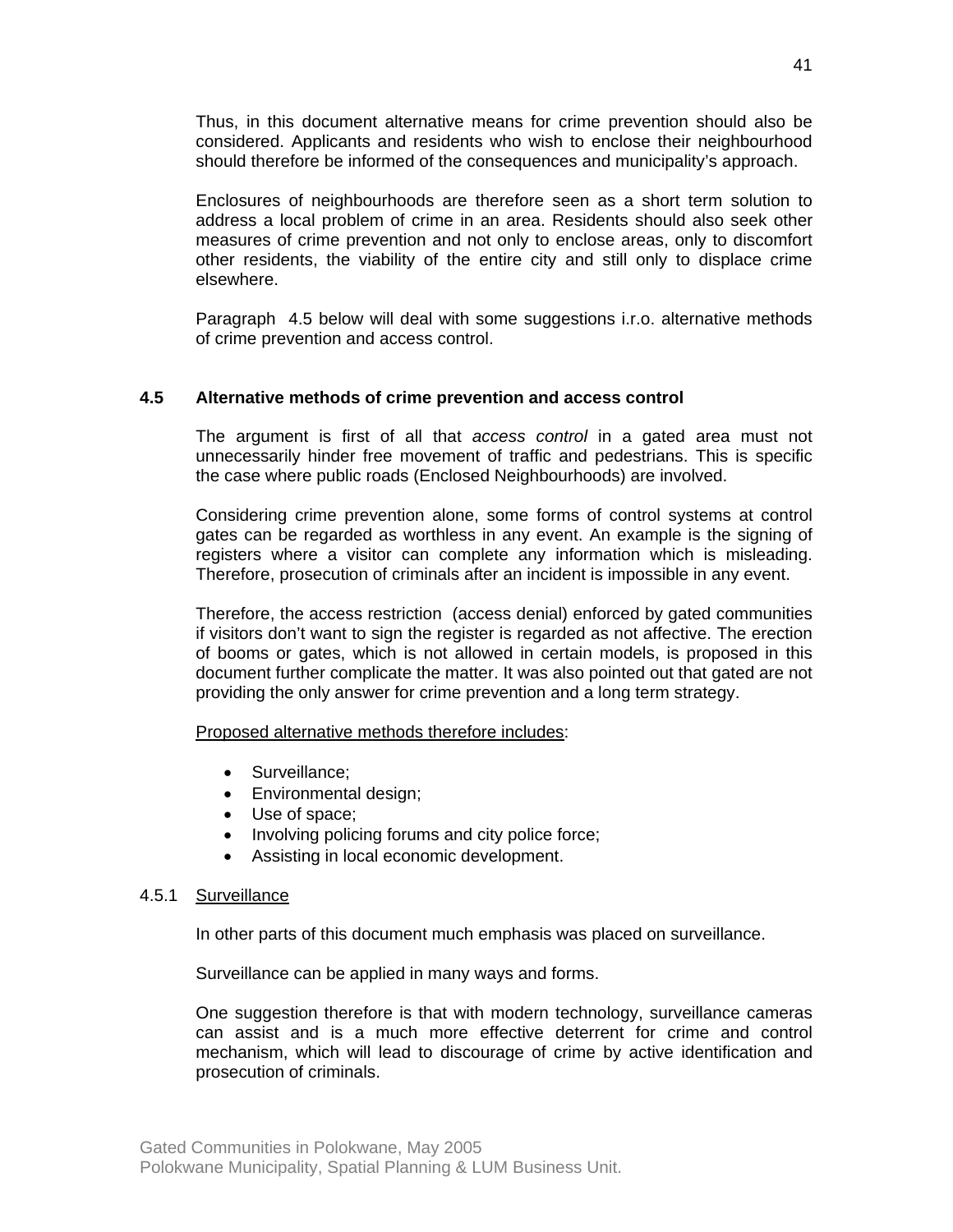A second option is visibility of security and resident guards in an area. This is another effective form of surveillance.

The third form is surveillance by residents in the area, meaning that activity and only the presence of people in the area is, not only a deterrent for criminals, but also provide "eyes" in the areas. "Eyes" which should inform the police and security forces of criminal activity.

### 4.5.2 Environmental design

In paragraph 4.5.2 above, this concept was discussed in detail, namely:

- Natural surveillance;
- Natural access control;
- Territorial reinforcement; and
- Management and maintenance.

Therefore, purpose-built developments could take these principles into consideration.

## 4.5.3 Use of space

This point has many similarities with paragraph 4.6.2, however, the focus is more placed on the larger environment and public areas surrounding individual property.

It requires involvement of the community in municipal functions. However, the intention is not that functions of the municipality are substituted.

The following is proposed.

- Territoriality and defensible space: Encourage neighbourhood and residents to take over responsibility of non-essential public space.
- Access and escape routes: Prevent large open space from harbouring criminals; avoid ending roads and un-used land; provide clear pedestrian routes.

#### 4.5.4 Involving policing forums and city police force

Active involvement of policing forums in areas affected by high crime is proposed. Communities must therefore actively participate in assisting government.

Although the municipality doesn't have a City Police force, there are currently suggestions to implement such a force assisting the SAPS and government security forces. One of the issues to be considered are patrols in residential areas, especially residential areas most affected by crime. However, the community should participate in taking responsibility to assist the municipality in any effort.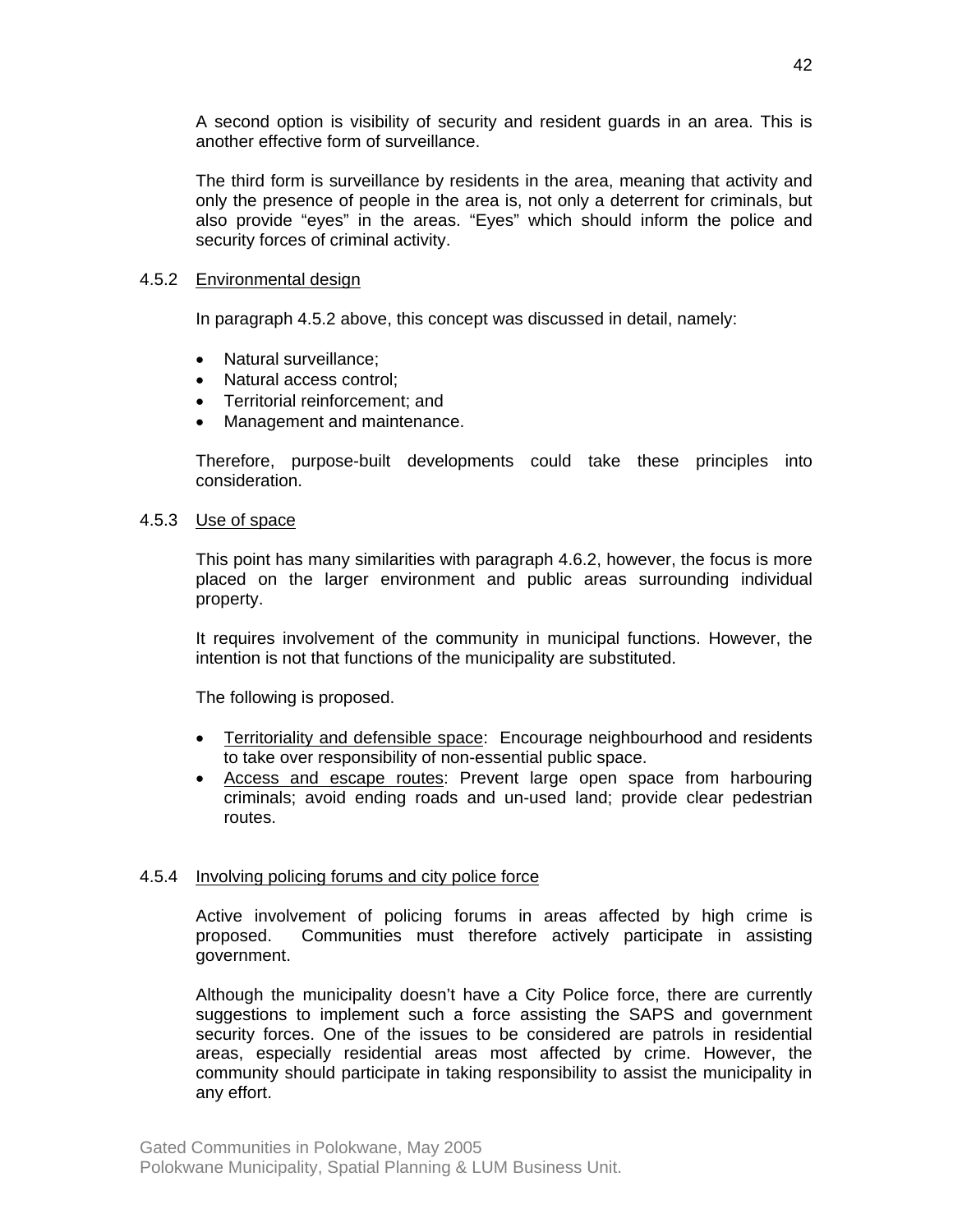## 4.5.5 Assisting in local economic development

The community at large must assist the municipality in Local Economic development programs/projects in order to create jobs and eliminate poverty.

This will assist in the long term approach toward crime prevention.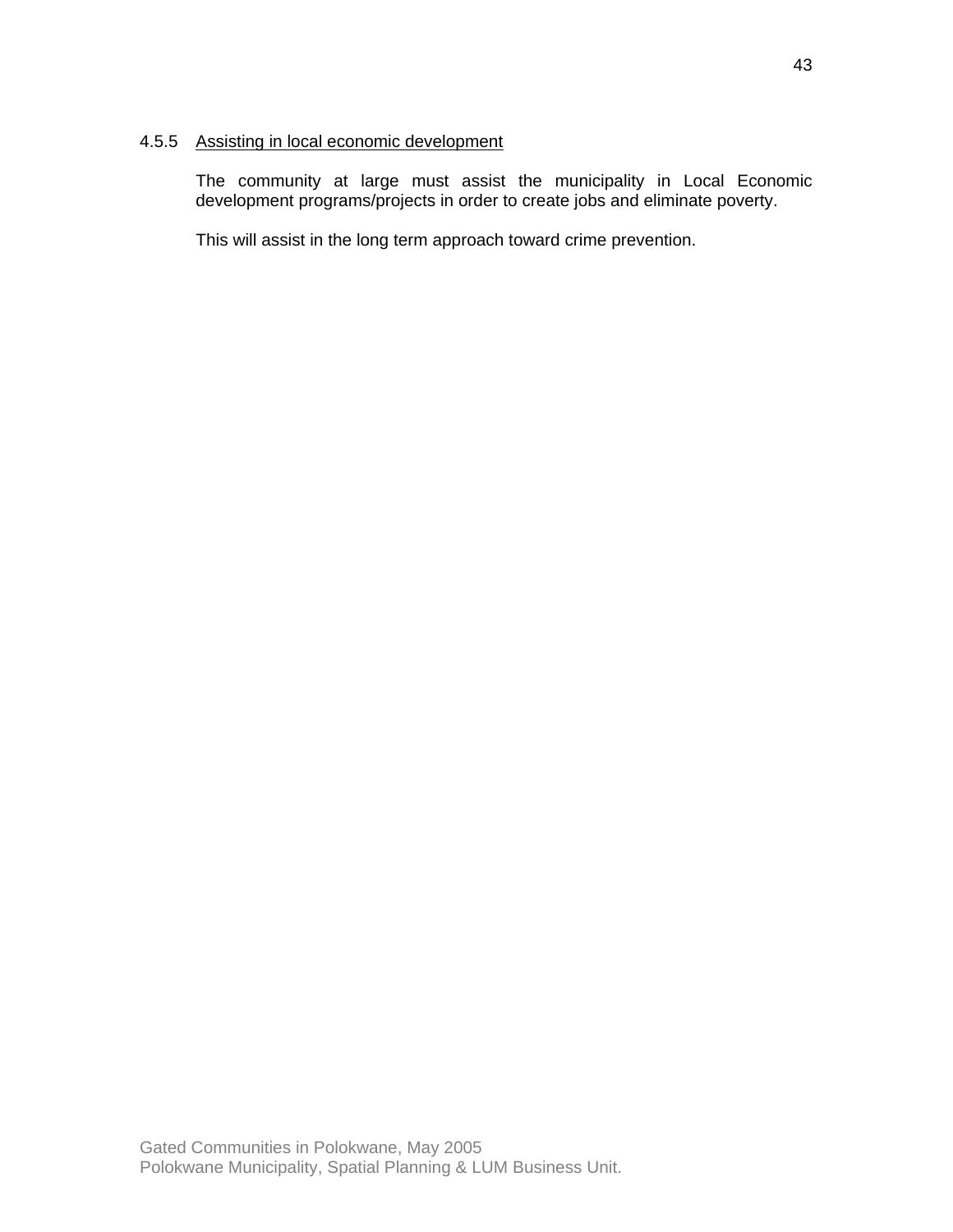# **PART B: POLICY**

## **5. POLICY FOR GATED COMMUNITIES IN POLOKWANE MUNICIPALITY'S AREA OF JURISDICTION.**

## **5.1 Introduction**

#### 5.1.1 Overview

In respect of gated communities, the municipality introduced a policy in August 2001.

The municipality realized that some shortcomings exist in the 2001 policy. Therefore, the policy below is an attempt to improve on the concept, principles and other issues relevant to these type of developments.

The municipality and community of Polokwane acknowledge that the Constitution's Bill of Rights provide for privacy, security, freedom of association, which on its turn provides the opportunity for persons of gated communities to take measures to secure themselves.

However, a balance between security desires of one group of people against freedom of movement, privacy and dignity of other persons and community groupings, should also be taken into account.

The municipality, as institution empowered by law to ensure integrated development planning, to manage land use and spatial planning issues, should ensure that all the desires of the community is addressed satisfactorily and lawful.

The municipality will therefore ensure that all its actions, decisions pertaining to *gated communities* are lawful and fair to all residents of Polokwane by implementation of this policy.

#### 5.1.2 Points of departure

- The municipality, as institution empowered by law to administer local government affairs in the municipal sphere of government, must:
	- o Ensure that all actions, decisions and practices are lawful and fair to all residents;
	- o Ensure integrated development planning;
	- o Manage land use and spatial planning issues;
	- o Ensure that all the desires of the community is addressed satisfactorily and result in sustainable development;
	- o Promote the correction of the historically distorted spatial patterns embodied in our city;
	- o Promote mixed land uses and accommodate the differentiated needs of residents and the different communities;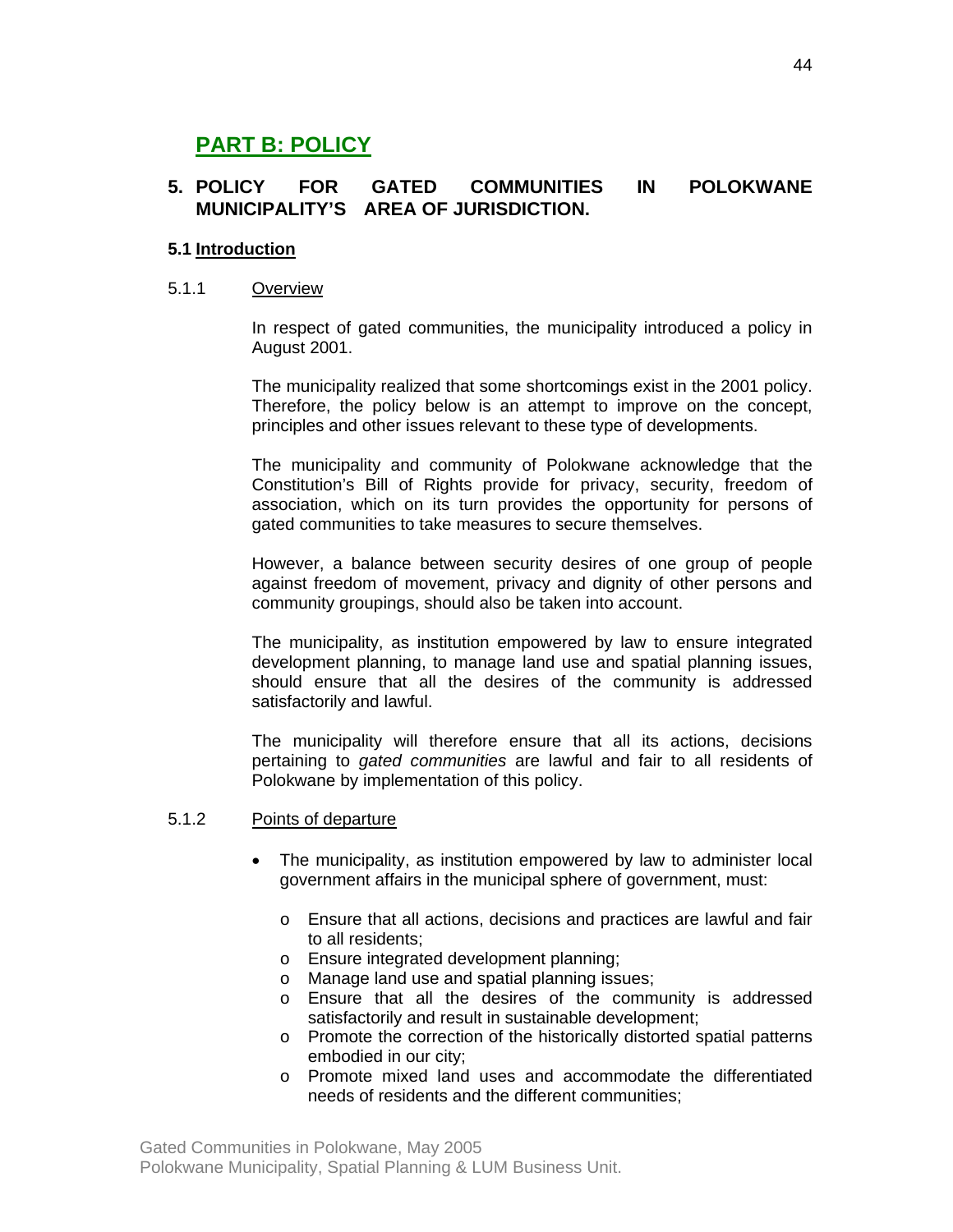- o Promote security of tenure;
- o Promote environmentally sustainable practices/development.
- Polokwane Municipality and its community should explore alternative methods in order to facilitate the development of safe and crime free environment for residents.
- Polokwane's long term policy should therefore attempt to introduce "alternative" measures to assist communities in crime prevention in their neighbourhoods, instead of road closures as the only solution to address crime in the neighbourhood. Gated communities are therefore only regarded as a short term solution.
- Polokwane Municipality as institution empowered by law to administer local government affairs in respect of spatial planning, is concerned about the long term impact of gated communities on the sustainability of urban areas and will therefore approach gated communities with the necessary attention it requires. Furthermore, the municipality would undertake continued research and investigation into this matter in order to ensure continued sustainability.

#### **5.2 Definitions**

In section 5 of this policy document, unless the context otherwise indicates, the following expressions shall bear the meanings assigned to them herein, namely:

ACCESS CONTROL or ACCESS CONTROL ERF or ACCESS CONTROL FACILITY – means measures and/or an erf and/or a structure which is zoned and/or used specific for this purpose and which provides in mechanism to ensure "passive access control" or "partially restricted access" as elsewhere defined and subject to conditions as respectively set out in clause 5.3 and 5.5 of this document.

ERF – means land in an approved township registered in a deeds registry as an erf, lot, plot or stand or as a portion or remainder of any erf, lot, plot or stand or indicated as such on the General Plan of an approved township , and includes any particular portion of land laid out as a township which is not intended for a public place, whether or not such township has been recognised, approved or established as such in terms of the Town Planning and Townships Ordinance, 1986 (Ordinance No. 15 of 1986) or the Development Facilitation Act, 1995 (Act No. 67 of 1995) or any similar legislation or repealed law.

EMERGENCY SERVICES – means institutions and government organisations which deliver life essential services to the general public and includes institutions and organisations such as the S.A. Police Service, ambulance and para-medical services, community protection services or city police force services and fire brigade services rendered by the local municipality.

ENCLOSED NEIGHBOURHOOD or ENCLOSED AREA or PUBLIC COMPLEX – means a physical area that have *passive access control* through an access point. The area is normally fenced or walled off with a single or limited number of controlled accesses to the area. The roads or streets within such area are public space/roads and free access to members of the public and residents/occupants shall not be denied. Access and free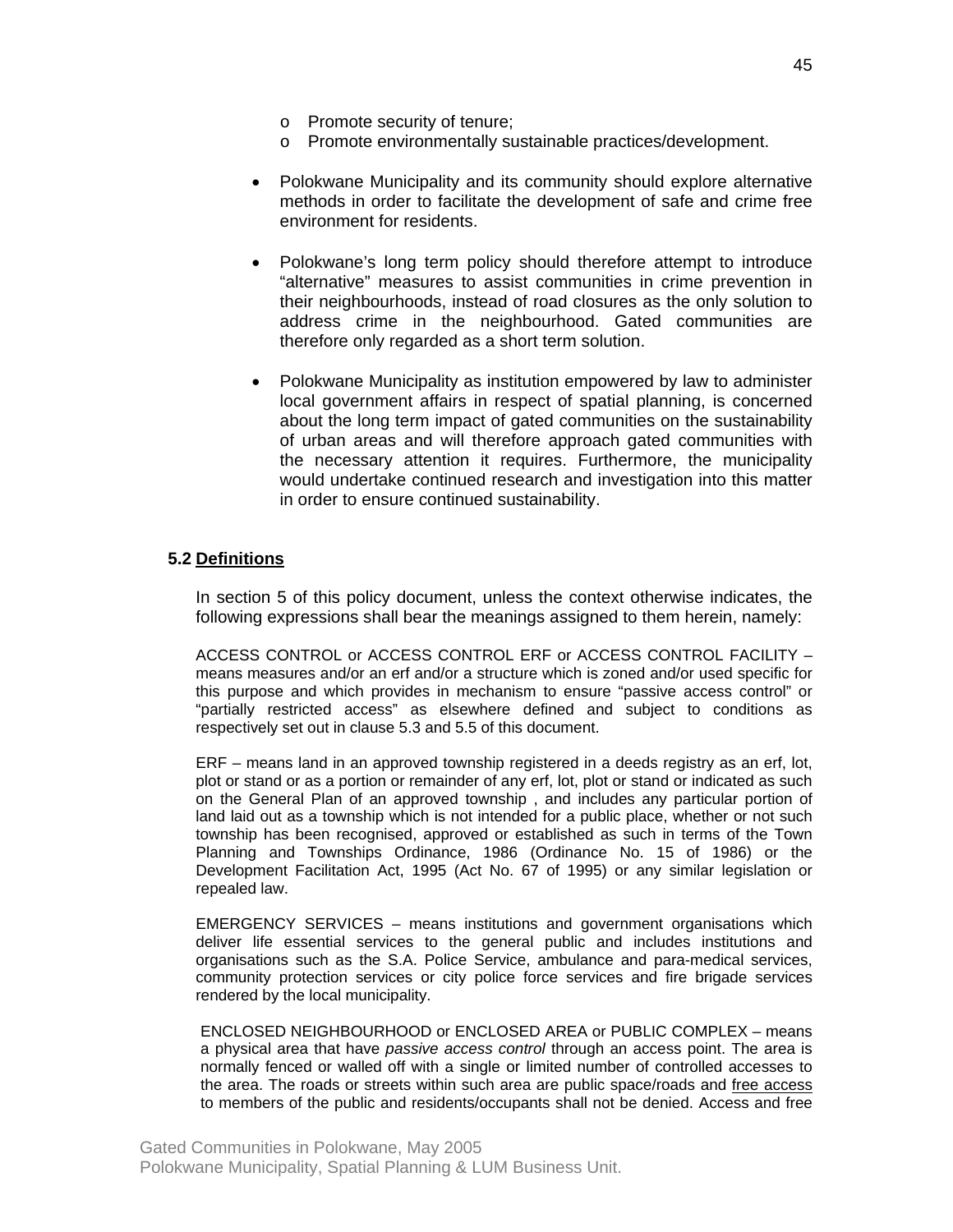movement of emergency services, the local municipality and the post and telecommunication services to the area shall not be denied and/or hindered in any way.

FULL RESTRICTED ACCESS - means complete restriction of movement of pedestrians and vehicles of the general public through an access point to a private property. Access is normally restricted by means of gates and/or booms, which is leading to the private owned property, a private road or parking lot. Access is therefore limited to the residents/occupants in the gated area and their guests only.

GATED COMMUNITY or GATED AREA – means residents or occupants or a community residing or occupying in a physical area that is fenced or walled off from its surroundings, either restricting or controlling access to such an area by means of gates and/or booms that are erected across a road or a street or a similar entrance normally used by residents and members of the public to gain access to such an area. In the most instances the concept rather refers to residential areas but may also include controlled access to parking lots and areas leading to places of work and other facilities utilized by members of the public, such as office blocks, shopping centers and recreational places.

GOVERNMENT SERVICES - means those services and/or government functions rendered by the government of the Republic of South Africa and/or any national or provincial department and/or such agent of the government in the execution of any function, service or duties performed by the South African government an includes *inter alia* services i.r.o. health control, labour matters, election and censes registration, servicing of subpoenas, servicing of court interdicts and orders etc.

LIFESTYLE ESTATE or LIFESTYLE COMMUNITIES – has a similar meaning as SECURITY VILLAGE or SEMI-PRIVATE COMPLEX but provides in additional provisions or benefits to the gated community. The a development (urban form) in this gated area is based on the following facets or "building blocks", or combination thereof, namely:

- o Security and privacy;
- o Conditions ensuring a specific character and standard of buildings and property;
- o Communal facilities (e.g. Swimming pool, golf course, entertainment areas, gym, sauna, beauty salon, children play areas);
- o Information Technology (internet connections); and
- o Landscaping and open space.

LOCAL MUNICIPALITY – means the Polokwane Municipality, or its successor in title.

MANAGER or DIRECTOR– means a Manager/Director in his/her capacity of the head of the Business Unit/Directorate of the local municipality and/or person employed by the local municipality responsible to manage functions assigned to him/her through provisions in legislation and delegated powers.

MUNICIPAL PURPOSES – means uses which the local municipality is legally empowered to excise in terms of empowering legislation and which is also defined in and set out in the Pietersburg/Seshego Town Planning Scheme, 1999 and/or similar land use control mechanisms in operation in the area.

PARKING LOT – means land where provision is made for more than one parking space and for such manoeuvring and movement space as may be required to secure orderly traffic flow within such area as well as efficient connection with the flow of traffic in the adjoining street system.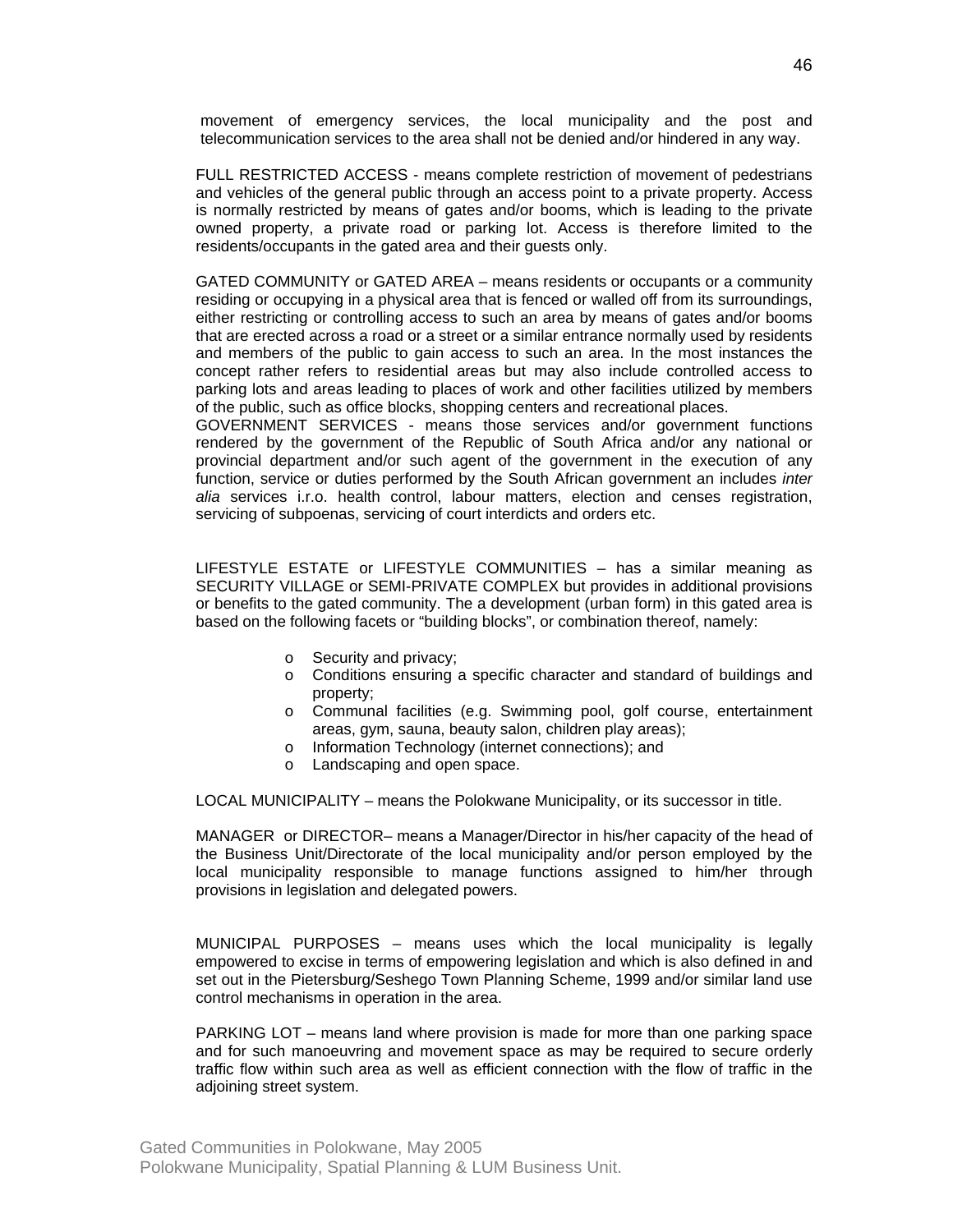PARTIALLY RESTRICTED ACCESS – means the partial restriction of movement of pedestrians and vehicles of the general public through an access point, which is normally done by means of gates and/or booms, which is leading to private owned property, a private road or parking lot. Access is therefore limited to the residents/occupants in the gated area, their guests and emergency services, the local municipality and the post and telecommunication services. The means by which access restrictions are carried out shall at all times be:

- Lawful,
- Not infringe on members of the public's rights as reflected in the Bill of Rights in the Constitution of South Africa;
- Not cause any danger and/or interference with normal traffic and pedestrian movement;
- Not create any danger to human lives; and
- Be consistent with the policy and by-laws of the local municipality.

PASSIVE ACCESS CONTROL – means the passive monitoring of movement of pedestrians and vehicles through an access point(s) in such a way that which shall not cause restriction of free movement of pedestrians or vehicles to a public road or a street and/or across any other portion of land or erf leading to a public road or street that are normally used by members of the public to gain access to such an area. The means by which controlled access is carried out shall at all times be:

- Lawful,
- Not infringe on members of the public's rights as reflected in the Bill of Rights in the Constitution of South Africa;
- Not cause any danger and/or interference with normal traffic and pedestrian movement;
- Not create any danger to human lives; and
- Be consistent with the policy and by-laws of the local municipality.

POST AND TELECOMMUNICATION SERVICES – means those postal services rendered by the South African Post Office contemplated in the Postal Services Act, 1998 (Act 24 of 1998) and those telecommunication services rendered by government institutions or other institutions i.t.o. the Telecommunications Act, 1996 (Act 103 of 1996).

PROPERTY – means any portion of land which is registered in a Deeds Registry, and "ERF" shall have a consonant meaning.

PRIVATE COMPLEX - means a physical area that has access through gates or booms to a single private property or erf. The property or erf is normally zoned "Residential 2 or 3" and registered as a sectional title scheme for purposes of higher density dwelling units or as commonly also referred to as town houses. The area is normally fenced or walled off with a single or limited number of controlled accesses to the area. Apart from the internal driveways or paths leading to individual units and over the commonly owned land, there are no roads or streets within such area, which is used by general members of the public or in most cases even the service providers. Therefore the complex is referred to as a *private complex.* 

PRIVATE OPEN SPACE – means private land zoned for open space or for a sport field, play field or rest or recreation field or as an ornamental garden to which the general public doesn't have a right of access, except by consent.

PRIVATE STREET or PRIVATE ROAD – means an area or portion of land or property or erf and privately owned land occupied by a street, road, bridge, subway, avenue, lane,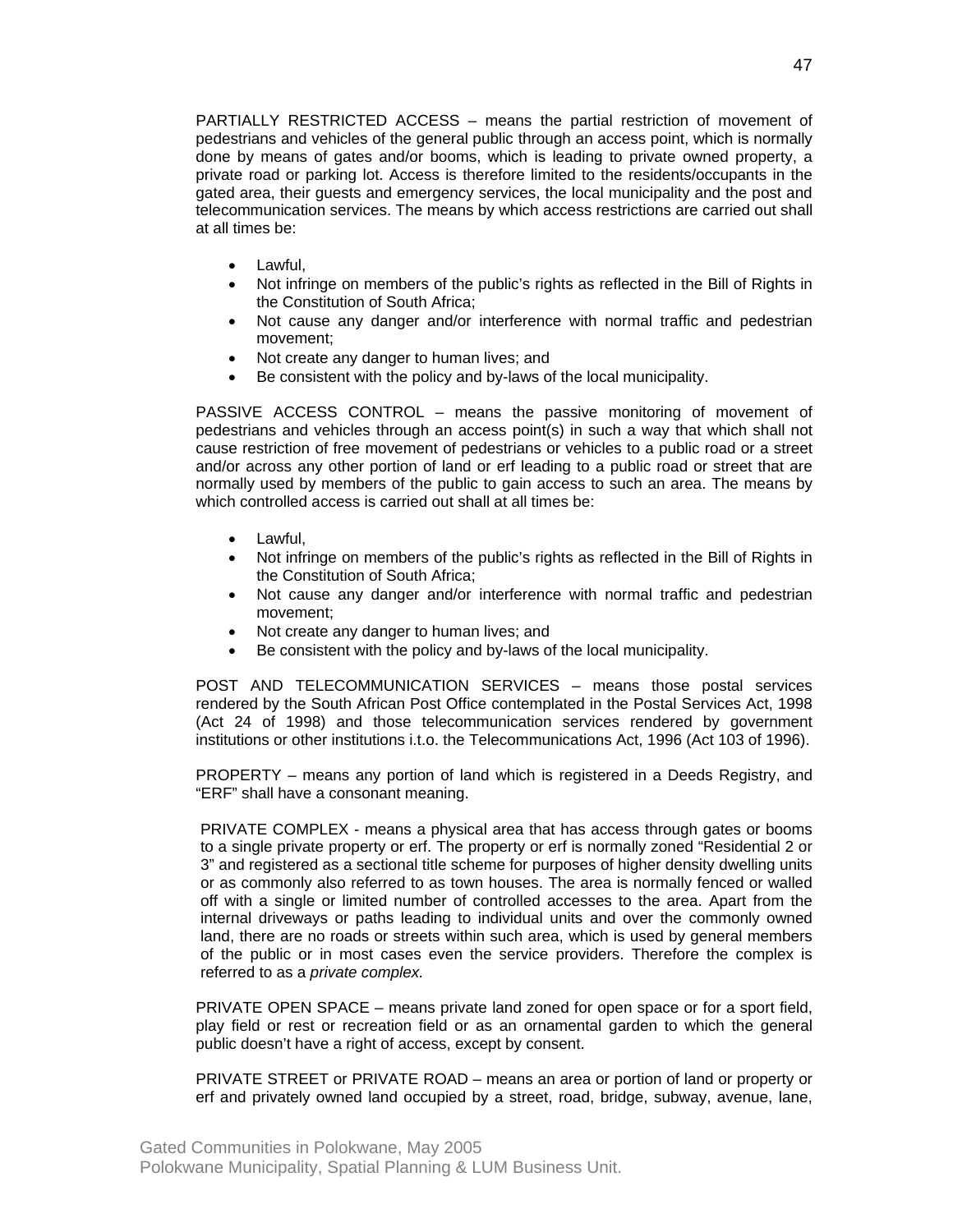thoroughfare or right of way for exclusive use by the owners of such property, other persons and institutions specifically mentioned in this policy document, and where the general public doesn't have a right of access, except by consent. Such property or erf, street, road, bridge, subway, avenue, lane, thoroughfare or right of way may also be shown and indicated as such on the General Plan of a township or agricultural plot.

PUBLIC OPEN SPACE – means land intended for use by members of the public as undeveloped land, park, garden, conservation area, a playground, a square or recreation ground.

REZONING – means the change of land use and/or "USE ZONE" or the "ZONING" by means of the amendment of the Pietersburg/Seshego Town Planning Scheme, 1999, and/or similar land use control mechanisms in operation in the area, by following procedure as set out in the Town Planning and Townships Ordinance, 1986 (Ordinance No. 15 of 1986) as amended and/or similar legislation.

SECURITY VILLAGE or SEMI-PRIVATE COMPLEX – means a physical area that have *partially restricted access* through gates or booms across a private road or a street and/or special erf leading to the gated area that are normally used by residents and members of the public to gain access to such an area. The area is normally fenced or walled off with a single or limited number of controlled accesses to the area. The roads or streets within such area are private property/roads and access to general members of the public doesn't have right of access, except by consent, since it is private property. However access and free movement of emergency services, the local municipality and the post and telecommunication services to the area shall not be denied and/or hindered in any way. These private roads must be utilized in a similar manner as public road and/or Right-of-way in order to obtain access to individual/full title erven in the area. Therefore the complex is referred to as a *semi-private complex*.

SERVICES or MUNICIPAL SERVICES – means engineering services and includes water, sewerage, electricity, stormwater, roads and telecommunication. It also includes those other services rendered by the local municipality and therefore also includes *inter alia* services for refuse removal, health control, land use control, building control etc.

SITE DEVELOPMENT PLAN – means a plan as described in Schedule 3 to the Pietersburg/Seshego Town Planning Scheme, 1999 and/or amendments or additions thereto. Where the mentioned scheme is not in operation the Site Development Plan shall be based on the same requirements and definition as the mentioned above.

SPECIAL USE – means land or property used or a building designed or used under provisions of Clause 20 (Special consent use) of the Pietersburg/Seshego Town Planning Scheme, 1999, for any purposes not defined in the, or contained in Table "A" thereof of the scheme (*supra)*, and/or similar land use control mechanisms in operation in the area.

SPECIAL ZONING or SPECIAL –means a "Use Zone" in its own right which does not contain standard purposes for which land may be used (uses) as well as conditions which the use is subject to. The purpose (use) for which the property may be used for is separately stipulated by means of an Annexure to the Pietersburg/Seshego Town Planning Scheme, 1999. Therefore, a Special zoning must specify the specific purpose (uses permitted) for which the property can be used for, and if necessary provide a definition for such use, and the specific conditions under which it can be used for and buildings erected, which normally include issues such as parking ratio's, Floor Area Ratio's and coverage.

STREET or ROAD or PUBLIC ROAD – means the area or portion occupied by any street, road, bridge, subway, avenue, lane, thoroughfare or right of way shown on the General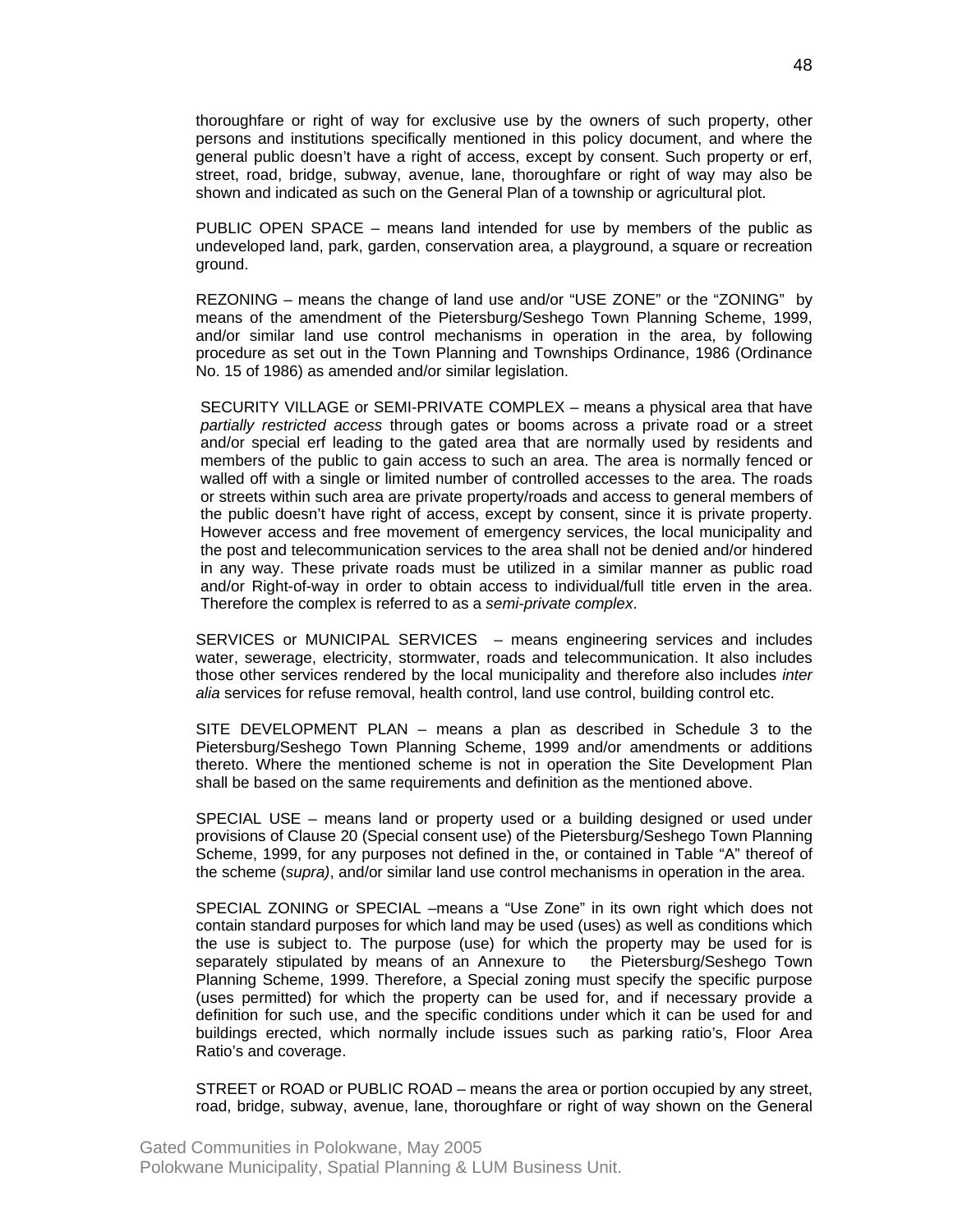Plan of a township or agricultural plot or in respect whereof the public has acquired a right of way by prescription or otherwise [also refer to Section 63 of the Local Government Ordinance, 1939, (Ordinance No. 17 of 1939)].

ZONING or USE ZONE – means a part of the Pietersburg/Seshego Town Planning Scheme, 1999, and/or similar land use control mechanisms in operation in the area, as shown on the relevant map(s) thereto, by means of a distinctive notation or edging or other distinctive manner. It primarily includes a use zone as also further set out in the relevant compilation of land use tables thereto.

## **5.3 Classification and types of gated communities**

## 5.3.1 Broad overview

## **(i) Broad categories**

- Category A: Purpose-built or green-fields development. (Permanent in nature);
- Category B: Conversion of existing neighbourhood into gated community. (Temporary in nature).

## **(ii) Development models**

- Model 1: Private complex;
- Model 2: Enclosed neighbourhood (Public complex);
- Model 3: Security Village (Semi-private complex);
- Model 4: Lifestyle Estate (Semi-private complex).

#### **(iii) Implementation of Models.**

TABLE 4: MATRIX OF ALLOWED CATEGORIES PERTAINING TO DIFFERENT MODELS.

| <b>MATRIX:</b><br>Category<br><b>Model</b> | <b>NORMAL</b><br><b>ACCEPTED</b><br><b>PRACTISE</b> | <b>*ONLY</b><br><b>ACCEPTED</b><br>IN<br><b>EXCEPTIONAL</b><br><b>CIRCUMSTANCES</b> | <b>NOT</b><br><b>ACCEPTED</b> |
|--------------------------------------------|-----------------------------------------------------|-------------------------------------------------------------------------------------|-------------------------------|
|                                            | Column 1                                            | Column <sub>2</sub>                                                                 | Column 3                      |
| <b>Model 1</b>                             | <b>Category A&amp; B</b>                            |                                                                                     |                               |
| (Private complex)                          | Green fields &                                      |                                                                                     |                               |
|                                            | Conversion                                          |                                                                                     |                               |
| <b>Model 2</b>                             |                                                     | <b>Category B</b>                                                                   | <b>Category A</b>             |
| (Enclosed                                  |                                                     | <b>Conversion</b>                                                                   | <b>Green fields</b>           |
| neighbourhood)                             |                                                     |                                                                                     |                               |
| Model 3                                    | <b>Category A</b>                                   | <b>Category B</b>                                                                   |                               |
| (Security Village)                         | <b>Green fields</b>                                 | <b>Conversion</b>                                                                   |                               |
| Model 4                                    | <b>Category A</b>                                   |                                                                                     | <b>Category B</b>             |
| (Lifestyle Estate)                         | <b>Green fields</b>                                 |                                                                                     | Conversion                    |

**\****Specific procedures and requirements will be laid down in each case. Each case will be considered on its own merits. The municipality will not be obliged in any manner to approve an application/request implied in this column.*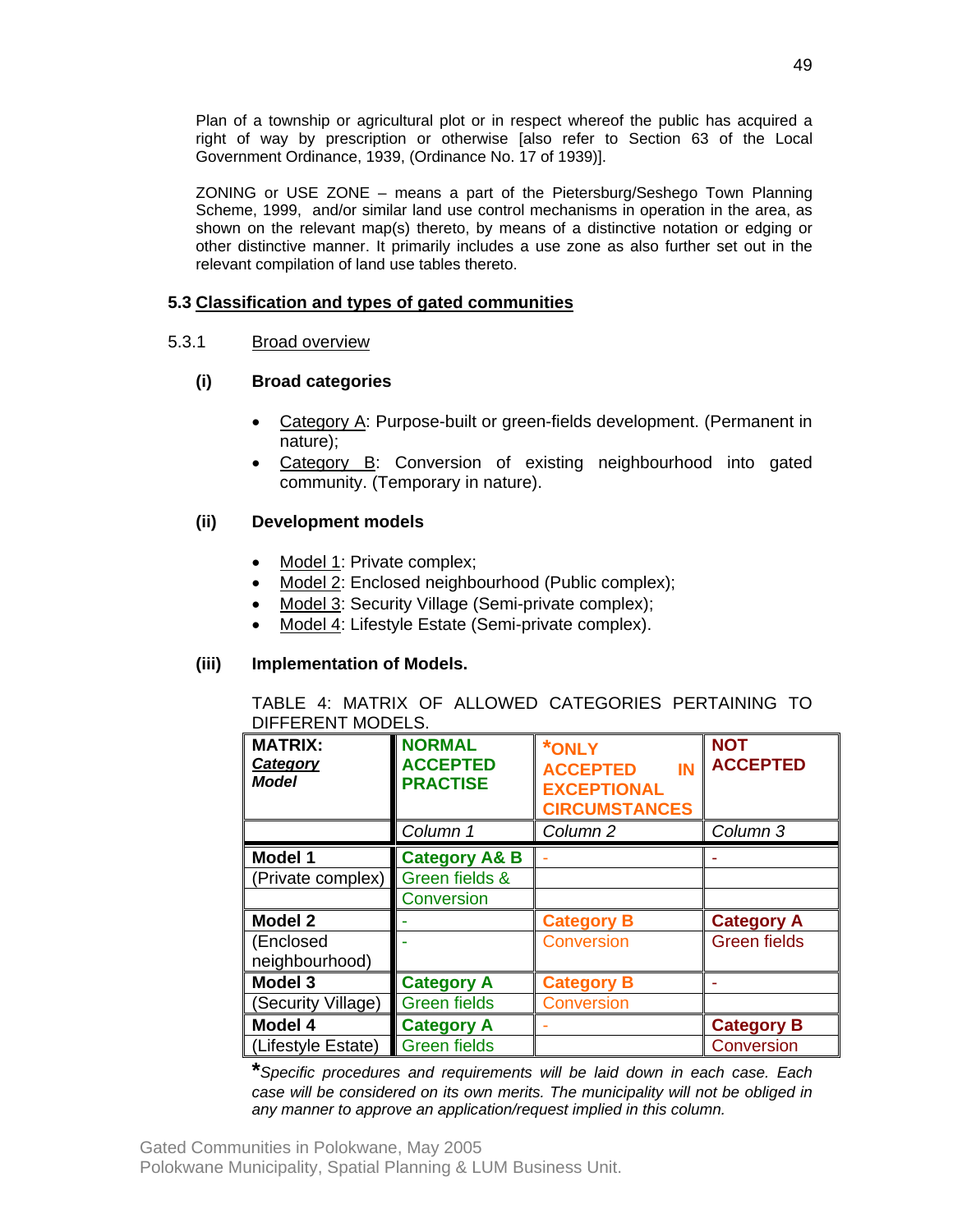Henceforth:

## **(iv) Levels of Access Control**

### Level 1: Full restricted access

Access is limited to the residents/occupants in the gated area and their guests only. (See definitions, par. 5.2)

Applied to Model 1; Private complex.

## Level 2: Partially restricted access

Access is limited to the residents/occupants in the gated area, their guests and emergency services, the local municipality and the post and telecommunication services. (See definitions, par. 5.2)

Applied to Models 3 and 4; Semi-private complex.

#### Level 3: Passive access control

The passive Monitoring of movement of pedestrians and vehicles through an access point(s) in such a way that which shall not cause restriction of free movement of pedestrians or vehicles to a public road or a street and/or across any other portion of land or erf leading to a public road or street that are normally used by members of the public to gain access to such an area. (See definitions, par. 5.2)

Applied to Model 2; Public complex.

## 5.3.2 Model No. 1: Private complex

## **(i) Overview**

These types of developments are located or established on a single property or erf. It normally consists of a number of dwelling units located on this single erf and registered in the Deeds Office as sectional title scheme in accordance with the applicable legislation.

It is normally zoned "Residential 2 or 3" for purposes of higher density dwelling units or as commonly also referred to as town houses.

This type of development may also occur where more than one dwelling unit, with Special Consent is erected on a single property under a "Residential 1" zoning and where owners whishes to fence or wall off the property. In effect, all normal property used for normal residential purposes can be classified as such.

Apart from the internal driveways or paths leading to individual units and over the commonly (privately) owned land, there are no roads or streets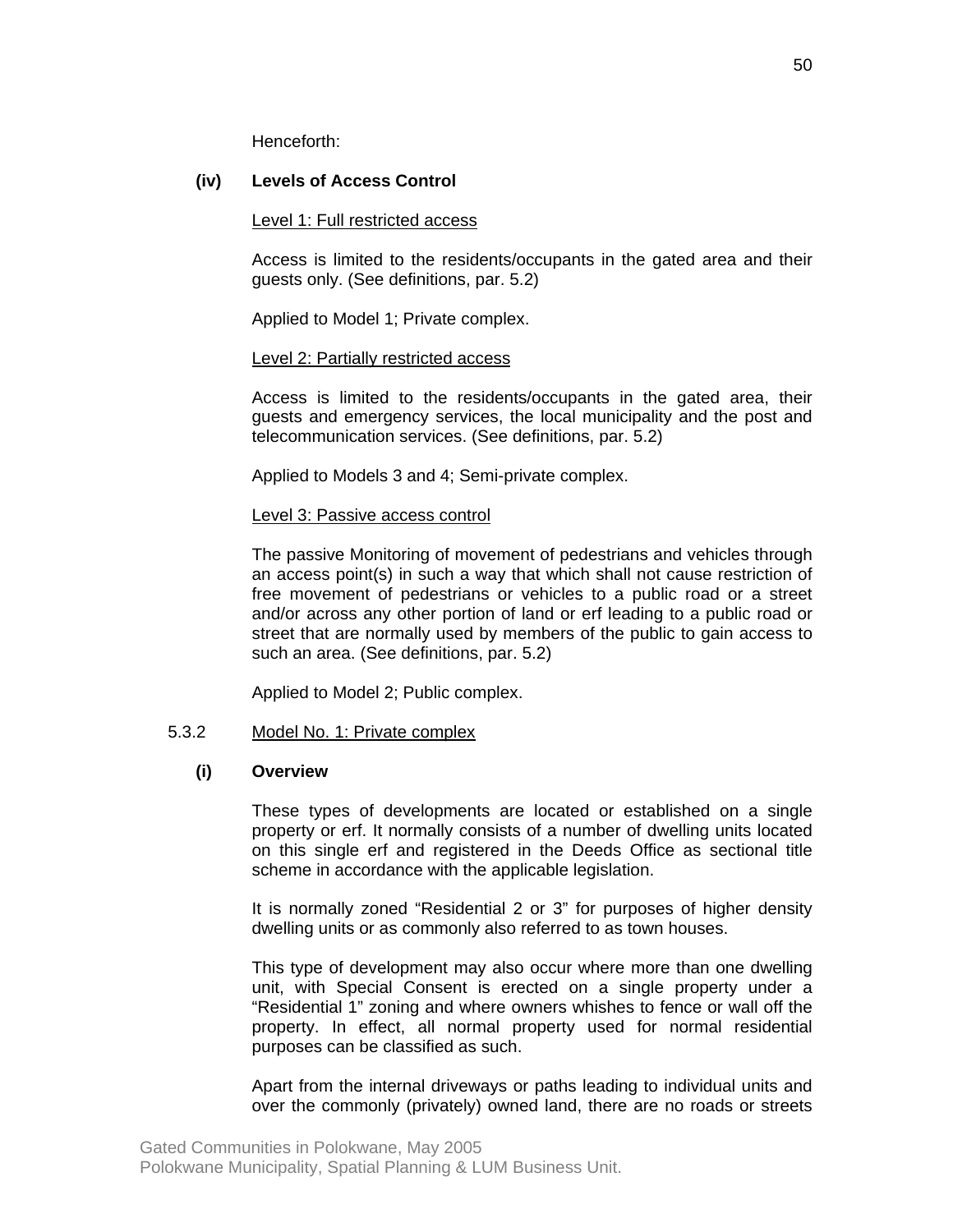within such area which is used by general members of the public to obtain access.

The question whether and when it is gated is up to the owner to introduce such measures at any time. It can therefore be either a purpose built development or conversion at a later stage. No restrictions, except normal building plan approval and land use conditions is required for enclosure into gated area.

#### **(ii) Access control** (Level 1: Full restricted access)

The property or specific erf has sufficient access from a public road and street system. Therefore, *full restricted access* (Level 1) can be applied since it is private property.

## **(iii) Provision of services**

Furthermore, the municipality's or other service provider's responsibility to deliver services ends on the border of the property and the management body (*body corporate*) is the owner of the single property and is therefore the responsible party towards individual units.

## 5.3.3 Model No. 2: Enclosed neighbourhood (Public complex)

## **(i) Overview**

This type of development consists of individual or full title erven located in a physical area that has *passive access control* through an access point. The area is normally fenced or walled off with a single or limited number of controlled accesses to the area.

The roads or streets within such area are public space/roads and free access to members of the public and residents/occupants shall not be denied. No booms, traffic humps or any form of obstruction is permitted. Measures should therefore be introduced which monitor access in a passive manner that doesn't interfere with normal movement of vehicles and pedestrians.

Access and free movement of emergency services, the local municipality and the post and telecommunication services to the area shall at all times not be denied and/or hindered in any way.

## **(ii) Purpose and nature**

The main purpose is only to assist residents in the gated community to introduce measures, which will assist in security and crime prevention. However, this model should be considered if there exist a substantial security risk in an area and if the closure could eliminate or reduce crime in the gated area.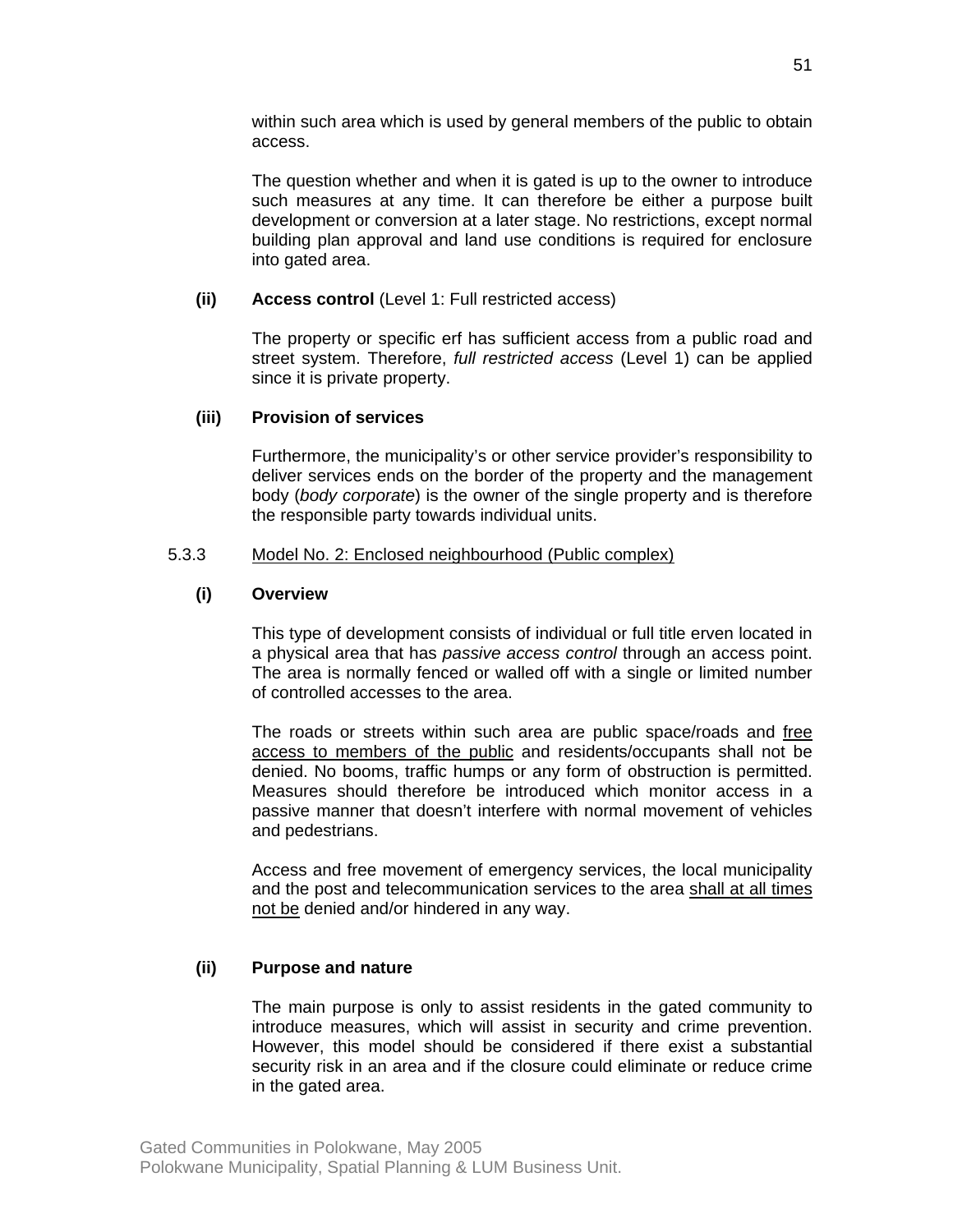This enclosure will only introduce measures which monitor the movement of vehicles and residents through an access point(s). The monitoring will not only discourage crime but will assist security forces (i.e. SA Police Service) with information to apprehend criminals after crimes have been committed in the area.

In most instances this type of gated community should be regarded as a temporary solution to address security concerns in an area.

Therefore, this type of gated community or model will mainly be allowed where existing, already developed neighbourhoods are converted into a gated area. (Category B)

Because this conversion is temporary of nature and to ensure that conditions are strictly complied with, it will be subject to renewal every 3 years or such further period the municipality may grant.

Henceforth:

#### **(iii) Access control** (Level 3: Passive access control)

*Passive access control* as defined in paragraph 5.2 above can be applied in this instance.

The roads or streets within such area are public space/roads and access to general members of the public can't be denied.

Access from a public road to individual full title erf is herby ensured and therefore the complex is referred to as a *public complex*.

The monitoring of movement of pedestrians and vehicles through an access point(s) must be carried out to the satisfaction of the municipality at all times and in such a way that it shall not cause restriction of free movement of pedestrians or vehicles to a public road or a street and/or across any other portion of land or erf leading to a public road or street that are normally used by members of the public to gain access to such an area.

Measures should therefore be introduced by the residents or management body of the gated community which monitor access in a passive manner that doesn't interfere with normal movement of vehicles and pedestrians.

In this instance the erection of booms, gates, traffic humps or any other form of obstruction across any road or street which provides access to the area are excluded, since it prohibits free access and may lead to infringement of people's rights.

Alternative measures, such as surveillance cameras to monitor movement of vehicles and pedestrians through the access point in a passive manner, may be introduced.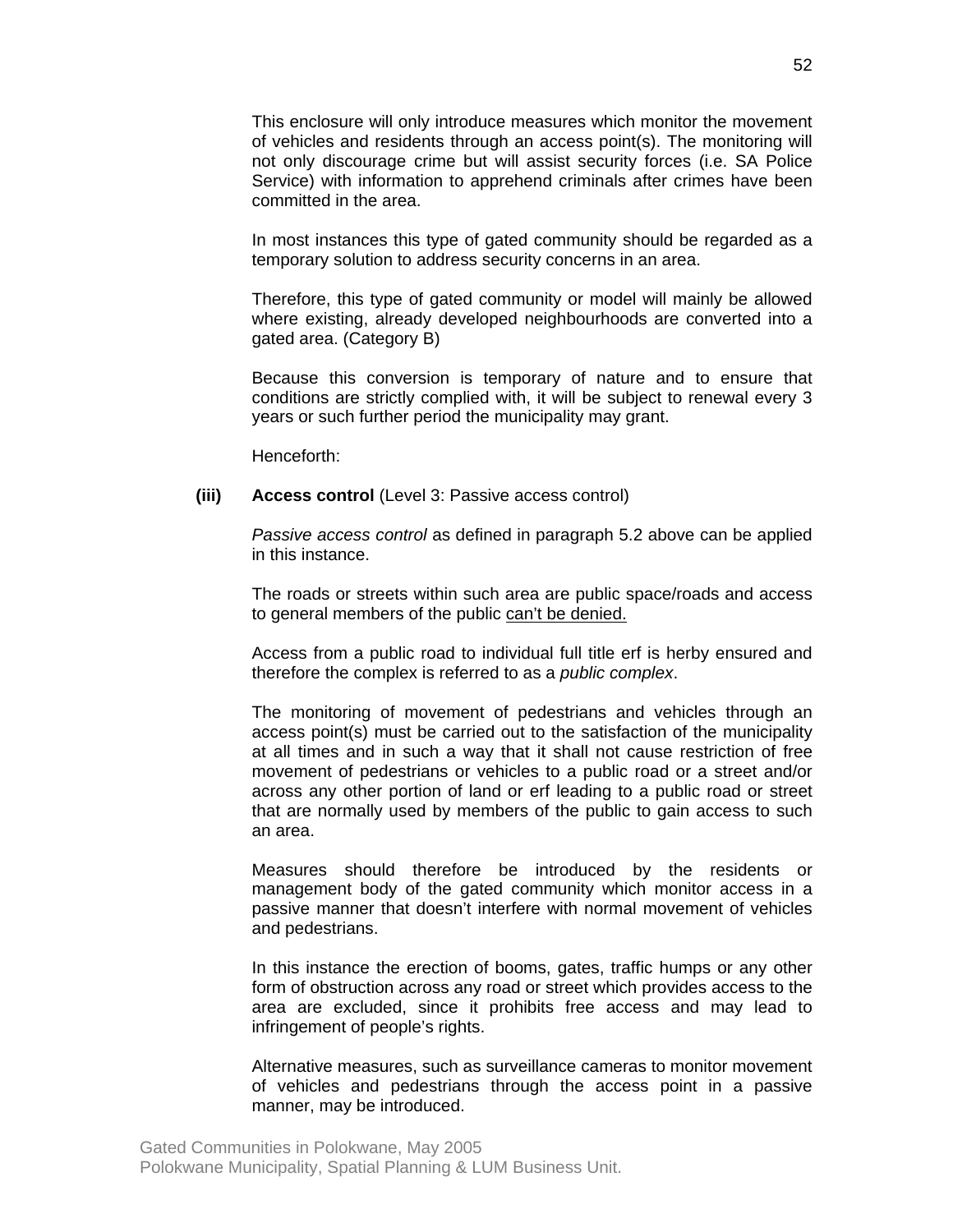In the light of above mentioned, the need for the municipality to apply the principle of renewal every 3 years or such further period the municipality may grant as well as detail consideration of a Site Development Plan during the initial assessment/evaluation of the application, is of great importance.

#### **(iv) Land uses**

Although accessible to the general public, it is preferred that no public facilities, especially those of a social nature [e.g. public open space (parks) public schools, clinics, etc.], can be situated or provided within these developments.

## **(v) Provision of services**

As part of the township establishment process, services are constructed, installed by the developer/township founder in a normal manner according to the municipality's policies and provisions in legislation. After successful construction, the municipality will take over all services for future maintenance, including the road surface. Therefore, the maintenance is the responsibility of the municipality.

Services are therefore delivered by the municipality or other service providers in a normal manner as assigned by law.

#### 5.3.4 Model No. 3: Security Village (Semi-private complex)

#### **(i) Overview**

This type of development consist of individual or full title erven located in a physical area which is normally fenced or walled off, that have access through gates or booms across a private road or a street and/or special erf leading to the gated area that are normally used by residents and members of the public to gain access to such an area.

The erven are normally zoned "Residential 1" for purposes of single dwelling units, but may also comprise of other higher density residential erven (e.g. "Residential 2 or 3").

The roads or streets within such area are private space/roads and free access to members of the public is by consent.

Access and free movement of emergency services, the local municipality and the post and telecommunication services to the area shall at all times not be denied and/or hindered in any way.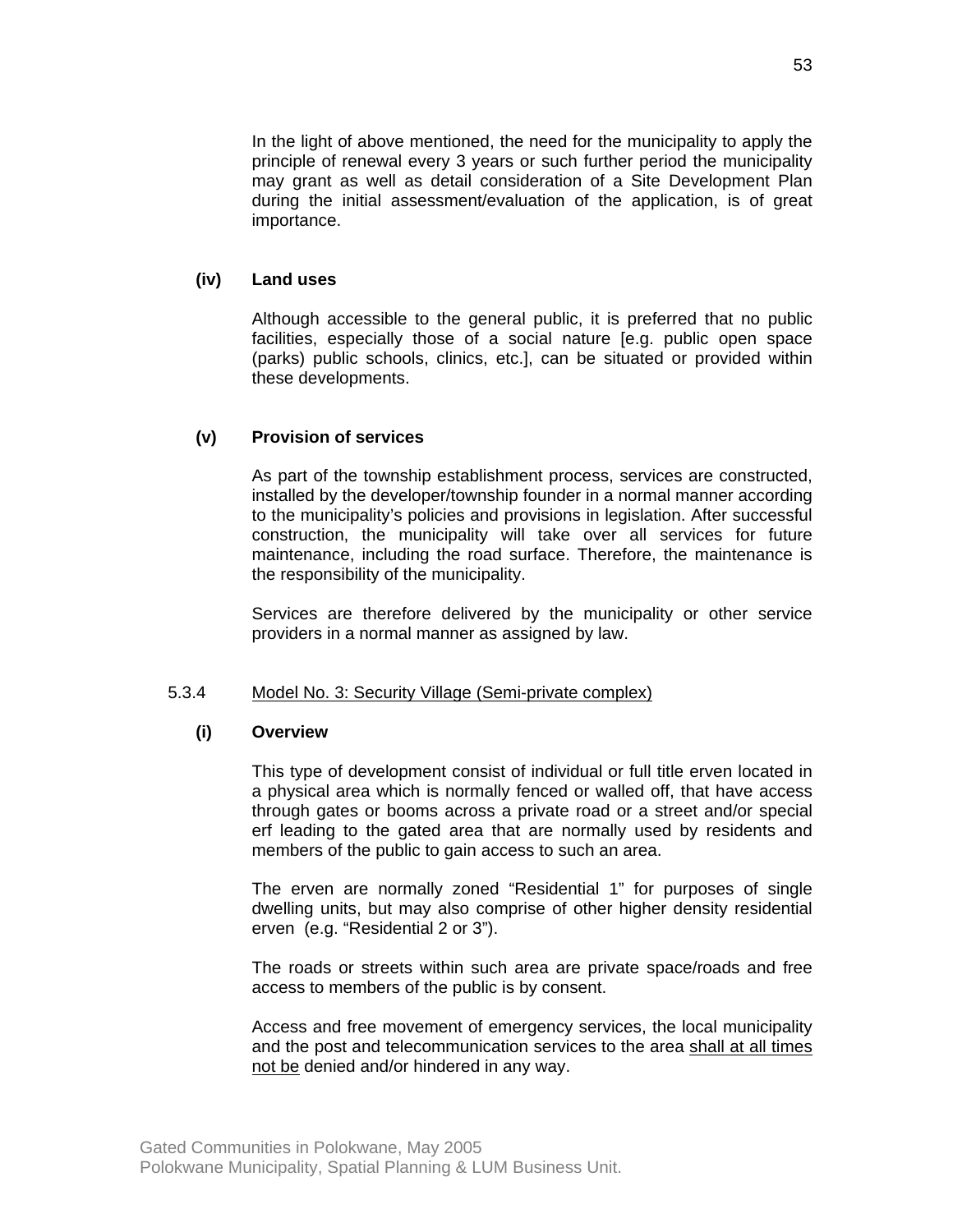## **(ii) Purpose and nature**

In most instances this type of gated community is a *purpose-built* or *green fields* development and normally permanent in nature. (Category A)

The main purpose is to ensure security and privacy. Although it addresses security concerns in the gated area, it may also provide other facilities and conditions of the built environment. However, in such instance, the development will rather be classified or referred to as a *Lifestyle Estate.* [Refer to par. 5.3.5. below]

Normally such development is privately developed and rights of the general members of the community are not adversely affected by issues such as street closure, closure of public places etc.

Only in extreme circumstances will this type of gated community or model be allowed where an existing, already developed neighbourhood is converted into a gated area.

Any application, being it purpose built or conversion of existing neighbourhood, it is subject to the criteria, conditions and procedure set out elsewhere in this document.

Henceforth:

#### **(iii) Access control** (Level 2: Partially restricted access**)**

*Partially Restricted Access* as defined in paragraph 5.2 above can be applied in this instance.

Although the roads or streets within such area are private property/roads and access to general members of the public is by means of consent, access from a public road to individual full title erven must still be ensured because these private roads are used in a similar manner as a public road and/or Right-of-way. Therefore the complex is referred to as a *semiprivate complex*.

Normally servitudes of a *Right-of-way* will be registered across the street as well as servitudes for municipal services, which in effect confirm the status of *semi-private.*

Free movement of emergency services, the local municipality and the post and telecommunication services to the area shall not be denied and/or hindered in any way.

## **(iv) Land uses**

No public facilities, especially those of a social nature [e.g. public open space (parks) public schools, clinics, etc.], can be situated or provided within these developments.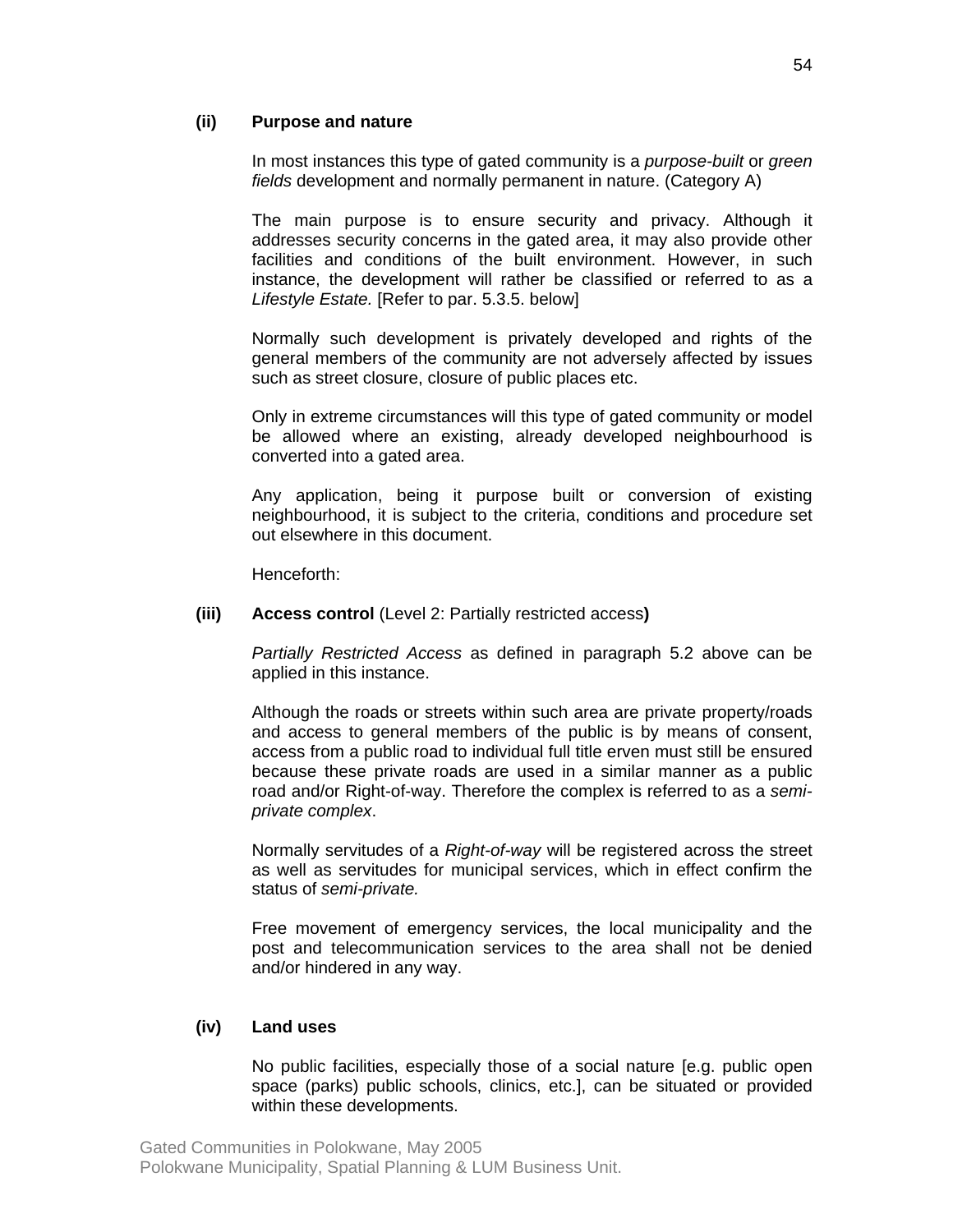However, facilities of private nature for use by residents themselves, e.g. private open space, club house, gym, etc. can be allowed. If this is the case, it is normally associated with a *Lifestyle village* but might not contain all the facets thereof*.* [Refer to par. 5.3.4 below]. It may be that a Security Village also has private open spaces and/or a club house but no other communal facilities or specific conditions pertaining to buildings are provided.

#### **(v) Provision of services**

As part of the township establishment process, services are constructed, installed by the developer/township founder in a normal manner according to the municipality's policies and provisions in legislation.

After successful construction, the municipality will take over services for future maintenance assigned to the municipality by law, except the road surface. Although most services are installed within the road reserve, such services serve the larger community and several other neighbourhoods. (Note some services are installed as "mid block" services).

Therefore, the maintenance is the responsibility of the municipality. Where necessary, servitudes must be registered to "protect" the municipality's or other service provider's interests/services.

However, the streets are private property and exclusively used by the residents and their guests within the gated area. Therefore, the future maintenance of the road surface (road paving) will be the responsibility of the residents and the to be established management body.

Regardless of the fact that the municipality is not the owner or responsible for maintenance of the private roads, all designs and construction of such roads should still be approved by the municipality. This is required in order for the municipality to ensure that residents (also rate payers in out city) in the gated area are "protected" from poorly designed and constructed roads. Poor constructed roads might later hold negative consequences for the municipality if owners are not capable of proper maintenance.

The municipality must further ensure that roads are indeed maintained by such owners or management body in the gated area. Certain provisions are therefore laid down to ensure that in the case where roads are not properly maintained, the municipality will perform such maintenance on the cost of the residents/management body.

All other services normally delivered by the municipality (e.g refuse removal) or other service providers and as assigned by law, are delivered and maintained in a normal manner.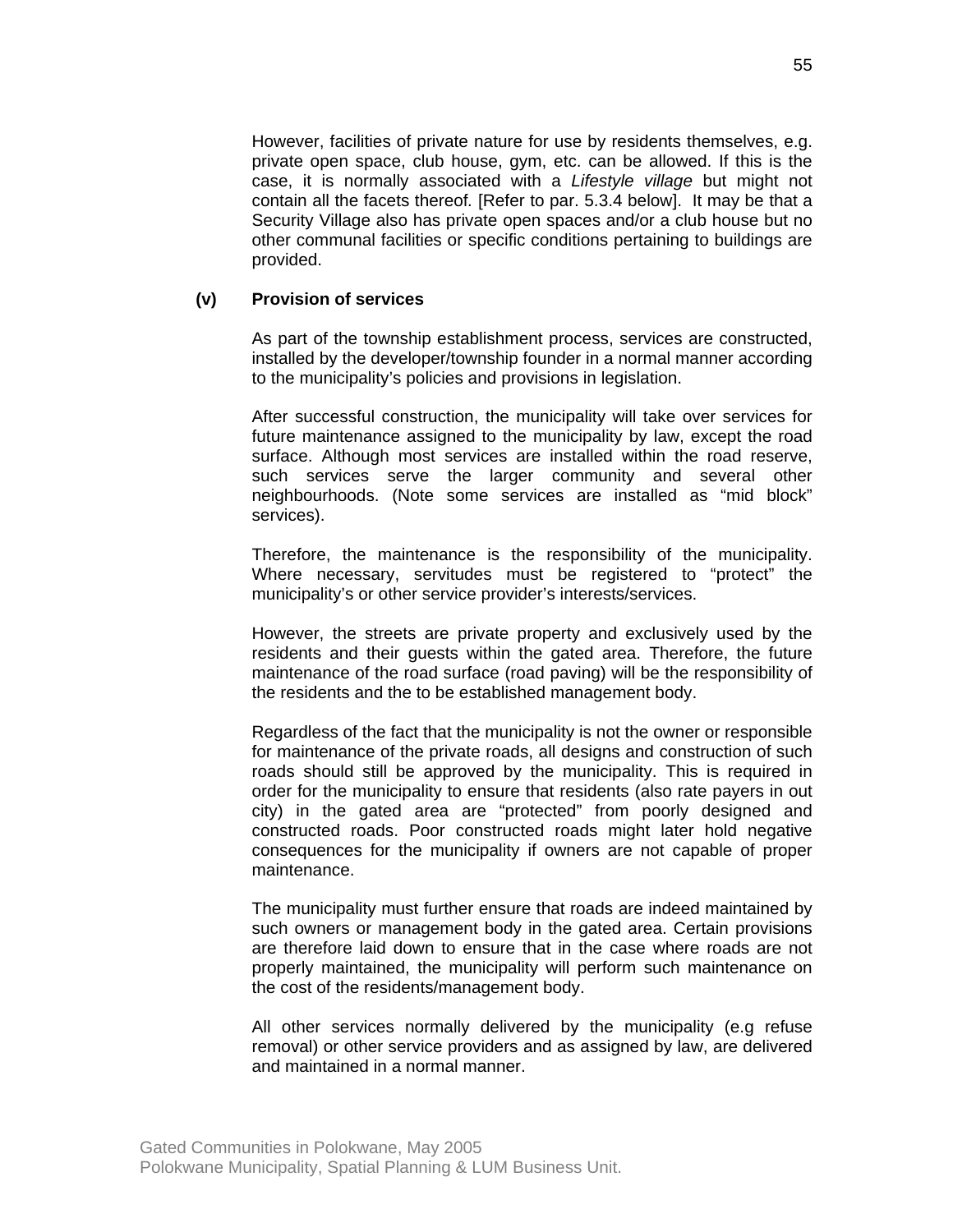## 5.3.5 Model No. 4: Lifestyle Estate (Semi-private complex)

## **(i) Overview**

This model is similar to Model No. 3: Security Village (Semi-private complex), except that apart from security reasons, it also focuses on other "building blocks" of the urban form which is used for marketing purposes for such developments/complexes.

These *building blocks* of such development are therefore based on:

- o Security and privacy;
- o Conditions ensuring a specific character and standard of buildings and property;
- o Communal facilities (e.g. Swimming pool, golf course, entertainment areas, gym, sauna, beauty salon, children play areas);
- o Information Technology (internet connections); and
- o Landscaping and open space.

## **(ii) Purpose and nature**

In this instance and type of gated community is a *purpose-built* or *green fields* development and normally permanent in nature. (Category A). It addresses various issues or facets of the environment as set out in paragraph (i) above.

The main purpose is to ensure security, privacy and to create a specific built environment and standard of living which reflects and accommodate the lifestyle of residents in such gated area. It therefore also provides other communal facilities for the specific use by the residents and/or members thereof.

This form of development accommodates the type of development referred to as *golf estates* or *leisure estates.*

Normally such development is privately developed and rights of the general members of the community are not adversely affected by issues such as street closure, closure of public places etc.

Prospective owners of erven and residents who would like to build a house in the gated area, will also know that certain other benefits and obligations exist which will impact on their property rights and the manner in which it can be developed.

Any application, being it purpose built or conversion of existing neighbourhood, it is subject to the criteria, conditions and procedure set out elsewhere in this document.

#### Henceforth: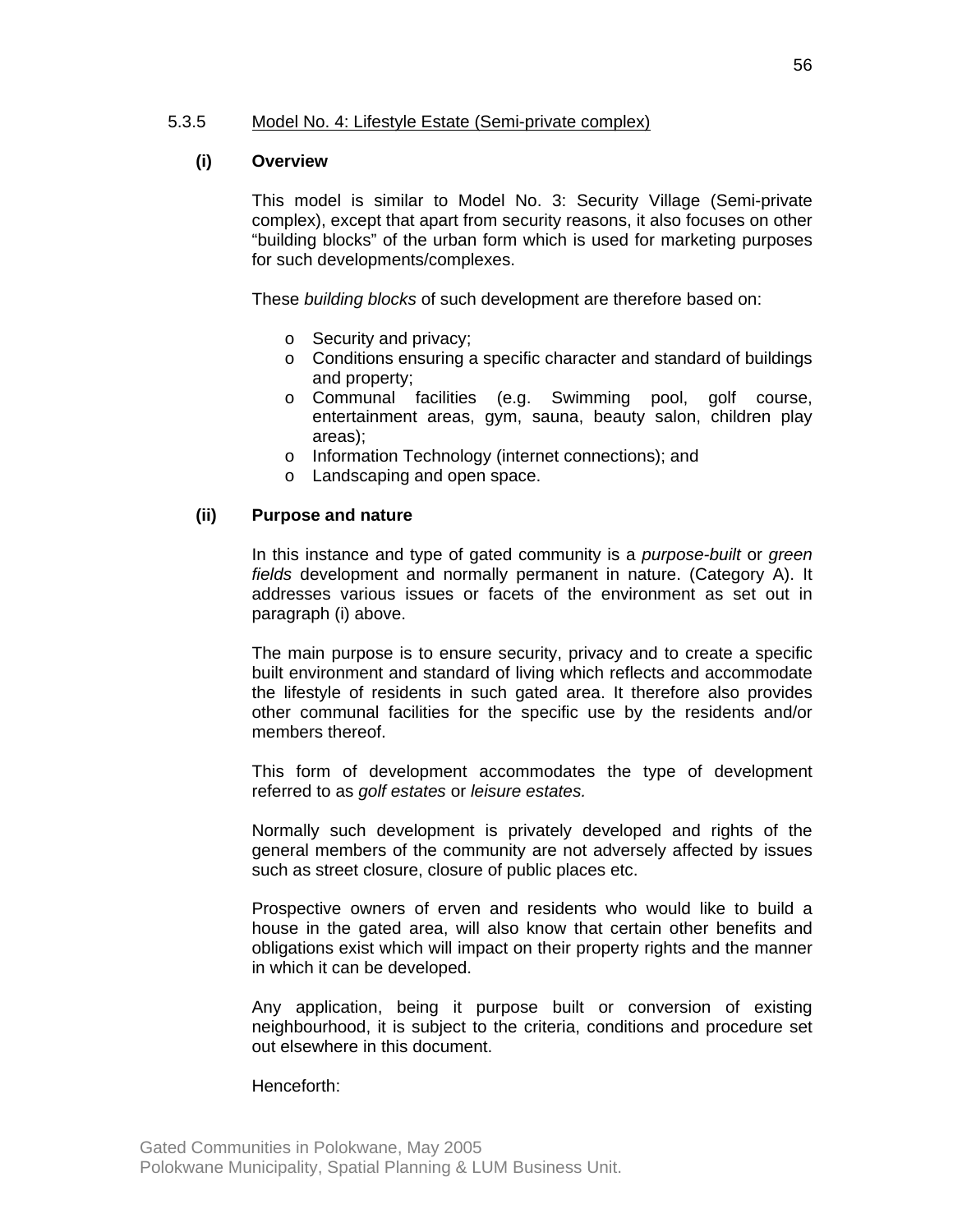## **(iii) Access control** (Level 2: Partially restricted access)

*Partially Restricted Access* as defined in paragraph 5.2 above can be applied in this instance.

Although the roads or streets within such area are private property/roads and access to general members of the public is by means of consent, access from a public road to individual full title erven must still be ensured because these private roads are used in a similar manner as a public road and/or Right-of-way. Therefore the complex is referred to as a *semiprivate complex*.

Normally servitudes of a *Right-of-way* will be registered across the street as well as servitudes for municipal services, which in effect confirm the status of *semi-private.*

Free movement of emergency services, the local municipality and the post and telecommunication services to the area shall not be denied and/or hindered in any way.

## **(iv) Land uses**

No public facilities, especially those of a social nature [e.g. public open space (parks) public schools, clinics, etc.], can be situated or provided within these developments.

However, facilities of private nature for use by residents themselves, e.g. private open space, club house, gym, etc. can be allowed.

In addition to the above it may be found that extensive recreational facilities form integral part of the development. Normally it is in the form of a *gholf estate* where a private golf course is developed in the gated area which may only be used by members of a specific club.

## **(v) Provision of services**

As part of the township establishment process, services are constructed, installed by the developer/township founder in a normal manner according to the municipality's policies and provisions in legislation.

After successful construction, the municipality will take over services for future maintenance assigned to the municipality by law, except the road surface. Although most services are installed within the road reserve, such services serve the larger community and several other neighbourhoods. (Note some services are installed as "mid block" services).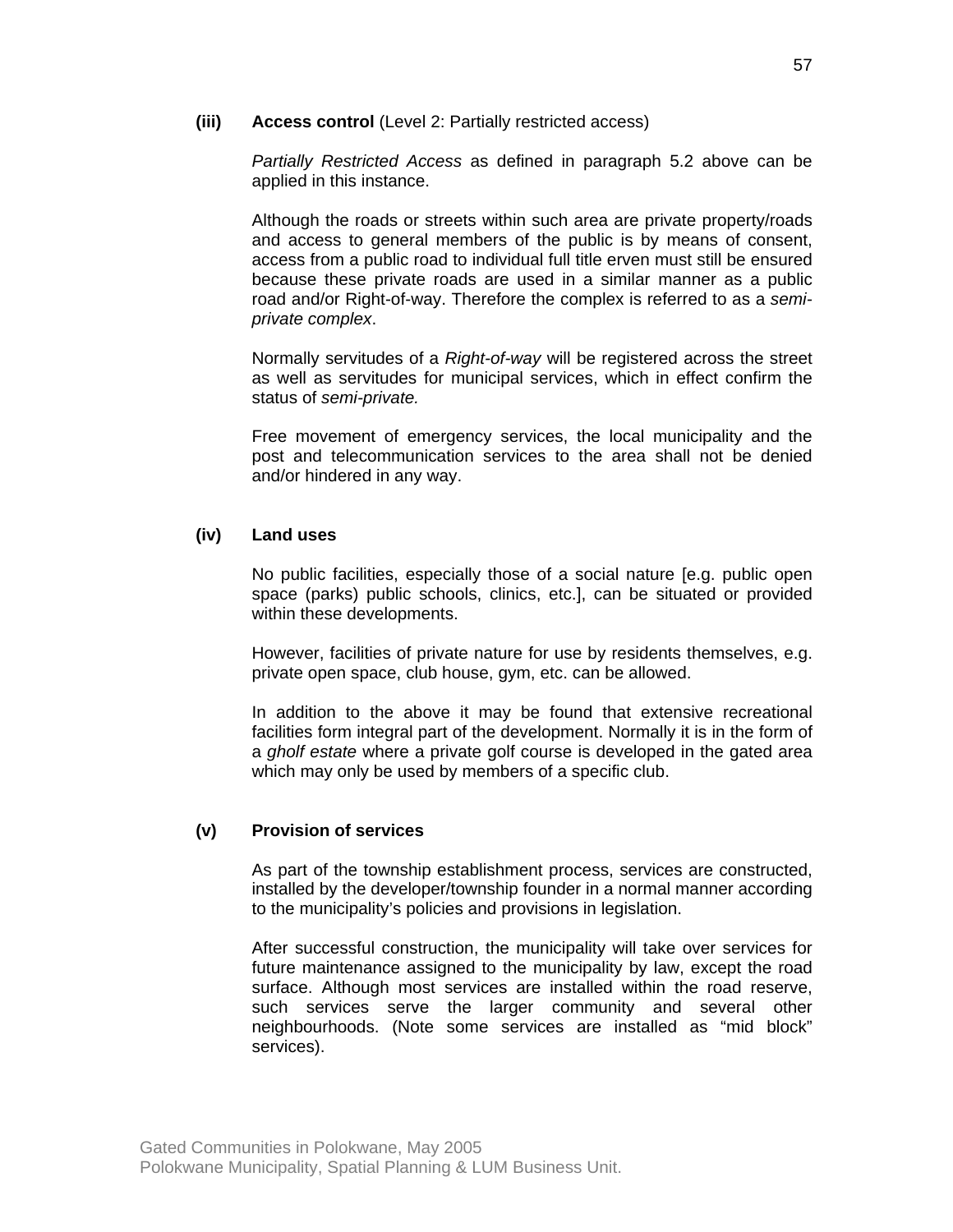Therefore, the maintenance is the responsibility of the municipality. Where necessary, servitudes must be registered to "protect" the municipality's or other service provider's interests/services.

However, the streets are private property and exclusively used by the residents and their guests within the gated area. Therefore, the future maintenance of the road surface (road paving) will be the responsibility of the residents and the to be established management body.

Regardless of the fact that the municipality is not the owner or responsible for maintenance of the private roads, all designs and construction of such roads should still be approved by the municipality. This is required in order for the municipality to ensure that residents (also rate payers in our city) in the gated area, are "protected" from poorly designed and constructed roads. Poor constructed roads might later hold negative consequences for the municipality if owners are not capable of proper maintenance.

The municipality must further ensure that roads are indeed maintained by such owners or management body in the gated area. Certain provision area therefore laid down to ensure that in the case where roads are not properly maintained, the municipality will perform such maintenance on the cost of the residents/management body.

All other services normally delivered by the municipality (e.g refuse removal) or other service providers and as assigned by law, are delivered and maintained in a normal manner.

It must be noted that, due to this model's unique circumstances, additional requirements and issues may be laid down or applicable as required in the specific case.

#### **5.4 Criteria for evaluation**

All the applications or proposed developments pertaining to Models No. 2 to 4 of this policy must at least address and be motivated according to the following criteria, as discussed/indicated in other parts of this document, namely:

#### • Spatial implications

- o Urban form;
- o Legibility and accessibility of entire city;
- o Urban sustainability and socio-economic impacts;
- o Urban fragmentation & integration;
- o Land uses;
- o Impact on traffic flow and transport patterns;
- o Sense of community.

## • Safety and security

o Long term v.s. short term approach towards crime prevention;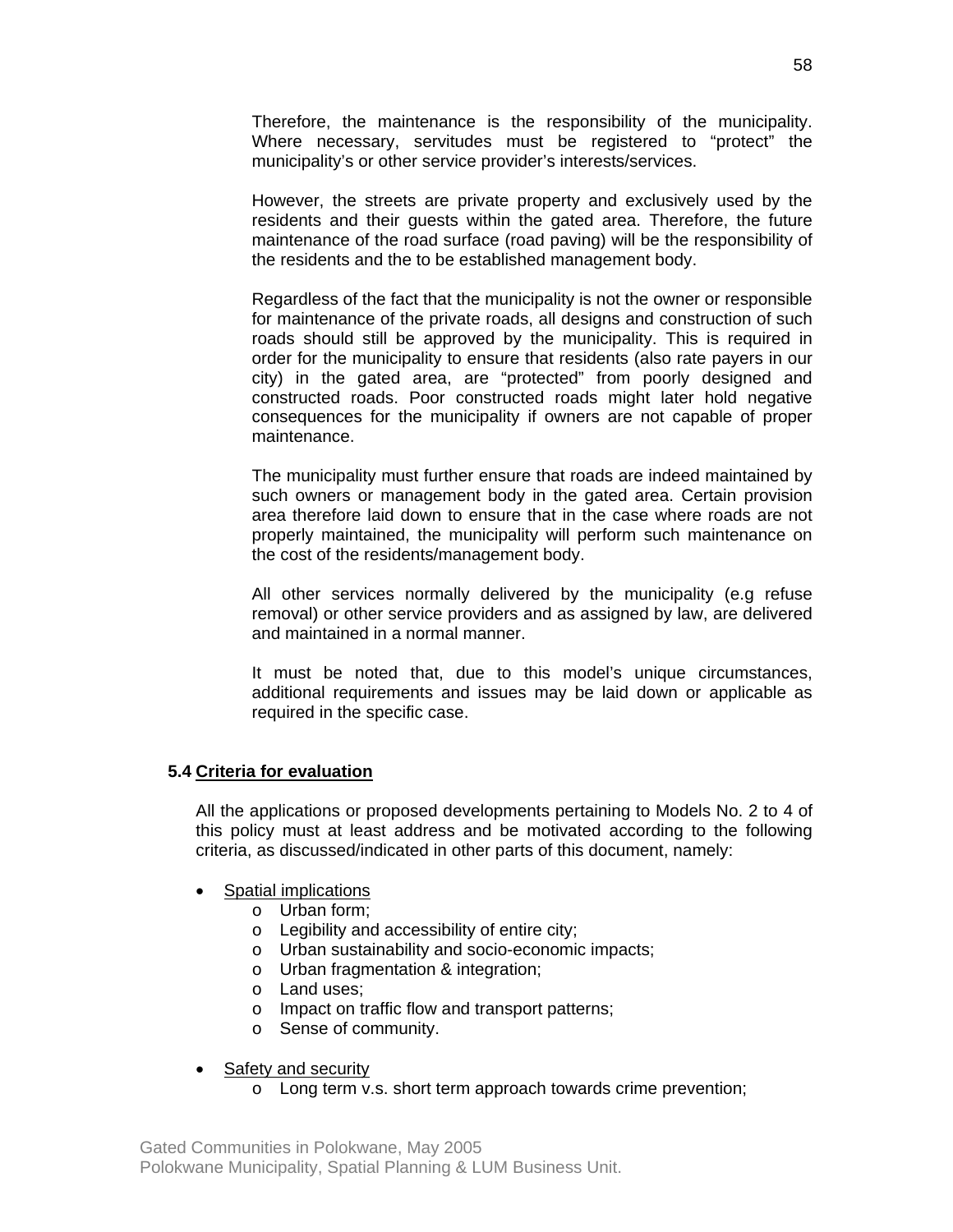- o Built environment and combination approach towards crime prevention;
- o Displacement of crime and false sense of security;
- o Alternative methods of crime prevention:
	- **Surveillance:** 
		- **Environmental design;**
		- Use of space;
		- **Involving policing forums and city police force;**
		- Assisting in local economic development.
- Lifestyle living (if applicable)
	- o Security and privacy;
	- o Conditions ensuring a specific character and standard of buildings and property;
	- o Communal facilities;
	- o Information Technology (internet connections); and
	- o Landscaping and open space.
- Management aspects;
	- o Maintenance of roads and services;
	- o Managing bodies & compliance with conditions;
	- o Public functions;
	- o Section 21 Company (Registration, title conditions of erven, articles of association).
- Technical aspects;
	- o Classification of roads in area/affected (See 5.7);
	- o Traffic impact study;
	- o Land uses affected by closure/development;
	- o Long term spatial planning;
	- o Generic requirements (See 5.7).
- Legal implications
	- o Procedure in legislation;
	- o Public liability;
	- o Access Control (Controlled Access & Partially Restricted Access);
	- o Interference with normal traffic and pedestrian movement;
	- o Constitution of South Africa;
	- o Liability of Section 21 company.
- Public participation/role players
	- o 100% owner directly affected by conversion & to form Section 21 company (where applicable);
	- o 67% of owners in adjacent area indirectly affected;
	- o SAPS;
	- o City Police (Community safety);
	- o Traffic police;
	- o Fire Brigade;
	- o Local/Ward Councilor;
	- o Taxi associations/forums (where applicable).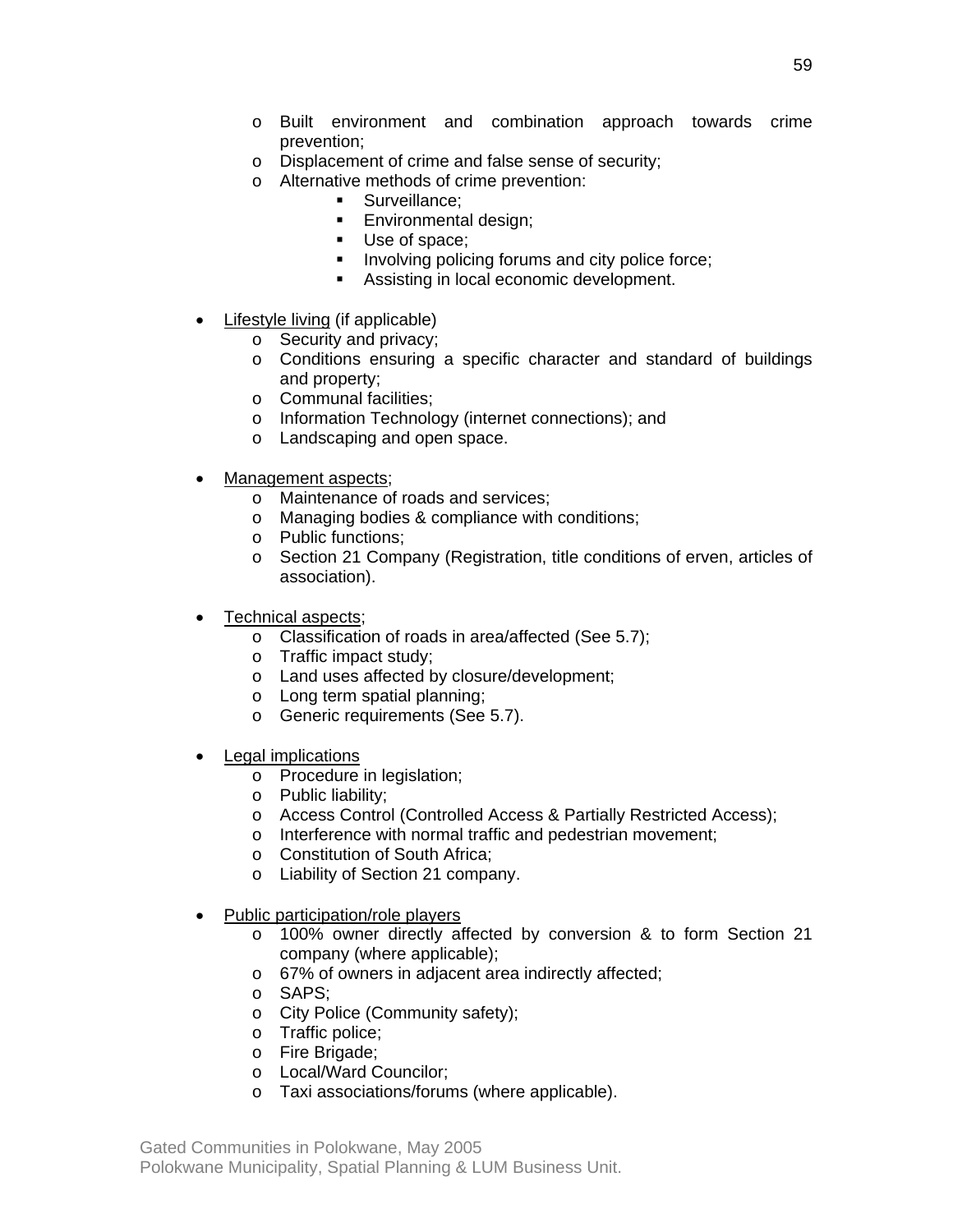## 5.5.1 Introduction

Both categories pertaining to Models 2 to 4 have provision for some form of access control and therefore will requires a specific erf or provision in land use rights to execute it.

In *Category A* (Green fields development) not only will the property in most instances be privately owned, but the land use rights will be more permanent.

In *Category B* (conversions) it will be more temporary, because it is subject to renewal every 3 years and includes public space. For this purpose the land use rights should revert back to original status as public road and therefore also have an impact on ownership thereof.

Another issue is the status of roads. In Model 2 road closures are required.

The following models and categories may therfore be considered in the area of jurisdiction of Polokwane Municipality as set out in Table 4 above, namely:

#### **(i) Model 1: Private complex**

The applicant must only obtain the necessary land use right (e.g. "Residential 2" or "Residential 1" with an increase of number of Dwelling Units) in order to undertake the development on his/her private property.

Such zoning can either be obtained during the original township establishment process or at a later stage to require such rights (e.g. a rezoning).

Thus this model is applicable to Categories A & B.

## **(ii) Category A (Green fields development); Models 3 & 4: Security Village & Lifestyle Estate (Semi-private complexes)**

The necessary process to introduce these models under Category A entails a normal procedure for township establishment.

Because the development is purpose-built it is planned before hand and all specifications and procedures forms integral part of the normal process of township establishment.

Clear intention is usually also given of the purpose of the development.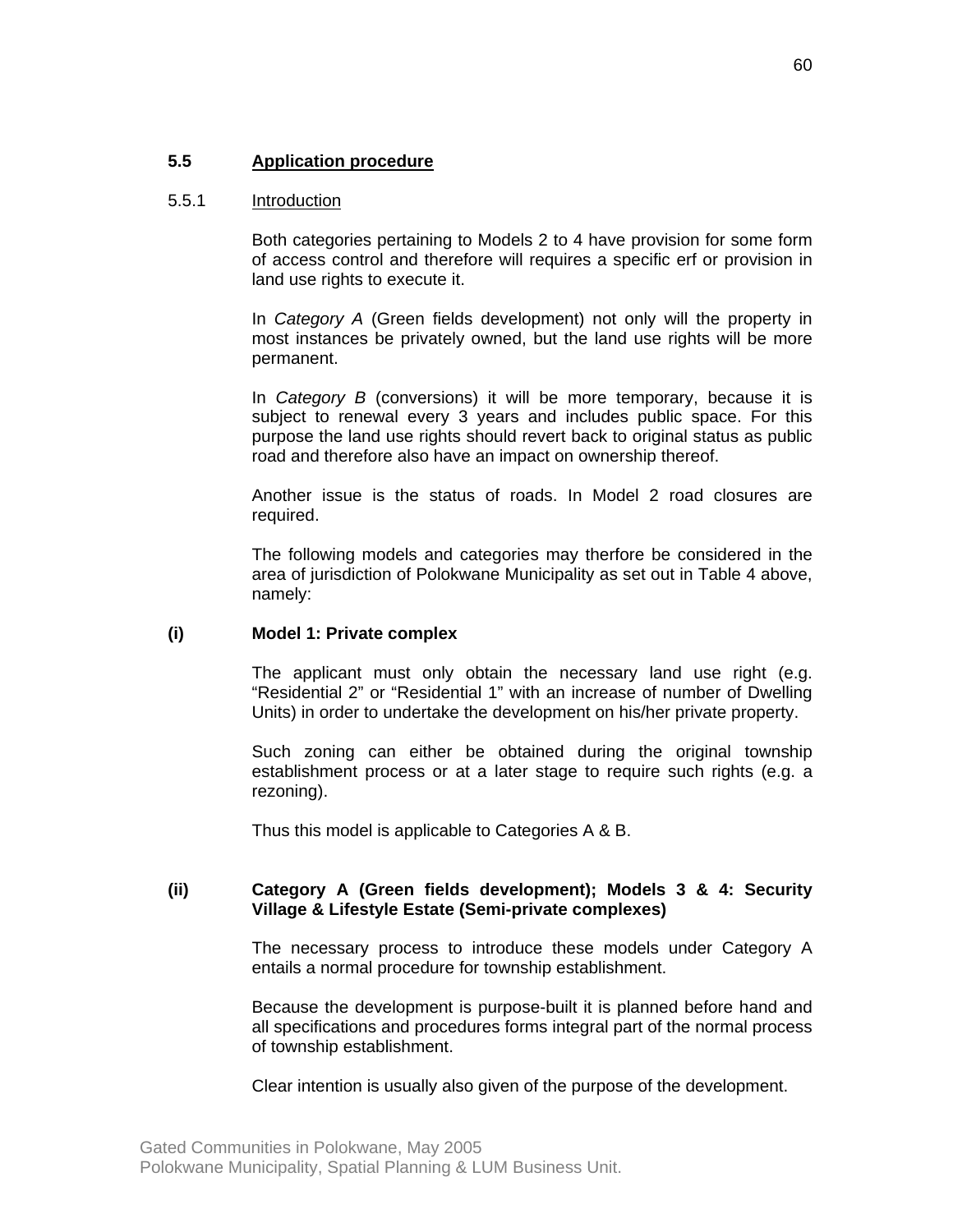The only difference between this *semi-private* complex and a normal township is the status of the internal roads as well as the Access Control erf, which is private property. Therefore additional provision should be made for servitudes of Right-of-Way in order to protect services and access for residents and other parties set out in this policy.

### **(iii) Category B (Conversion); Model 2: Enclosed neighbourhood (Public complex)**

It must be put clear that the municipality will only permit this model under exceptional circumstances and after the applicant convinced the municipality that other forms of security measures were introduced but found to be unsuccessful. Under no circumstances should the municipality be obliged to approve any application under this category.

 Apart from this, the criteria set out in paragraph 5.4 should be strictly motivated.

The necessary process to introduce this model under Category B entails that it will be necessary that certain portions of public roads must first be closed in terms of provisions in legislation (e.g. Section 67 Of Ordinance 17 of 1939).

Furthermore, because the development is not purpose-built and indeed a conversion of an existing situation and closure of public places, additional requirements should be met. A much wider participation by role players and public comment is required since many rights are affected.

Furthermore,

If this model is implemented, it is only temporary. Therefore suspensive conditions must be laid down.

#### **(iv) Category B (Conversion); Models 3: Security Village (Semi-private complex)**

Although this model will only be allowed under Category B in exceptional circumstances, the necessary process to introduce this model also entails extra-ordinary procedure. It will be necessary that all portions of public roads within the proposed gated area must first be closed in terms of provisions in legislation (e.g. Section 67 Of Ordinance 17 of 1939).

Ownership of the property must be transferred to the residents' to be established Section 21 Company. It can therefore be regarded as private which will enable this model to be introduced.

The municipality must be convinced without any doubt that the conversion complies with all the criteria and will not have a negative affect on the larger community. In addition, residents must indicate that no other model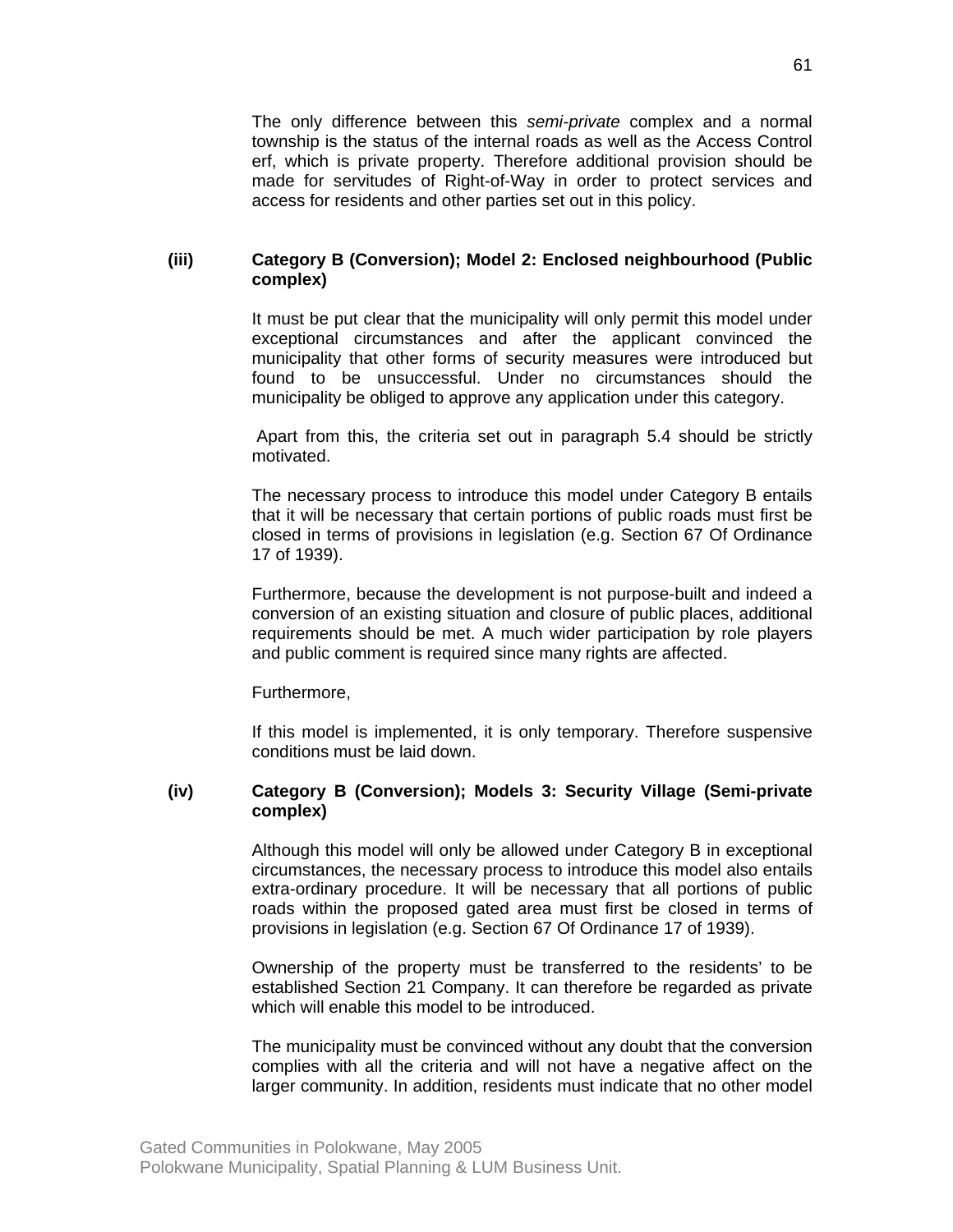will suffice or that alternative methods of crime prevention will not assist crime prevention.

Furthermore, because the development is not purpose-built and indeed a conversion of an existing situation and closure of public places, additional requirements should be met. A much wider participation by role players and public comment is required since many rights are affected.

Under no circumstances should the municipality be obliged to approve any application under this category.

## 5.5.2 Application procedure

Application procedures under normal accepted practice [refer to Table 4 of par. 5.3.1(iii)] are set out below for the different categories of gated areas are as follows:

## **(i) Basic procedures for Category A – purpose-built gated area.**

*Decision*:

- Application is made to obtain approval from the municipality for this purpose-built township i.t.o. provisions of relevant legislation (e.g. Section 96 of Ordinance 15 of 1986). Apart from the normal motivation associated with any application for township establishment, the following additional documents/motivation is required, namely:
	- o A declaration and motivation setting out the reasons and intention of the owner/developer for the gated area and specific Model (type of gated area);
	- o The written consent off the owners of property within a radius of 100meter or such other distance the municipality may require which is affected by the proposed access point(s) to the gated area. Such document must also contain the property description, full names, contact detail and signatures of these owners;
	- o A *draft copy* of the Articles of Association of the to be established Section 21 company. Provision should be made in the Title Deeds/Conditions of Establishment of the township for the gated area;
	- o A comprehensive motivational memorandum addressing:
		- The evaluation criteria set out in paragraph 5.4 of this policy;
		- A description and map identifying the proposed area to be gated or enclosed;
		- A description of and map indicating all the land uses and current zonings of property indirectly affected by the proposed gated area;
		- A draft Site Development Plan of the proposed access control point, also indicating and describing the measures to apply access control to the gated area,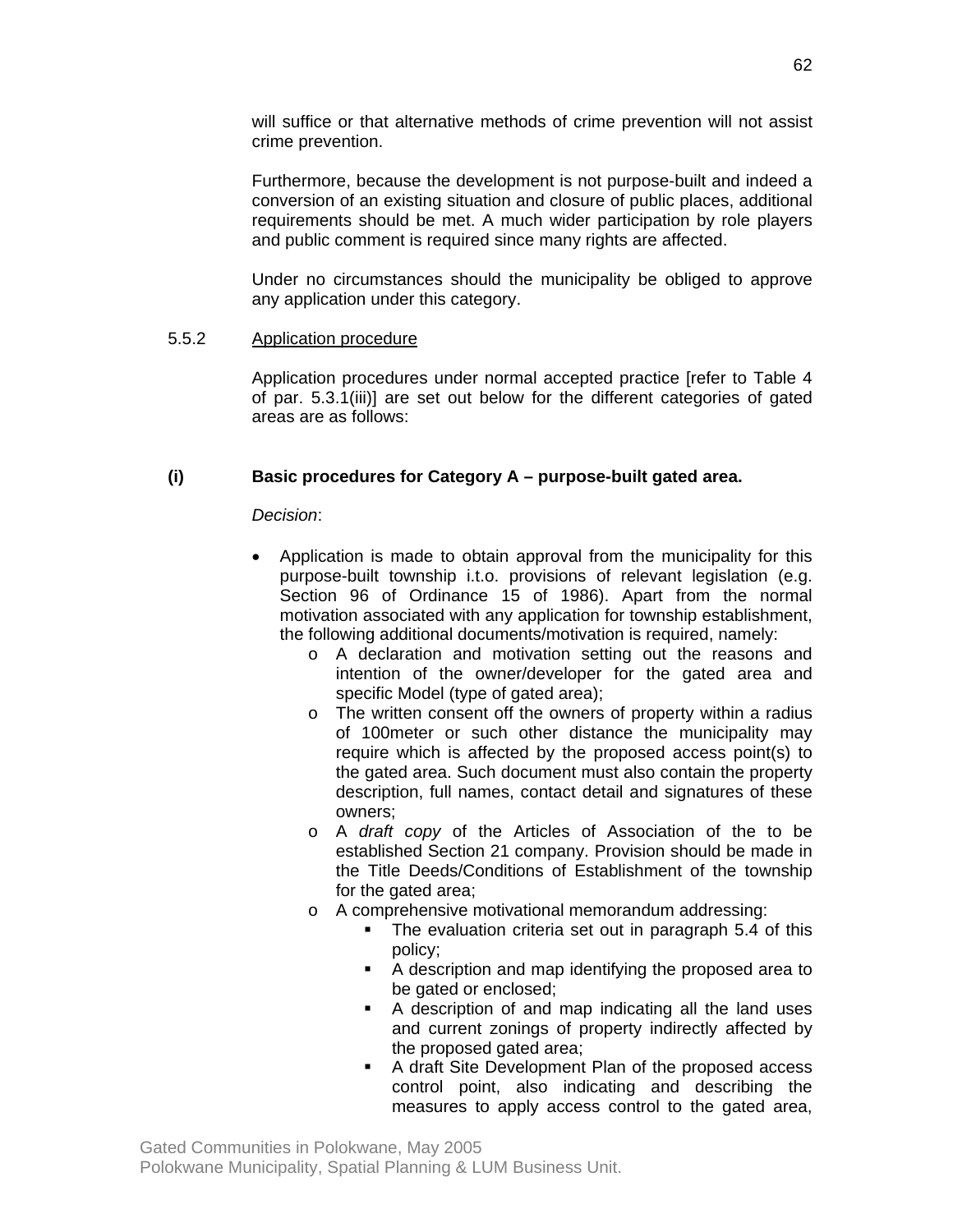the level of access control and provision for vehicles and pedestrian movement etc.;

- A locality plan showing the existing and planned adjacent road network and classification of all streets in the neighbourhood and its district;
- o A Traffic Impact Study where applicable. (See Table in paragraph 5.7 below);
- o Comments of the relevant role players, which *inter alia* are the following:
	- SAPS;
	- City Police (Community safety);
	- **Traffic police;**
	- Fire Brigade;
	- **Local/Ward Councilor;**
	- Taxi associations/forums (where applicable).
- o A comprehensive report and maps indicating the situation of municipal services and the impact the enclosure will have on it. Specific attention should be given to the access control point(s);
- o An initial environmental assessment scoping report;
- o Any other information the municipality may require.
- Eight (8) copies of the above mentioned application must be submitted to the Manager Spatial Planning & Land Use Management in the form required by the municipality;

#### *Formalising gated area:*

- After approval/decision was obtained from the municipality's Land Use Management Committee for approval of township, normal administrative procedures are followed in order to proclaim the township;
- Specific attention is given to the Services Agreement, since unique circumstances apply i.r.o. maintenance of road surfaces, registration of \*necessary servitudes (see below) etc.
- The Articles of Association must be submitted to the municipality for endorsement prior to the issuing of any services certificates (e.g. Section 101 of Ordinance 15 of 1986) or proclamation of the township AND prior to any commencement of the access control. These articles may not be amended without the consent of the municipality and should be endorsed in the Title deeds.
- Specific provisions should be accommodated in the land use rights pertaining to the access control erf to ensure that the gated community complies with this policy and by-laws of the municipality. This should be provided by means of special consent use procedure (e.g. clause 20 of the Pietersburg/Seshego Town Planning Scheme, 1999) and renewal.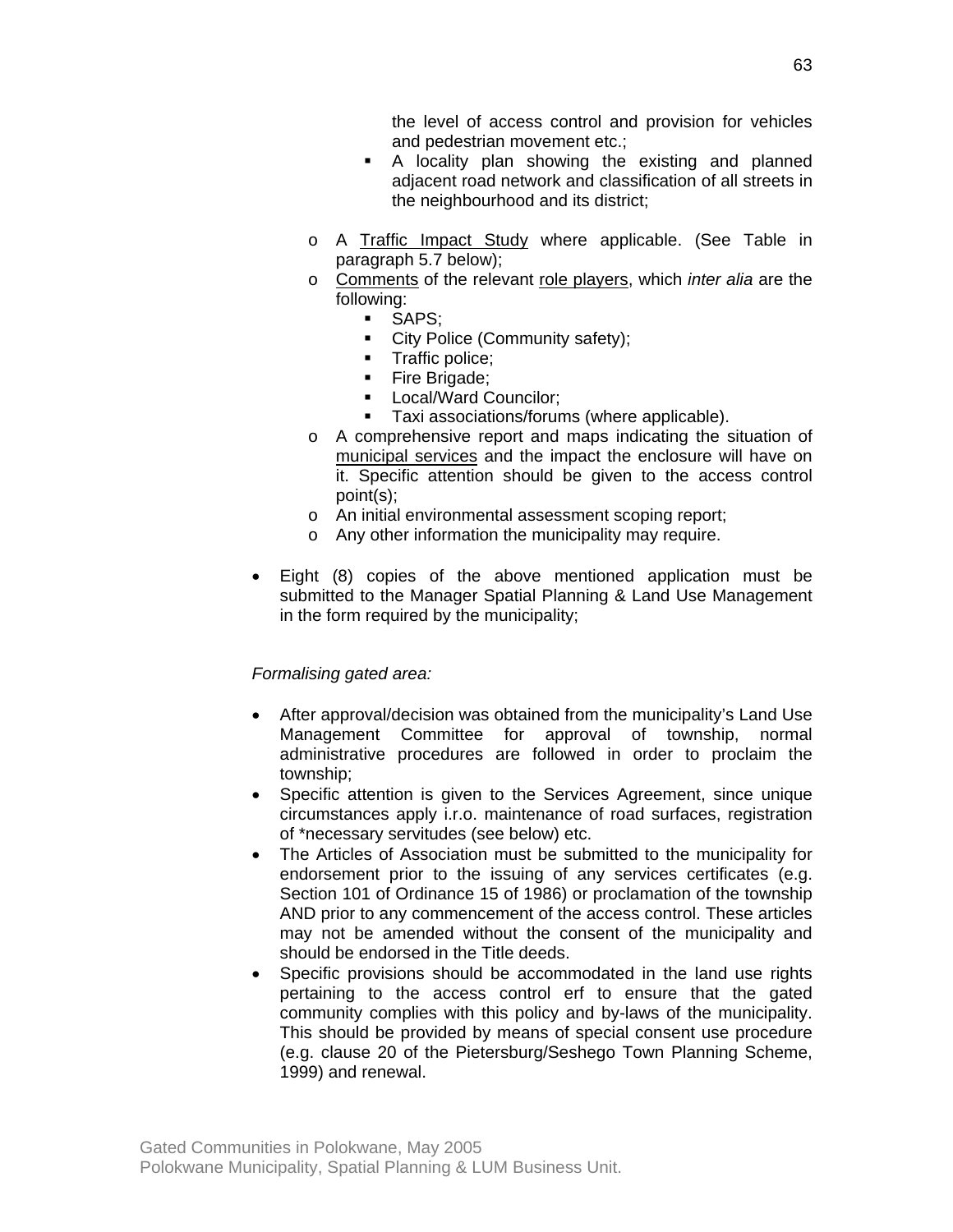• The applicant and Section 21 Company shall submit the necessary undertaking and financial guarantees as required by the municipality in order to ensure that if the resident's association fails to maintain the roads, sufficient funds will be available to ensure that roads are maintained and/or township converted into a *public complex.* 

## *\*Registration of servitudes & engineering services*

- The \*necessary servitudes to ensure access and delivery of services shall be registered at the cost of the applicant/township owner/developer;
- All engineering services shall be designed, built and installed to the satisfaction of the municipality. However, since the future maintenance of the road surface is the responsibility of the Section 21 company, these services will not be taken over by the municipality for future maintenance.

## *Site Development Plan & building plans.*

- After proper proclamation of the township, the necessary Site Development Plan (SDP) shall be submitted for formal approval prior to any building plans being submitted;
- After approval of the SDP the necessary building plans may be submitted as required by the National Building Regulations and Building Standards Act, 1977 (Act 103 of 1977).

#### *Commencement of access control.*

The access control and operation of the gated area may only commence once the necessary Occupation Certificate was issued i.t.o provisions of Section 14 of the National Building Regulations and Building Standards Act, 1977 (Act 103 of 1977).

#### *Renewal of land use rights for access control erf.*

• The gated community's section 21 company, who is the registered owner of the access control erf and private road should renew the Special Consent (e.g. clause 20 of the Pietersburg/Sesego Town Planning Scheme, 1999) which allow the land use every 3 years or such further period the municipality may grant. Normal application procedure is applicable.

## **(ii) Basic procedures for Category B – conversions into gated areas.**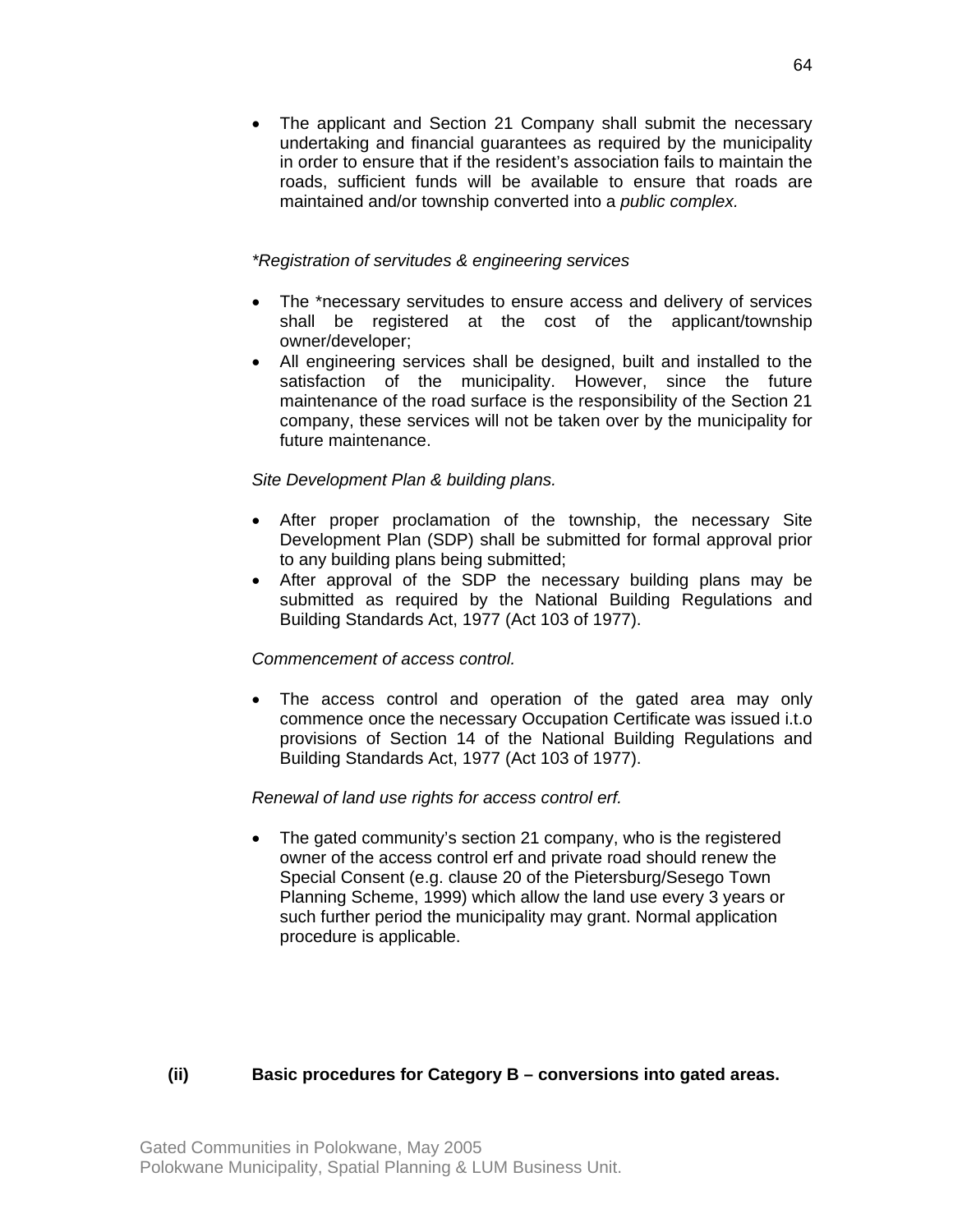## *Principle decision*:

- Application is made to obtain a **principle decision** from the municipality to convert the existing neighbourhood into a gated area. The application must at least comprise of the following:
	- o A statement setting out the property description, full names, contact details and signatures of the applicant and/or every land owner, thus 100% of the land owners, directly affected by proposed gated area;
	- o A declaration and motivation setting out the reasons and intention of the owners requesting the enclosure;
	- o The written consent representing 67% of the owners indirectly affected by the proposed gated area, which will normally consist of the adjacent land owners. Such document must also contain the property description, full names, contact detail and signatures of these owners;
	- o The written consent of the owners of property within a radius of 100meter or such other distance the municipality may require which is affected by the proposed access point(s) to the gated area. Such document must also contain the property description, full names, contact detail and signatures of these owners;
	- o A *draft copy* of the Articles of Association of the to be established Section 21 company;
	- o A comprehensive motivational memorandum addressing:
		- The evaluation criteria set out in paragraph 5.4 of this policy;
		- A description and map identifying the proposed area to be gated or enclosed;
		- A description of and map indicating all the land uses and current zonings of property directly and indirectly affected by the proposed gated area;
		- A draft Site Development Plan of the proposed access control point, also indicating and describing the measures to apply access control to the gated area, level of access control and provision for vehicles and pedestrian movement etc.;
		- A draft plan contemplated in section 67(2) of the Local Government Ordinance, 1939 (Ordinance 17 of 1939) showing the position of boundaries of the street(s) or the portion of the street(s) to be closed; and
		- A locality plan showing the existing and planned adjacent road network and classification of all streets in the neighbourhood and its district;
	- o A Traffic Impact Study where applicable. (See the table in paragraph 5.7 below);
	- o Comments of the relevant role players, which *inter alia* are the following:
		- **SAPS:**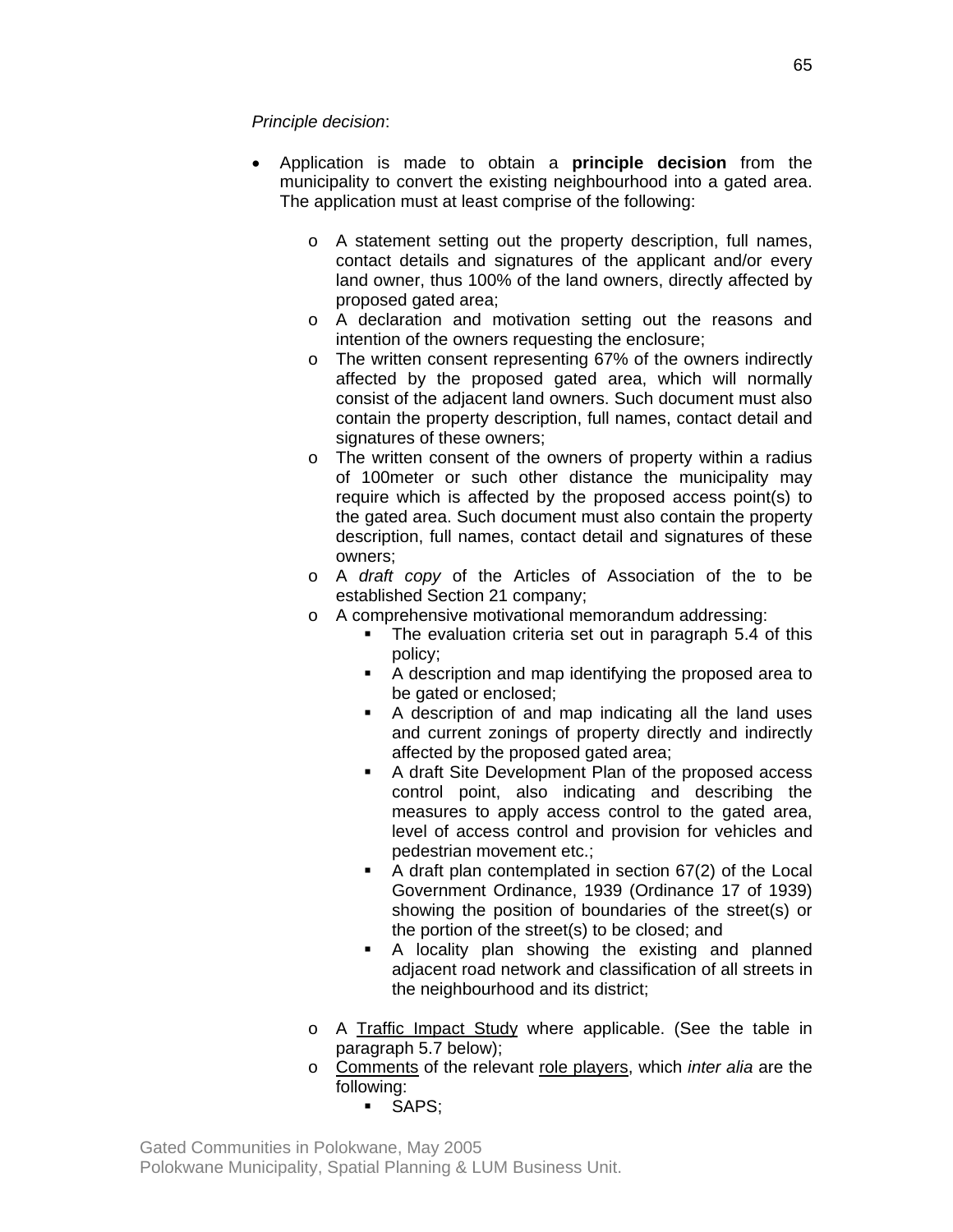- City Police (Community safety);
- **Traffic police;**
- Fire Brigade;
- **Local/Ward Councilor;**
- **Taxi associations/forums (where applicable).**
- o A comprehensive report and maps indicating the situation of municipal services and the impact the enclosure will have on it. Specific attention should be given to the access control point(s);
- o The municipality may provide for application fees i.r.o. the administration and processing of applications;
- o An initial environmental assessment scoping report;
- o Any other information the municipality may require.
- Eight (8) copies of the above mentioned application must be submitted to the Manager Spatial Planning & Land Use Management in the form required by the municipality;
- The principle decision above will serve as a decision contemplated in Section 67(1) of the Local Government Ordinance, 1939 (Ordinance 17 of 1939)

#### *Formalising with street closure & rezoning:*

- After principle decision was obtained from the municipal Council or its delegated structures, **formal procedure i.r.o. street closures** where necessary in terms of provisions of Section 67 of the Local Government Ordinance, 1939 (Ordinance 17 of 1939), must be initiated and concluded as follows:
	- o The applicant shall finalise and submit the plan contemplated in subsection (2) showing the position of boundaries of the street(s) or the portion of the street(s) to be closed. All requirements the municipality may have in this instance shall be complied with and all costs pertaining to this matter shall be carried by the applicant;
	- o The applicant shall deposit an amount equal all the advertisements costs as well as other actions contemplated in section 67 (*supra)*;
	- o On completion of the said plan, the municipality shall publish a notice contemplated in subsection (3)(a) calling upon any person who has any objection to the proposed closing or any other matter set out in this subsection to do so;
	- o The applicant shall also ensure that the necessary notice is posted in a conspicuous manner on or near the street(s) to be closed as contemplated in subsection (3)(b)(i) and serve the necessary notices on the owners or reputed owners, lessees or reputed lessees and the occupiers of all properties abutting upon the street(s) or portion of street(s) to be closed as contemplated in subsection (3)(a)(ii);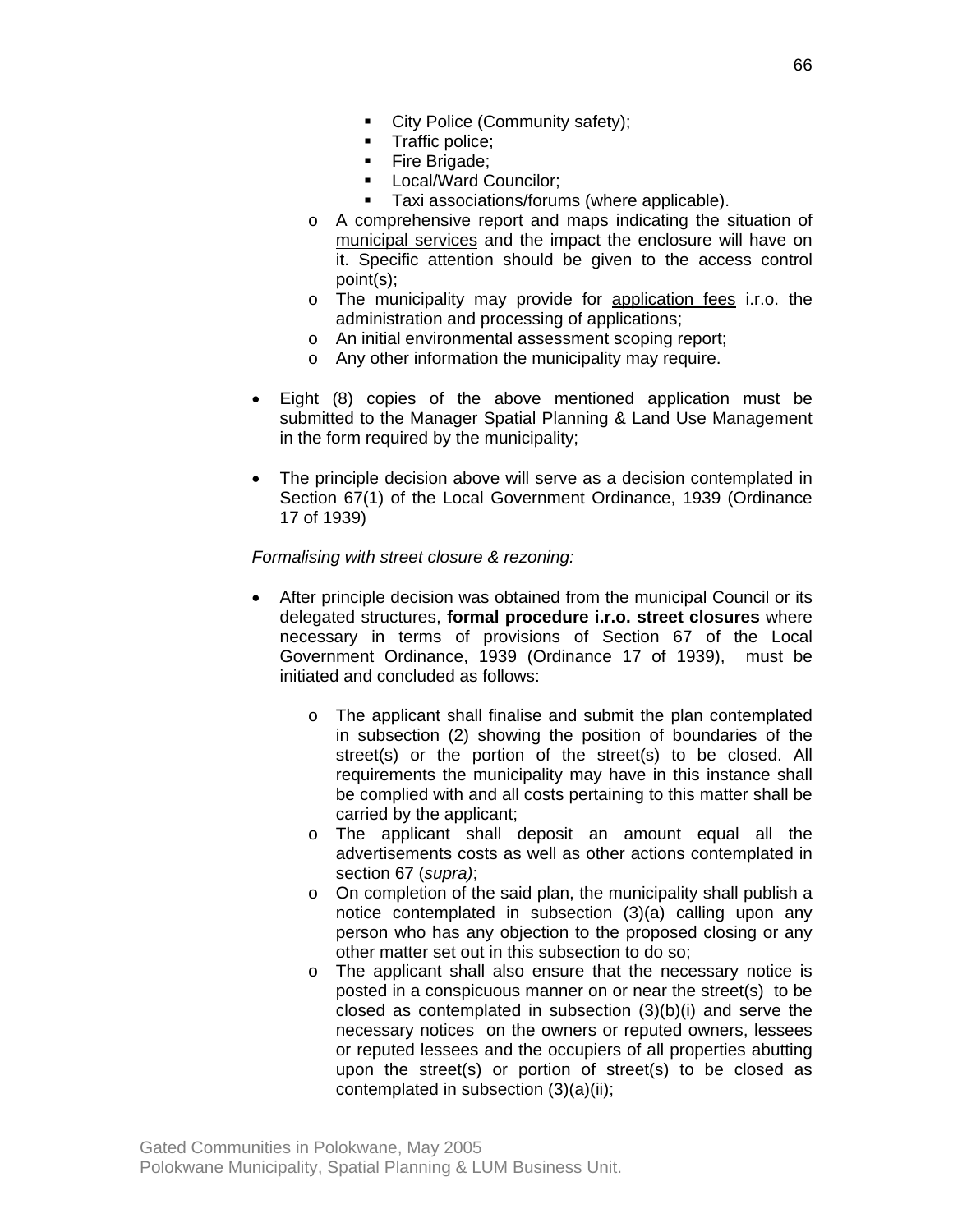- o After objection periods have lapsed, the municipality shall conclude the procedure as set out in subsection (4) to (9);
- o In the case where no objections were received, the Directorate Technical Services of the municipality will be responsible for the physical street closure and any costs incurred in this instance shall be carried by the applicant;
- o After the physical closure was carried out the municipality will issue a Certificate to the Surveyor–General and a copy to the Registrar of Deeds as contemplated in subsection (9)(a);
- o In respect of submission of the Surveyor-General diagrams as contemplated in subsection (10), the applicant will be responsible to submits the necessary diagrams and amendment of General Plan according to provisions of section 37 of the Survey Act, 1997 (Act 8 of 1997) within a period of six (6) months and pay all costs and fees in this regard;
- o After approval of Surveyor General diagrams the applicant shall submit such approved diagrams within 60 days from the date of approval to the municipality.
- If the street closure was unsuccessful, the enclosure of the neighbourhood into a gated area shall not continue.
- After successful street closure in terms of Section 67 of the Local Government Ordinance, 1939 (Ordinance 17 of 1939), the applicant will commence with the necessary **rezoning and/or to obtain the land use rights** in terms of provisions of the Town Planning and townships Ordinance, 1986 (Ordinance 15 of 1986) or applicable legislation read together with the Town Planning Scheme/Zoning Scheme in operation. This application must be consistent with provisions in this policy and the applicant will be responsible for all actions and costs incurred in this process, including any legal costs the municipality may incur.

## *Land transfer/lease & registration of servitudes*

- After successful proclamation and/or approval of the required land use rights (rezoning), the property will be either be sold or leased to the resident's home owner's association whatever the case may.
- In the case of an Enclosed Neighbourhood it is normally leased for a period not exceeding 3 years or such further period the municipality may grant, of which the period may be renewed for another period/s;
- In the case of a Security Village or Lifestyle Estate it is normally sold subject thereto that the land shall revert back to the municipality, at the cost of the section 21 company, in the case where the gated area or access control cease to continue/exist. However, under certain circumstances this model may also provide that the land only be leased;
- The municipality shall, at the cost of the applicant, appoint a valuer to determine the land value of land to be sold or leased;
- The necessary servitudes to ensure access and delivery of services shall be registered at the cost of the applicant;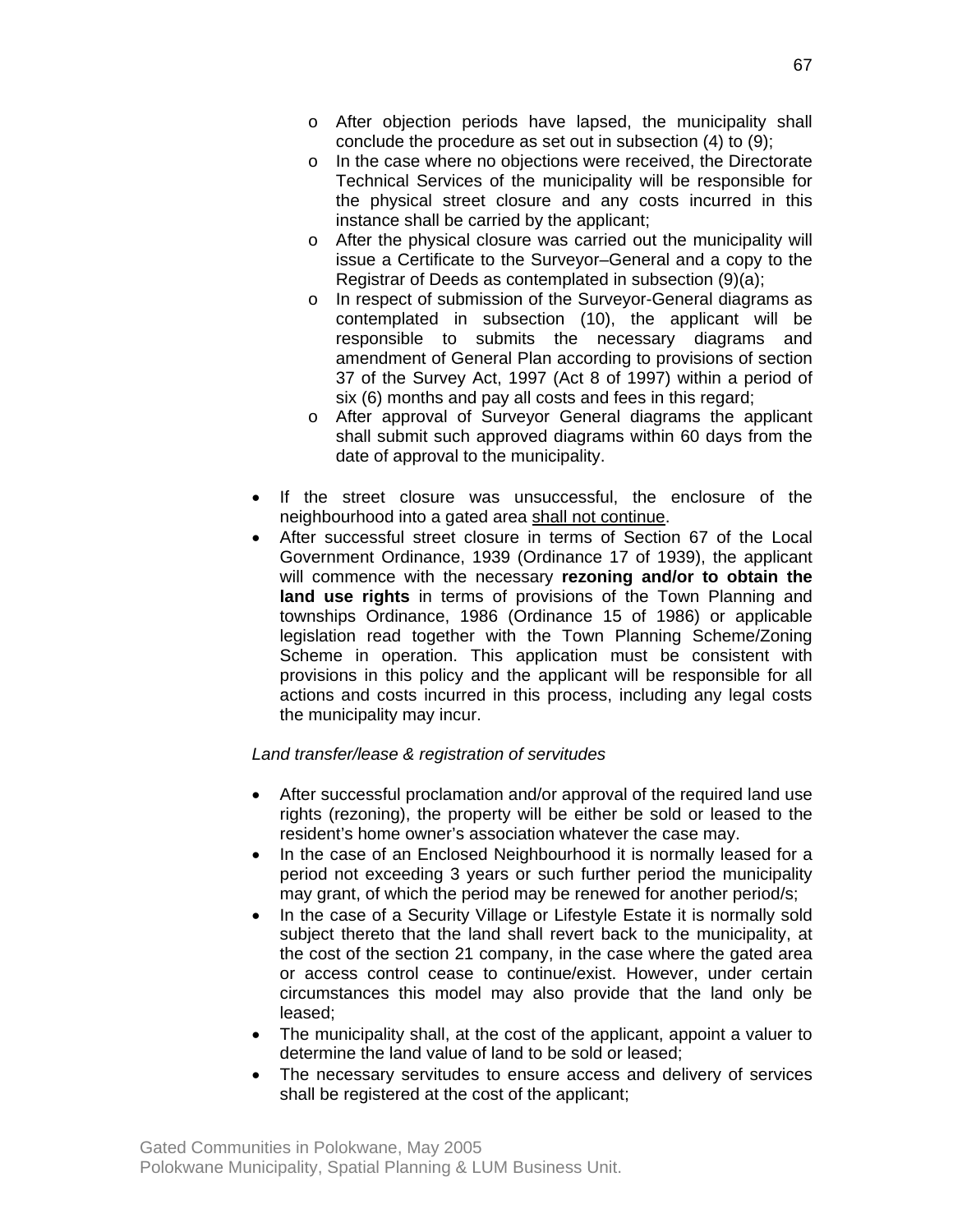- The land must be leased or transferred to the home owner's association which should be a registered Section 21 company with proper Articles of Association;
- The Articles of Association must be submitted to the municipality for endorsement prior to any transfer or lease of land AND prior to any commencement of the access control. These articles may not be amended without the consent of the municipality;
- The applicant and Section 21 Company shall submit the necessary undertaking and financial guarantees as required by the municipality in order to ensure that the status of the roads and township is returned at the end of the period of the enclosed neighbourhood.

## *Site Development Plan & building plans.*

- After proper transfer or lease of the land, the necessary Site Development Plan (SDP) shall be submitted for formal approval prior to any building plans being submitted;
- After approval of the SDP the necessary building plans may be submitted as required by the National Building Regulations and Building Standards Act, 1977 (Act 103 of 1977).

## *Commencement of access control.*

• The access control and operation of the gated area may only commence once the necessary Occupation Certificate was issued i.t.o provisions of Section 14 of the National Building Regulations and Building Standards Act, 1977 (Act 103 of 1977).

#### *Renewal*

- The applicant must renew the lease of the property before it expires but not sooner that 3 months from expiry date;
- The renewal application shall comprise of the following documents, namely:
	- o A statement setting out the property description, full names, contact details, identity numbers and signatures of the applicant and/or every land owner, thus 100% of the land owners, directly affected by proposed renewal;
	- o A declaration and motivation setting out the reasons and intention of the owners requesting the renewal;
	- o A *certified copy* of the Articles of Association of the to be established Section 21 company;
	- o A comprehensive motivational memorandum/report addressing:
		- A description of and map indicating all the land uses and current zonings of property directly and indirectly affected by the proposed gated area;
		- Describing the measures to apply access control to the gated area, provision for vehicles and pedestrian movement etc.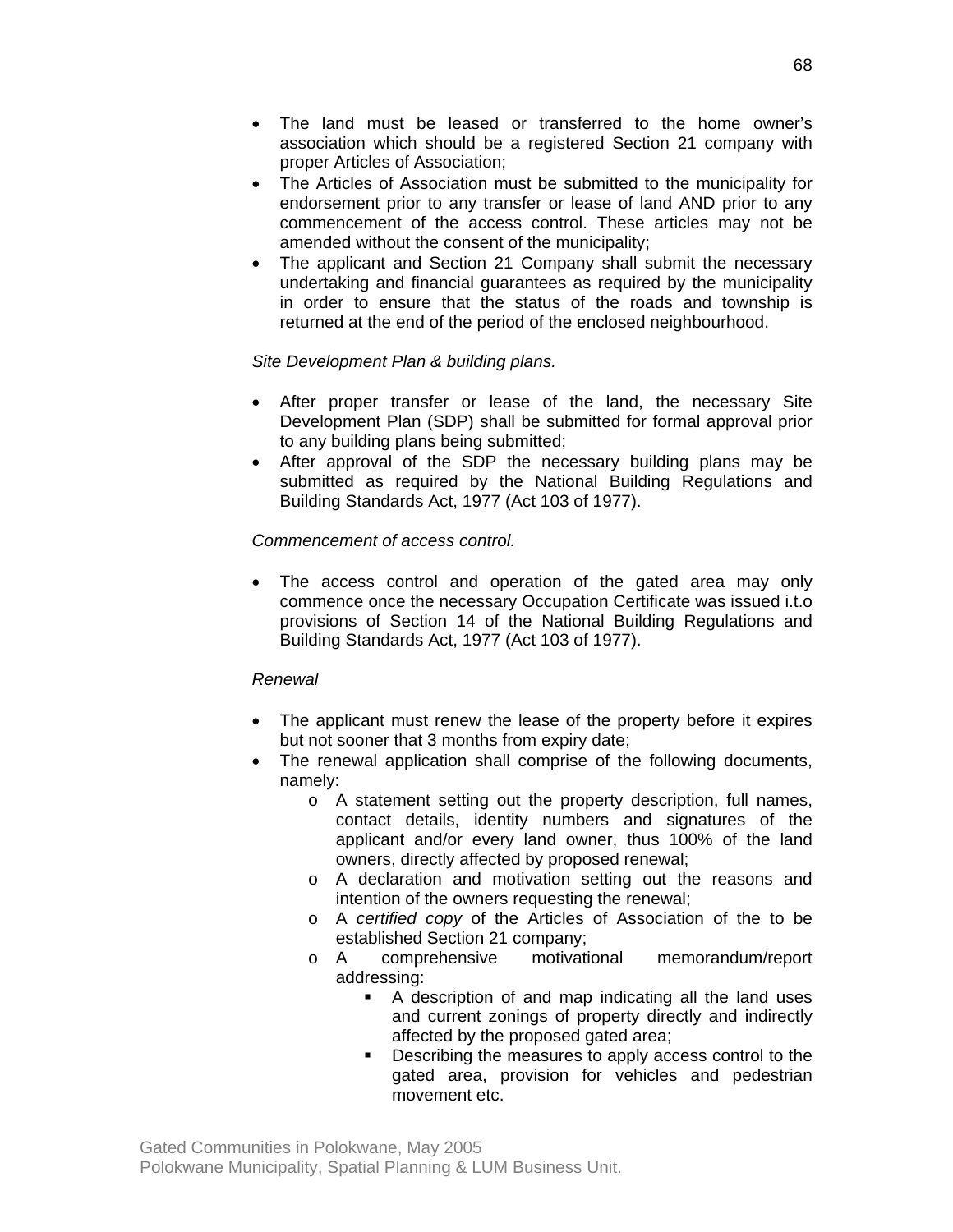- What alternative methods of crime prevention, if any, is also introduced in the area, namely:
	- Surveillance:
	- Environmental design;
	- Use of space;
	- Involving policing forums and city police force;
	- Assisting in local economic development to ensure job opportunities.
- o Any other information the municipality may require.

## *Ending of gated area.*

- The applicant and gated community shall take all the necessary steps as required by the municipality and be liable for all costs to ensure that the status is returned to normal if the gated area should cease to exist.
- The municipality will be authorized to recall the written undertaking and financial guarantees to ensure that the status is returned to "normal" if the applicant or gated community fails to do so.

## **5.6 Requirements and conditions**

- 5.6.1 General Conditions: Models 2, 3 and 4.
	- It is required that a Section 21 company of which all owners within the gated area are members, is formed as the legal entity;
	- The Articles of Association must be endorsed by the municipality and must, in the opinion of the municipality, be consistent with municipal by-laws, the relevant zoning/town planning scheme and Constitution of the Republic of South Africa;
	- Access and free movement of emergency services, the local municipality, the post and telecommunication services and government services to the area shall at all times not be denied and/or hindered in any way. The municipality must be ensured that the necessary actions are taken in this regard;
	- The land use rights allowed for the *access control* erf i.r.o. Models 3 and 4 (semi-private complex, Level 2 Access control) shall entail the following:
		- o Zoning: Use Zone 8 Special
		- o Conditions: The erven are subject to the following conditions:
			- The erf shall only be used for the purposes of a private road and access control and/or as for purposes determined by the local municipality;
			- The use of the property for the purposes of a private road and access control shall be renewed as determined by the local municipality;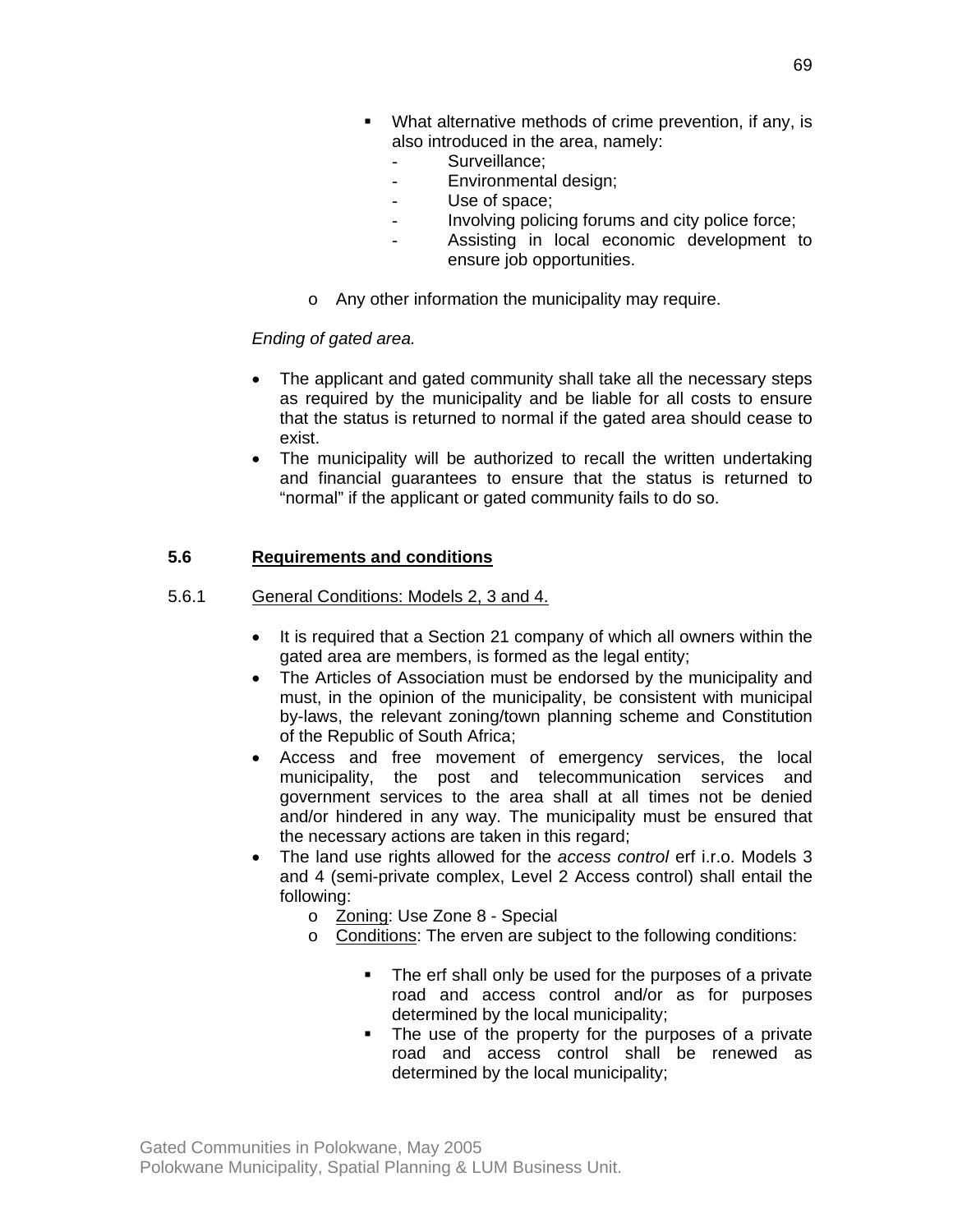- The local municipality may maintain the private road at the cost of the owner, should the owner not maintain the said road to the satisfaction of the local municipality;
- The application of Access control by the owner, lessee or gated community shall be consistent with policy guidelines of the municipality at all times. Should the owner, lessee or gated community fail to comply with such conditions in the opinion of the local municipality, the rights will cease to exist. The purpose and conditions for which the property may be used in such instance, shall be determined by the municipality;
- Buildings, screen walls, security gates and booms, shall be erected to the satisfaction of the municipality in accordance with an approved Site Development Plan;
- Access and free movement of emergency services, the local municipality and the post and telecommunication services to the area shall at all times not be denied and/or hindered in any way.
- Access control shall not cause any danger and/or interference with normal traffic and pedestrian movement, or create any danger to human lives way in any way.
- Fencing, walling and erection of gates and booms should, in the opinion of the municipality be attractive and not pose any danger to vehicles, people or animals and any barbed wire, sharp projections or electric fencing must be out of the reach of children. It should also be in accordance with other legislative provisions;
- Security gates and booms or *access control* facilities must be manned 24 hours a day, 7 days a week;
- Vehicular gates or booms in operation during hours of darkness must be adequately illuminated to the satisfaction of the municipality;
- Control point staff at any *access control* facility shall be registered with the Security Officer's Board, and produce registration cards on request to any person passing through the control point;
- Standing or other orders for control point staff or security guards at the access control point must be in writing and on public display at such point;
- During hours of darkness, all control point staff or security guards at the access control point must wear reflective/day-glo vests or jackets for visibility;
- The company responsible for control point staff or security guards at the *access control* point must be in possession of contact details for the resident's association and management;
- The contact detail of the company responsible for control point staff or security guards at the access control point must be posted and put on public display at such point;
- No fee may be charged at any access control facility;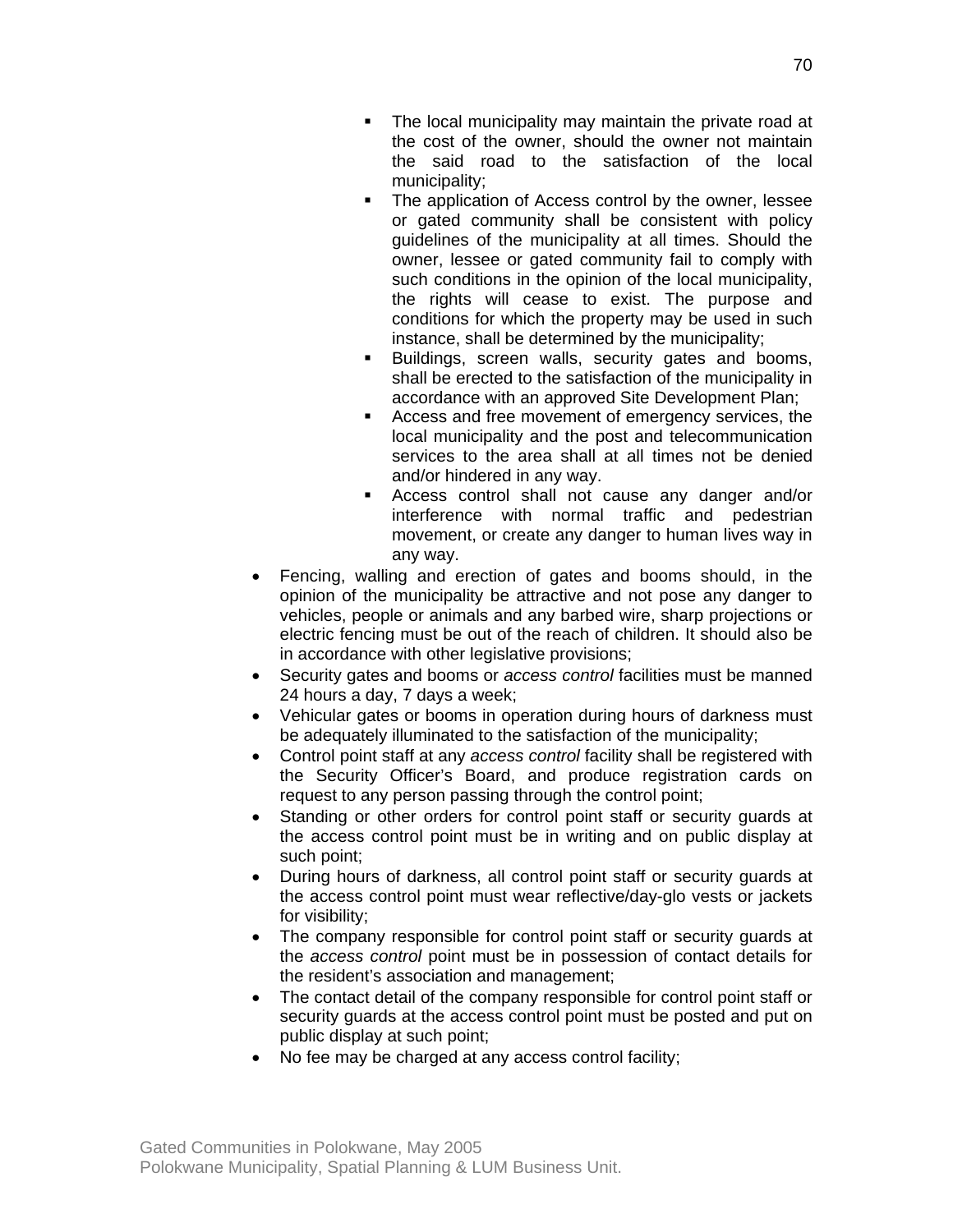- All signs erected in the gated area and *access control* facility must comply with the municipality's policy and by-laws on Outdoor Advertisement;
- In the case where existing roads were closed (Category B), signage must be provided and maintained by the applicant in the vicinity of the *access control* facility and any closed-off road, to warn traffic of the closure and direct it to an alternative route. All signage must be in accordance with the South African Road Traffic Signs Manual

## 5.6.2 Specific conditions: Model 2 for Enclosed Neighbourhood (Public complex)

- The gated are and enclosure is only allowed as temporary measure to assist the community in crime prevention over the short term;
- The enclosure is temporary in nature and the property is only leased for periods of 3 years or such further period the municipality may grant. The applicant must renew the lease of the property before it expires but not sooner that 3 months from expiry date;
- The monitoring of movement of pedestrians and vehicles through access point(s) shall not cause restriction of free movement of pedestrians or vehicles to a public road or a street and/or across any other portion of land or erf leading to a public road or street that are normally used by members of the public to gain access to the gated area;
- The means by which *passive access control* is carried out shall at all times, in the opinion of the municipality, be:
	- (i) Lawful,
	- (ii) Not infringe on members of the public's rights as reflected in the Bill of Rights in the Constitution of South Africa;
	- (iii) Not cause any danger and/or interference with normal traffic and pedestrian movement;
	- (iv) Not create any danger to human lives; and
	- (v) Be consistent with the policy and by-laws of the local municipality.
- Free access to members of the public and residents/occupants shall not be denied. Access and free movement of emergency services, the local municipality and the post and telecommunication services to the area shall not be denied and/or hindered in any way;
- Measures for *passive access control* may only be introduced which monitor access in a passive manner that doesn't interfere with normal movement of vehicles and pedestrians;
- The applicant must submit the proposed means by which the *passive access control* will be introduced and what measures will be put in place to monitor the movement of vehicles and pedestrians through the access point;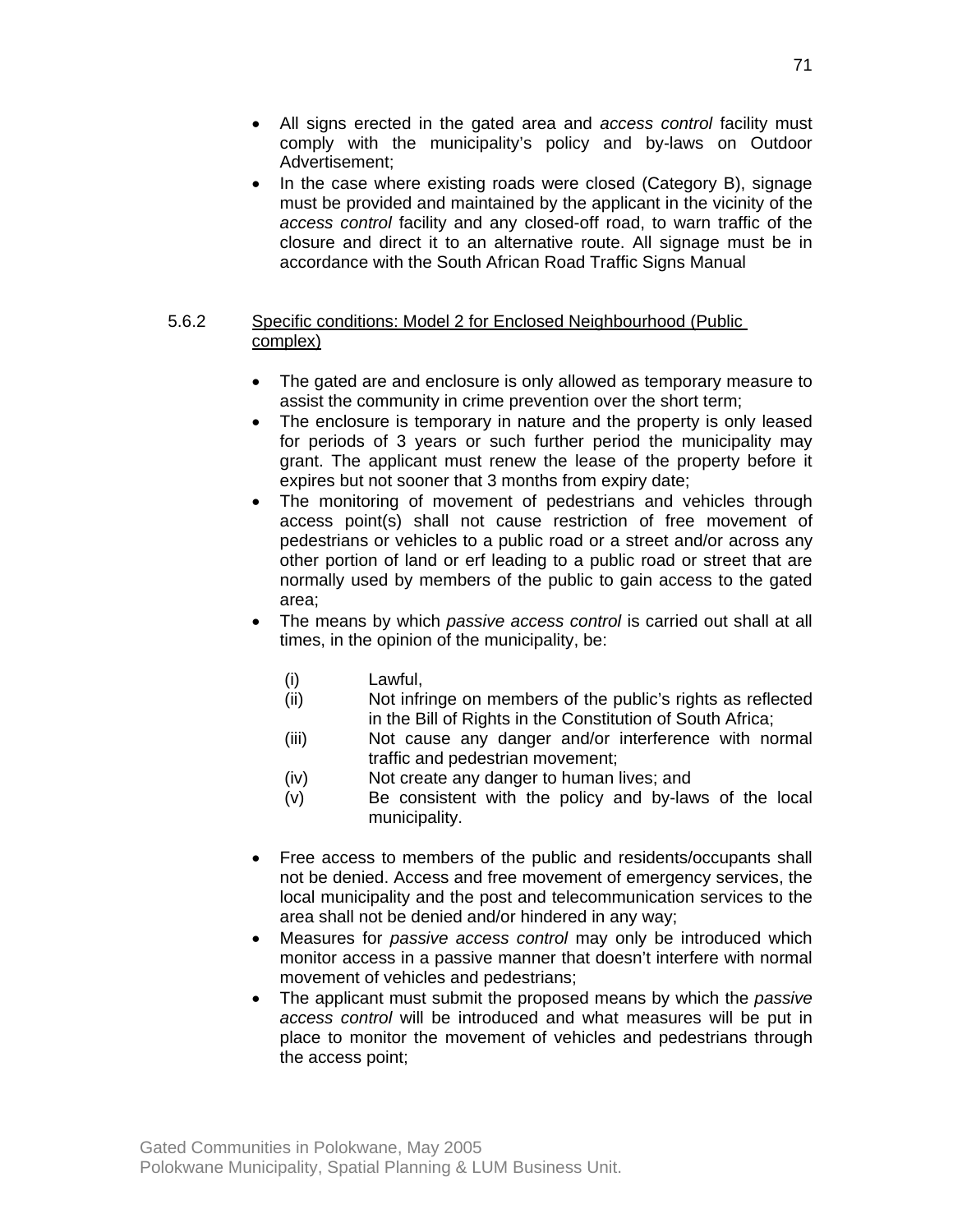- No booms or gates or traffic humps or any other form of physical restriction/barrier shall be erected in order to apply *passive access control* .
- An access control erf may be provided at the point where *passive access control* is to take place, but should not exceed over any portion of paved or tarred road surface normally used for vehicular movement.
- Any road closure which the municipality may deem necessary for the operation of the gated area shall be done in terms of provisions of the Local Government Ordinance, 1939 (Ordinance 17 of 1939), as well as comply with provisions of the Town Planning and Townships Ordinance, 1986 (Ordinance 15 of 1986) or applicable legislation read together with the Town Planning Scheme/Zoning Scheme in operation.
- The land use rights allowed for the *access control* erf i.r.o. Model 2 (public complex, Level 3 Access control) shall entail the following:
	- o Zoning: Use Zone 8 Special
	- o Conditions: The erven are subject to the following conditions:
		- The erf shall only be used for the purposes to monitor access to an area subject to further conditions determined by the municipality;
		- The use of the property for the said purposes shall be renewed as determined by the local municipality;
		- **The local municipality may maintain any structure on** the said property at the cost of the owner, should the owner not maintain it to the satisfaction of the local municipality;
		- The application of monitored access by the owner, lessee or gated community shall be consistent with policy guidelines of the municipality at all times. Should the owner, lessee or gated community fail to comply with such conditions in the opinion of the local municipality, the rights will cease to exist. The purpose and conditions for which the property may be used in such instance, shall be determined by the municipality;
		- No security gates and/or booms shall be erected across any public road and erection of any building an/or structure shall be in accordance with an approved Site Development Plan;
		- **Figure 1** Free and unrestricted access through the access control shall be allowed at all times.
		- Access control shall not cause any danger and/or interference with normal traffic and pedestrian movement, or create any danger to human lives way in any way.

# 5.6.3 Specific conditions: Models 3 & 4 for Security Village & Lifestyle Estate (Semi-private complexes)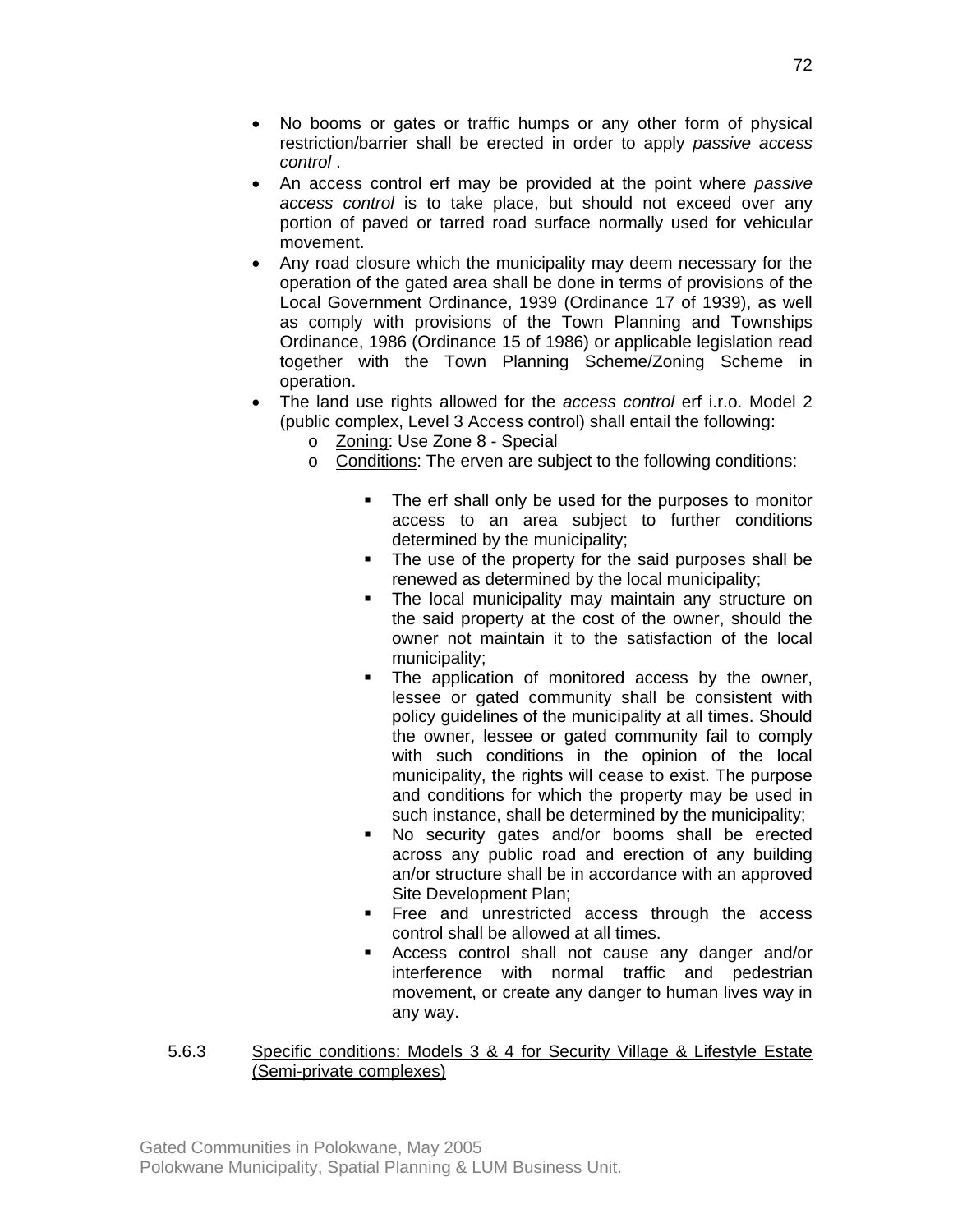- o Zoning: Use Zone 8 Special
- o Conditions: The erven are subject to the following conditions:
	- The erf shall only be used for the purposes of a private road and access control and/or as for purposes determined by the local municipality;
	- The use of the property for the purposes of a private road and access control shall be renewed as determined by the local municipality;
	- The local municipality may maintain the private road at the cost of the owner, should the owner not maintain the said road to the satisfaction of the local municipality;
	- The application of Access control by the owner, lessee or gated community shall be consistent with policy guidelines of the municipality at all times. Should the owner, lessee or gated community fail to comply with such conditions in the opinion of the local municipality, the rights will cease to exist. The purpose and conditions for which the property may be used in such instance, shall be determined by the municipality;
	- **Buildings, screen walls, security gates and booms,** shall be erected to the satisfaction of the municipality in accordance with an approved Site Development Plan;
	- Access and free movement of emergency services, the local municipality and the post and telecommunication services to the area shall at all times not be denied and/or hindered in any way.
	- Access control shall not cause any danger and/or interference with normal traffic and pedestrian movement, or create any danger to human lives way in any way.
- The means by which *partially restricted access* is applied shall at all times be:
	- (vi) Lawful,
	- (vii) Not infringe on members of the public's rights as reflected in the Bill of Rights in the Constitution of South Africa;
	- (viii) Not cause any danger and/or interference with normal traffic and pedestrian movement;
	- (ix) Not create any danger to human lives; and
	- (x) Be consistent with the policy and by-laws of the local municipality
- Measures for *partially restricted access* and the access control facilities must not at any time interfere with normal movement of vehicles and pedestrians on the adjoining road network system. If this is the case, the municipality can require that the applicant and/or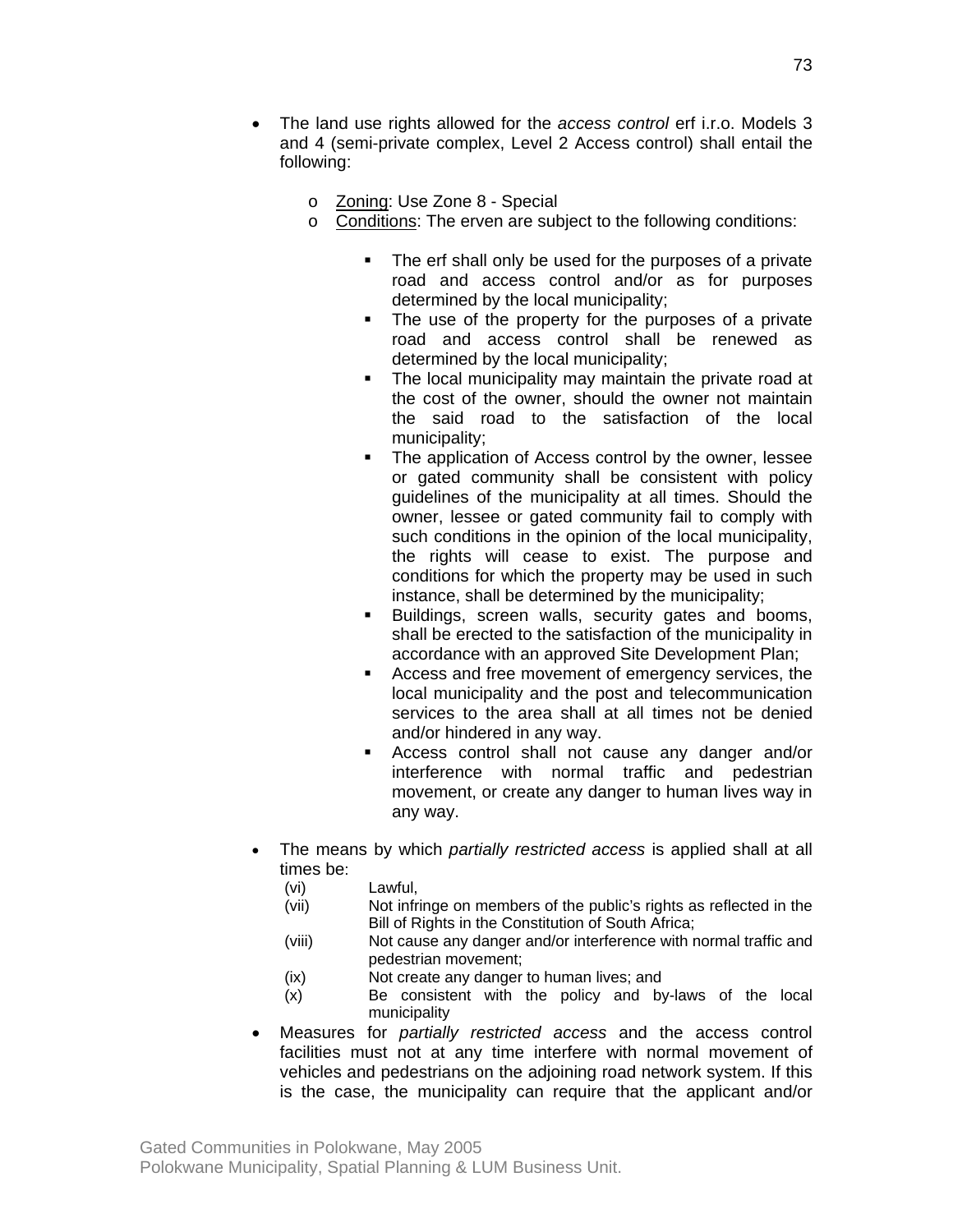Section21 Company take the necessary steps to correct any problems which may occur. This may include steps and/or contributions to upgrade the road network in an area;

• Although the gated are is permanent in nature, the municipality will ensure that conditions of this policy are complied with by means of renewal procedure of the land use rights associated with the access control erf/facilities. Every 3 years or such further period the municipality may grant, the Section 21 Company, who is the registered owner of the access control erf and private road, shall renew the land use rights which allows the *partially restricted access*. Normal application procedure is applicable (See par.5.6.1).

# **5.7 Generic/technical requirements**

Any application for gated community, shall comply with the following generic requirements:

### 5.7.1 Road system and traffic

A gated area can only be allowed in a situation which ensures that traffic movement (vehicle and pedestrian) are effective and sustainable.

Table 5 below provides the prescription of which order (classification) of roads and under which conditions it can be allowed. It is applicable to both planned and existing roads. (Also refer to Table 6 paragraph 5.7.2 for classification)

| ACCEPTABILITY FOR<br>5:<br>TABLE      | ROAD                            | CLOSURES,<br>ROAD            |
|---------------------------------------|---------------------------------|------------------------------|
| <b>DIVERSIONS</b><br>(EXISTING AND    | PLANNED)                        | <b>AND</b><br><b>ACCESS</b>  |
| <b>RESTRICTION</b><br>i.r.o. GATED    | <b>COMMUNITIES</b>              | <b>ACCORDING</b><br>TO.      |
| FUNCTION AND CLASSIFICATION OF ROUTES |                                 |                              |
| ROADS WHICH MUST NOT                  | <b>WHERE</b><br><b>ROADS</b>    | <b>WHERE</b><br><b>ROADS</b> |
| <b>BE RESTRICTED</b>                  | <b>ACCESS</b>                   | <b>ACCESS</b>                |
|                                       | <b>RESTRICTION MAY</b>          | <b>RESTRICTION WILL</b>      |
|                                       | <b>CONSIDERED</b><br>RF         | <b>BE</b><br><b>NORMALLY</b> |
|                                       | <b>TO</b><br><b>SUBJECT</b>     | <b>ACCEPTABLE</b>            |
|                                       | <b>TRAFFIC</b><br><b>IMPACT</b> | <b>WITHOUT TRAFFIC</b>       |
|                                       | <b>STUDY.</b>                   | <b>IMPACT STUDY.</b>         |
| Primary routes (Class 1)              | distributors<br>Local           | Cull-de-sacs shorter         |
|                                       | (Class 4) that carry            | than 100m                    |
|                                       | volumes<br>and<br>low           |                              |
|                                       | which<br>have<br>close          |                              |
|                                       | alternative routes              |                              |
| Major arterials (Class 2)             | Accesses to offices             | <b>Access streets (Class</b> |
|                                       | other<br>and                    | 5)                           |
|                                       | businesses,<br>not              |                              |
|                                       | dependant<br>on                 |                              |
|                                       | passing traffic                 |                              |
| Minor arterials (Class 3)             | public<br>Informal              |                              |
|                                       | transport routes                |                              |
| Local distributor (Class 4) with      | Cull-de-sacs<br>longer          |                              |
| no convenient alternative route       | than 100m                       |                              |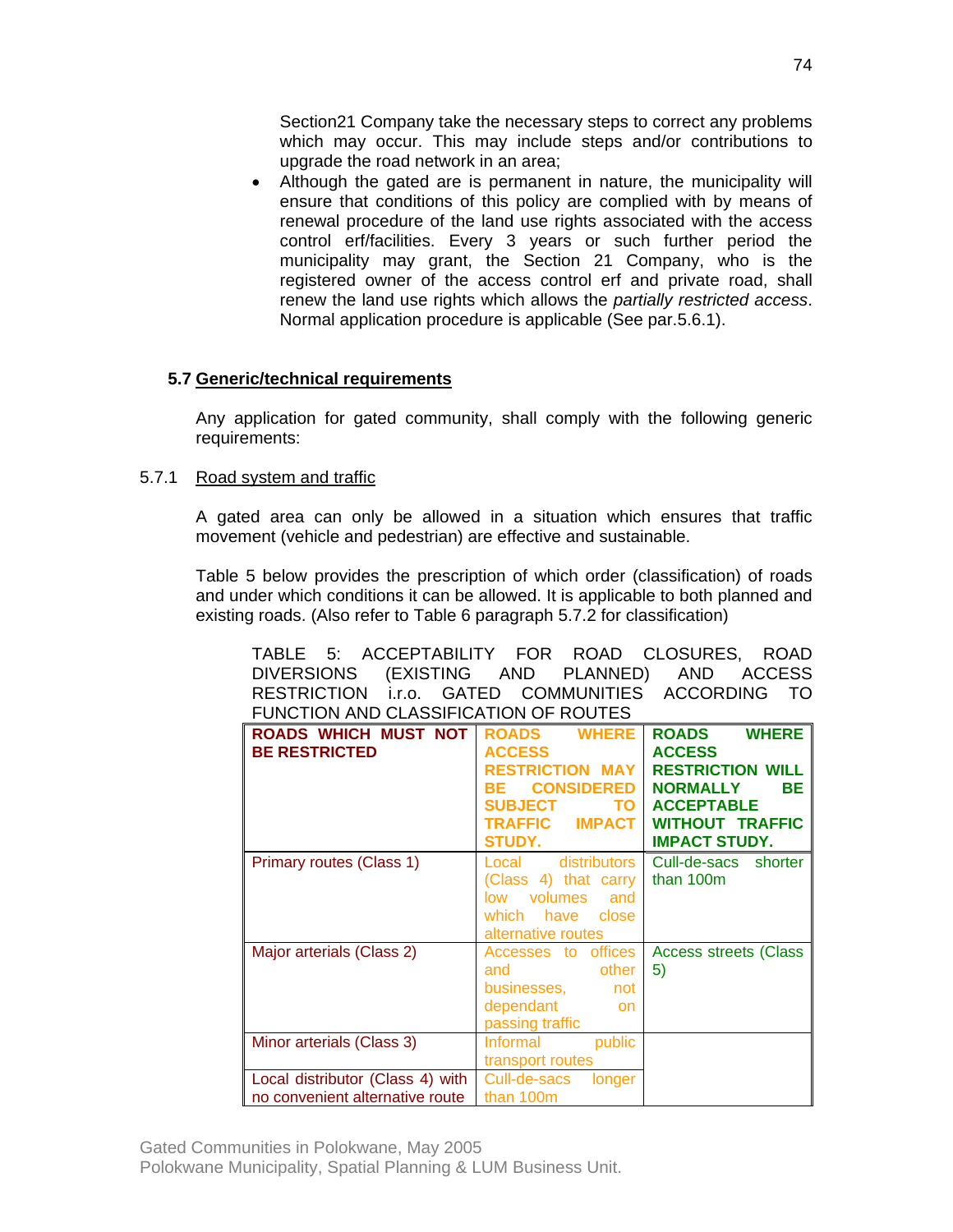| Local distributor (Class 4)<br>carrying high volumes (1000<br>veh./day or 100 veh./peak<br>hour)                                                               |
|----------------------------------------------------------------------------------------------------------------------------------------------------------------|
| Bus or other formal public<br>transport routes                                                                                                                 |
| Access to any public facility<br>(e.g. schools, parks, hospital)<br>or retail facilities or public<br>office (e.g. shops, government<br>offices).<br>offices). |
| Accesses to services facilities<br>(e.g substations, reservoirs,<br>sewer pumps, etc.)                                                                         |

# 5.7.2 Classification of roads

|  |                           | TABLE 6: SUMMARY OF CLASSIFICATION OF ROADS WITH |  |  |
|--|---------------------------|--------------------------------------------------|--|--|
|  | REFERENCE TO THIS POLICY. |                                                  |  |  |

| <b>Classification</b>  | <b>Description</b>                                                                          | <b>Function</b>                                                                                                                                                                                                                                     | <b>Comment</b>                                                                                                         |
|------------------------|---------------------------------------------------------------------------------------------|-----------------------------------------------------------------------------------------------------------------------------------------------------------------------------------------------------------------------------------------------------|------------------------------------------------------------------------------------------------------------------------|
| Non-residential roads: |                                                                                             |                                                                                                                                                                                                                                                     |                                                                                                                        |
| Class 1                | roads<br>Trunk<br>(freeway, national,<br>provincial<br>and<br>inter regional)               | facilitate<br>To<br>regional<br>distribution<br>Ωf<br>traffic<br>(inter-city<br>movement)                                                                                                                                                           | Continuity<br>οf<br>route is important                                                                                 |
| Class 2                | Primary<br>distributors (Urban<br>urban<br>freeways,<br>express ways and<br>major arterials | network<br>Primary<br>for urban area as<br>AI<br>whole.<br>long<br>traffic<br>distance<br>within<br>movement<br>city focused<br>on<br>such routes                                                                                                   | Restricted<br>access and fairly<br>high<br>speeds.<br>Continuity<br>οf<br>route is important                           |
| Class 3                | <b>District</b><br>Distributors (Minor<br>arterials and major<br>collector roads)           | traffic<br><b>Distribute</b><br>various<br>between<br>residential,<br>industrial,<br>major<br>districts<br>business<br>of the<br>city<br>and<br>form<br>link<br>a<br>the<br>between<br>network<br>primary<br>and roads within<br>residential areas. | Major<br>public<br>transport<br>movements<br>are<br>routed on these<br>roads<br>and<br>continuity is also<br>important |
|                        | Non-residential/Residential roads:                                                          |                                                                                                                                                                                                                                                     |                                                                                                                        |
| Class 4                | Local Distributors<br>collectors<br>(Minor<br>collector<br>and<br>streets)                  | "local"<br>They are<br>through-roads<br>which<br>distribute<br>traffic<br>within<br>communities<br>and<br>Class<br>link<br>3<br>(District<br>Distributors)                                                                                          | Generally<br>not<br>continuous<br>between<br>adjacent<br>neighbourhood<br>cells.                                       |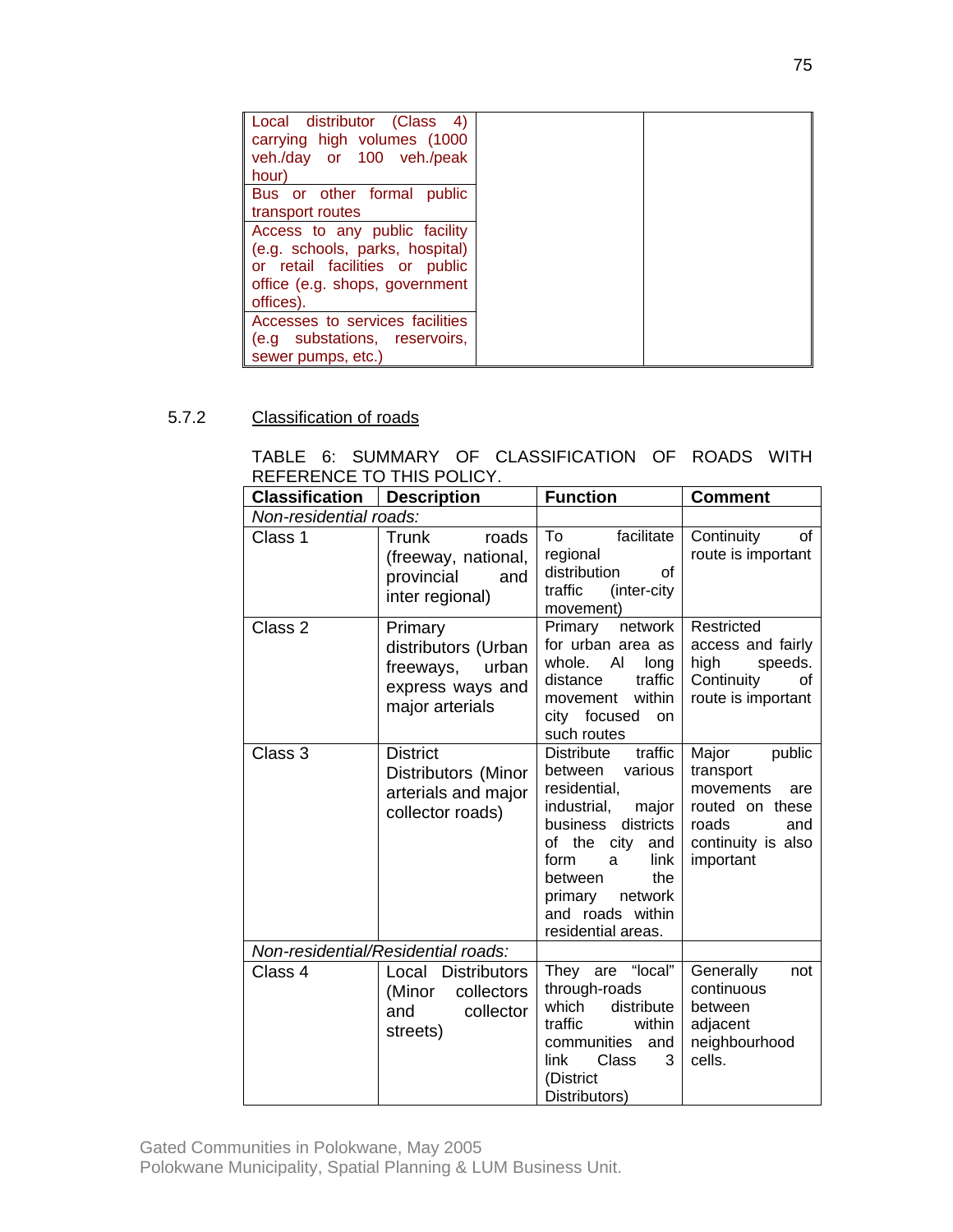|                    |                                    | routes and provide<br>access to Class 5<br>(Residential<br>Access Roads).                                                                      |                                                                          |
|--------------------|------------------------------------|------------------------------------------------------------------------------------------------------------------------------------------------|--------------------------------------------------------------------------|
| Residential roads: |                                    |                                                                                                                                                |                                                                          |
| Class 5            | Residential<br><b>Access Roads</b> | Providing direct<br>access<br>to<br>buildings and land<br>within<br>area.<br>Access of motor<br>vehicles<br>not<br>are<br>their only function. | These roads are<br>descending<br>priority<br>in<br>a<br>hierarchic order |
| Class 5(a)         | Residential<br>Access<br>Collector | Traffic from up to<br>200 dwelling units.<br>Link between local<br>distributor<br>and<br>other<br>access<br>roads                              |                                                                          |
| Class $5(b)$       | Residential Access<br>Loop         | Traffic from up to<br>120 dwelling units                                                                                                       |                                                                          |
| Class $5(c)$       | Access cul-de-sac                  | Small<br>informal<br>for<br>road<br>spur<br>access to between<br>6 and 60 dwelling<br>units                                                    |                                                                          |
| Class $5(d)$       | Access way                         | A closed system<br>road, having and<br>exit at one end<br>only. Traffic from<br>up to 60 dwelling<br>units                                     |                                                                          |
| Class $5(e)$       | Access court                       | Access to up to 30<br>dwelling units.                                                                                                          |                                                                          |

*Source*: RSA, Dept. Community Development; 1983: Guidelines for the provision of engineering services for residential townships.

### 5.7.3 Access control facilities

The following requirements and standards will be applied i.r.o gated communities and access control facilities as indicated in Table 7 below.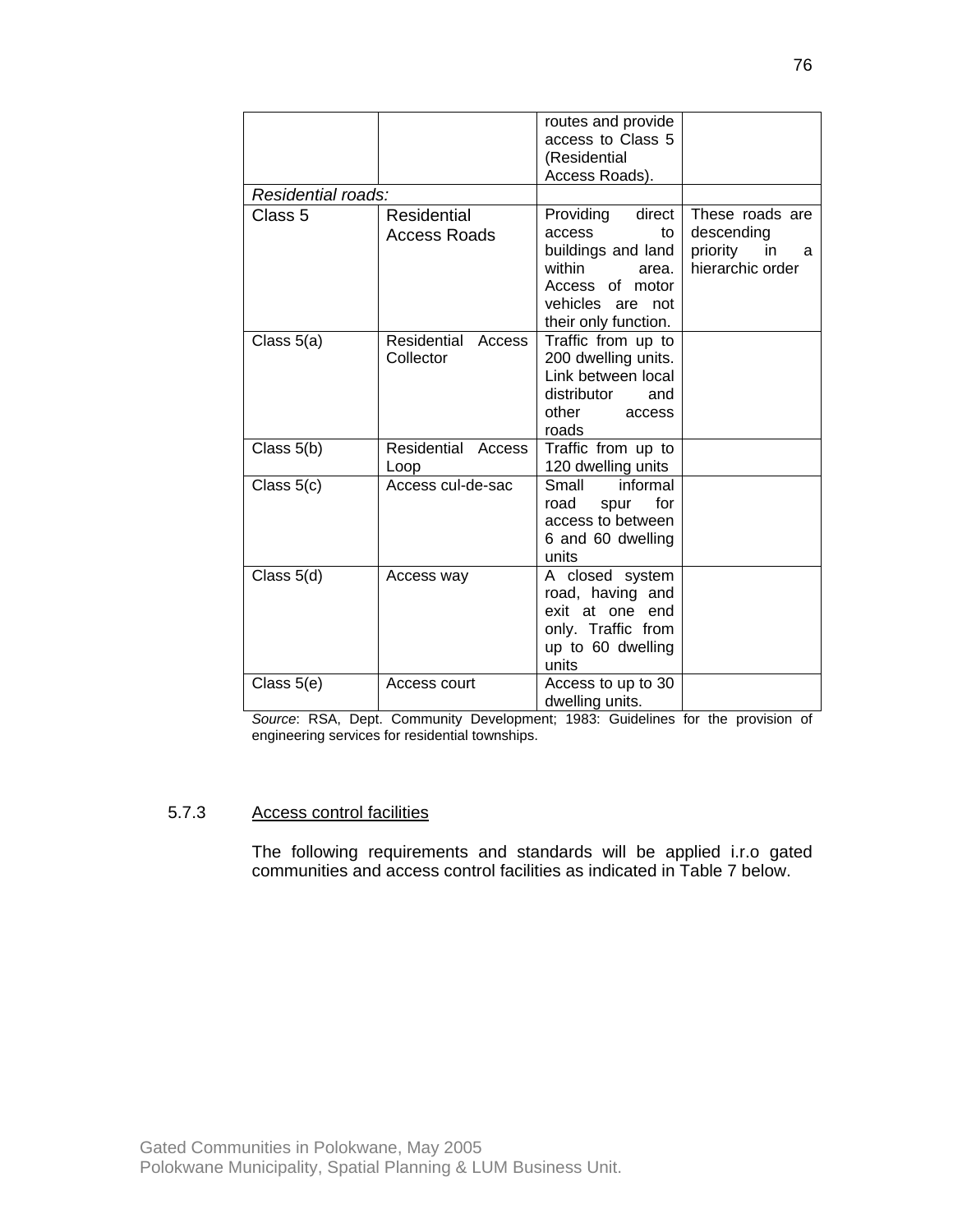TABLE 7: MINIMUM REQUIREMENTS AND PREFERRED STANDARDS APPLICABLE TO ACCESS CONTROL FACILITIES, ACCESS GATES AND TRAFFIC FLOW i.r.o. GATED COMMUNITIES.

| <b>Facet/Measures</b>                                            |                                    | <b>Preferred</b>               | <b>Required</b><br>minimum          |
|------------------------------------------------------------------|------------------------------------|--------------------------------|-------------------------------------|
| of<br>Set<br>back<br>gates/booms<br>from                         | Vehicles (access<br>control point) | 20 <sub>m</sub>                | 10 <sub>m</sub>                     |
| through<br>nearest<br>kerbline<br>along<br>public road           | Maintenance<br>vehicles gate       | 10 <sub>m</sub>                | 7 <sub>m</sub>                      |
| Minimum<br>opening<br>(width)                                    | Two-way traffic.                   | The existing<br>roadway<br>or  | 6m (Lightly<br>trafficked)          |
| gates/booms<br>for<br>vehicles<br>(access<br>control point)      | Single vehicle                     | minimum of<br>7 <sub>m</sub>   | 3,5m<br>(Lightly<br>trafficked)     |
| Minimum opening (width) of maintenance<br>vehicle gates          |                                    | 4 <sub>m</sub>                 | 3,5m                                |
| Minimum vertical clearance of vehicle<br>gates or any structures |                                    | 5,1m                           | 5,1m                                |
| Were access to gated<br>area is from a busy                      | Turning lanes -:                   | 25m long at<br>3m width;       | <b>Other</b><br>measures            |
| through road,<br>following should<br>provided:                   | Laybys $-$ :<br>the<br>be          | 12 $m$ long at<br>depth of 2,5 | to cater for<br>queuing<br>vehicles |
|                                                                  |                                    |                                |                                     |